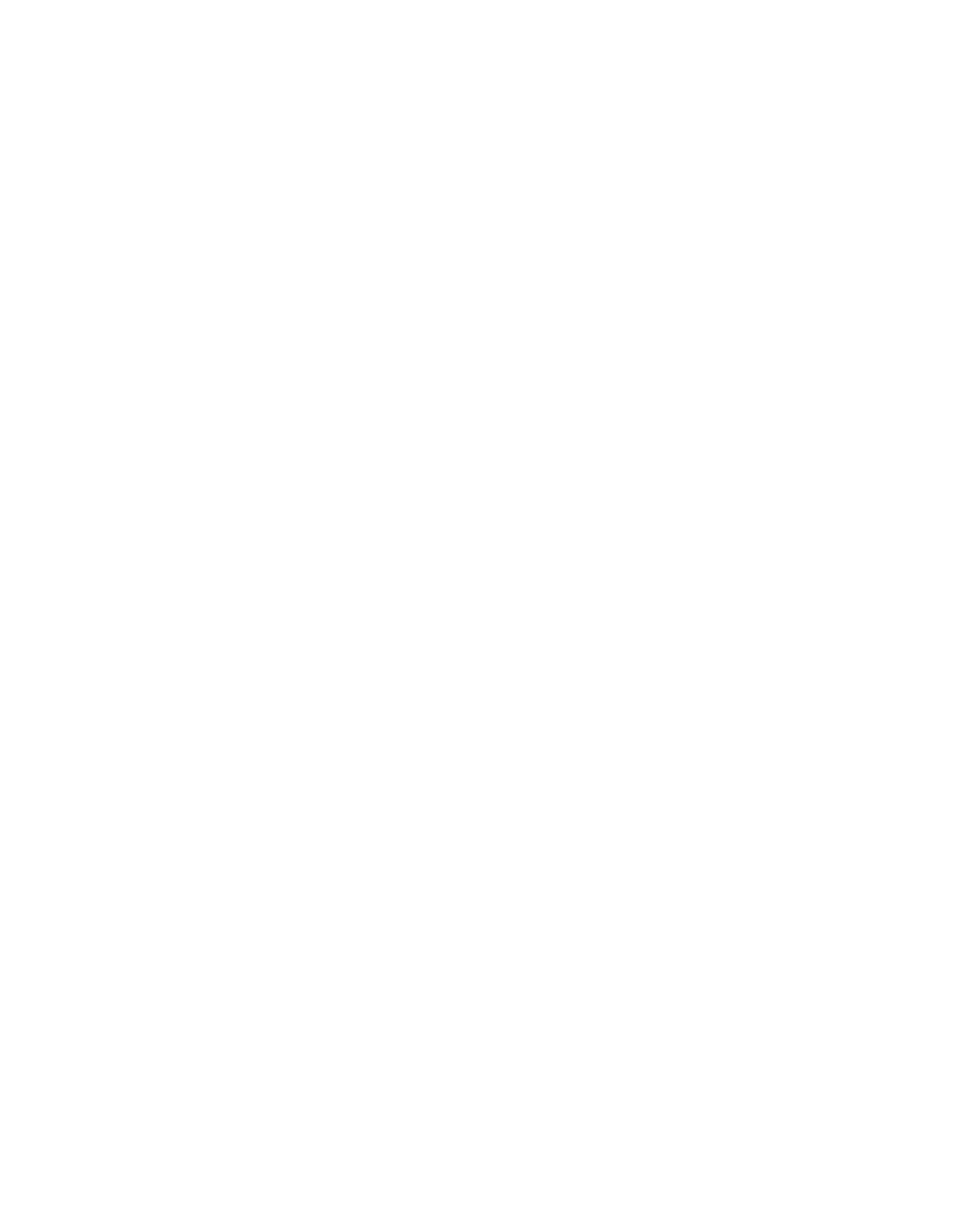## **2002 AIR QUALITY LEGISLATION ANNUAL SUMMARY**

Prepared by: California Air Resources Board Legislative Office 1001 I Street Sacramento, California 95812 (916) 322-2896

October 2002

To obtain this document in an alternative format, please contact the Air Resources Board Americans with Disabilities Act Coordinator at (916) 323-4916, or contact the California Relay Service at 7-1-1.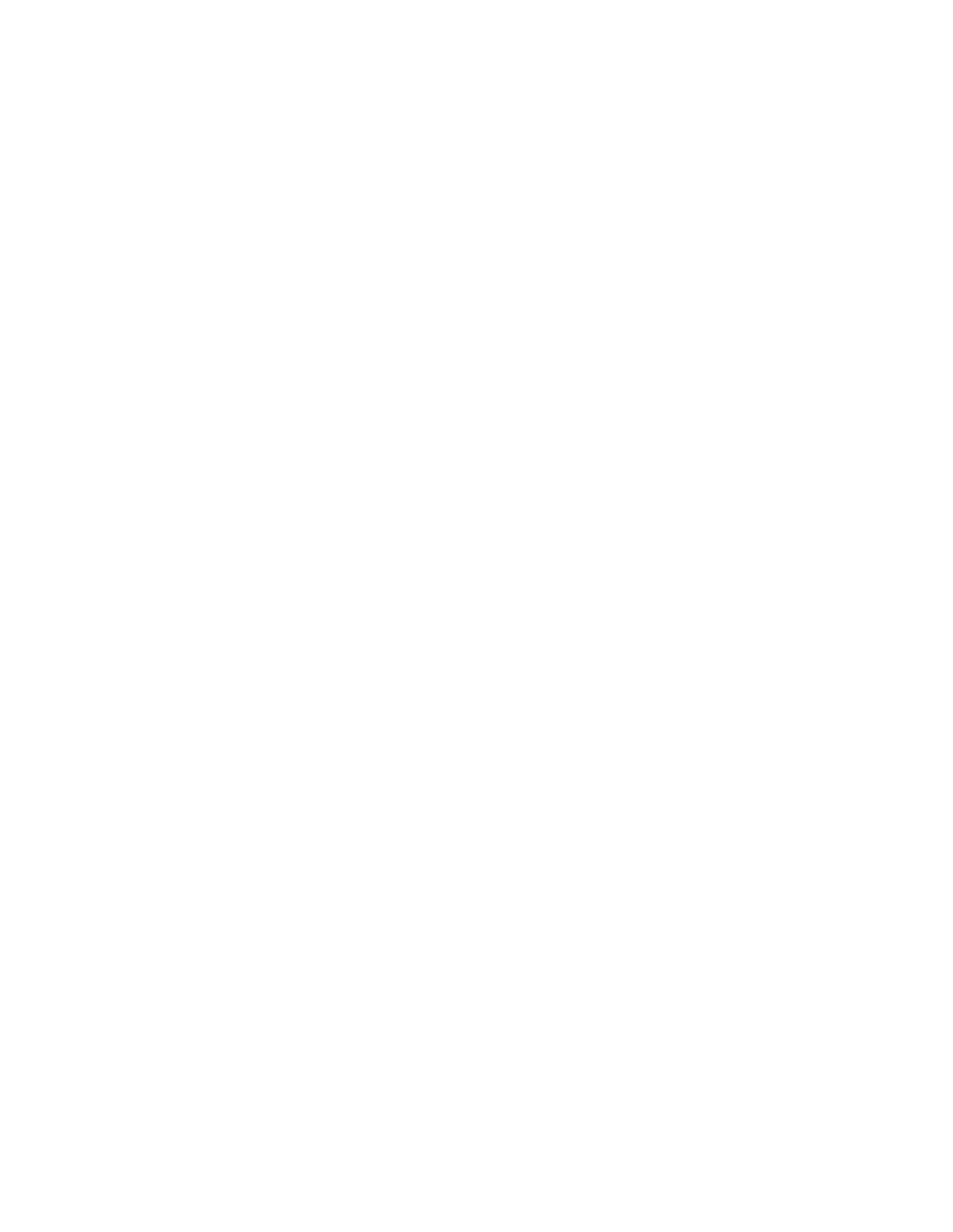## **Table of Contents**

| <b>Regular Session</b>        |
|-------------------------------|
|                               |
|                               |
|                               |
|                               |
|                               |
|                               |
| <b>Extraordinary Sessions</b> |
|                               |
|                               |
|                               |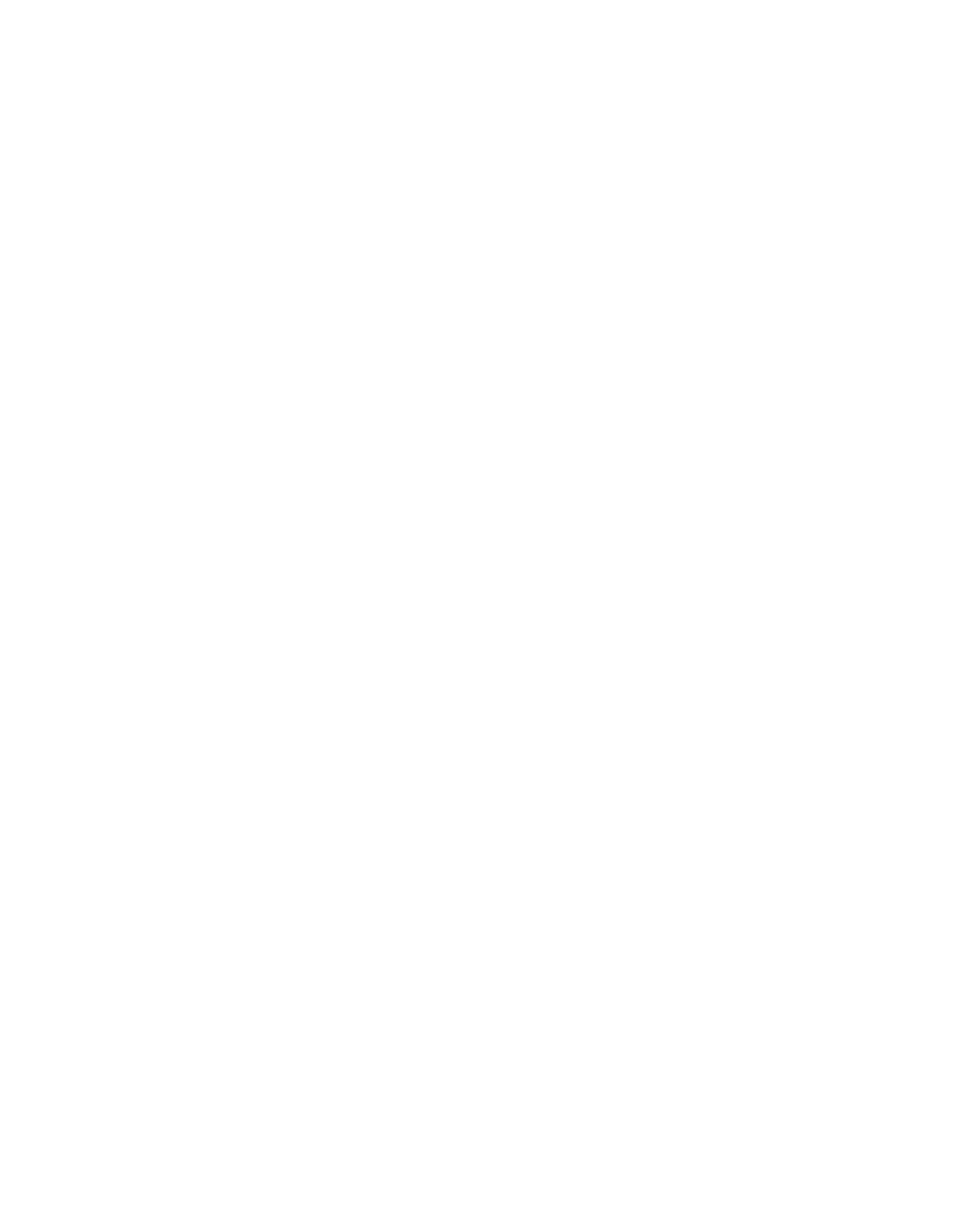## **Introduction**

The Air Resources Board (ARB) is a department of the California Environmental Protection Agency (Cal/EPA). ARB, in partnership with local air districts, oversees all air pollution control efforts to attain and maintain health-based air quality standards in California.

The ARB Legislative Office serves as the principal resource on air quality-related issues for Cal/EPA, the Governor's Office, and the Legislature. As the Administration's key air quality legislative staff, ARB's Legislative Office serves as the conduit for transmission of technical expertise, while at the same time providing a policy context with which to view technical issues.

This summary contains brief descriptions of the legislation tracked by ARB's Legislative Office during the second year of the 2001-2002 Legislative Session. Of more than 3,700 active bills in the Legislature this year, 102 were tracked by ARB's legislative staff. Only 29 of those bills were Chaptered. They addressed a wide array of air quality issues including Environmental Justice, Energy, Indoor Air Pollution, Smog Check, Air Toxics, and more. Bills are listed in numerical order and are identified as Chaptered, Vetoed, Dead, or N/A (Chaptered bills no longer related to air pollution).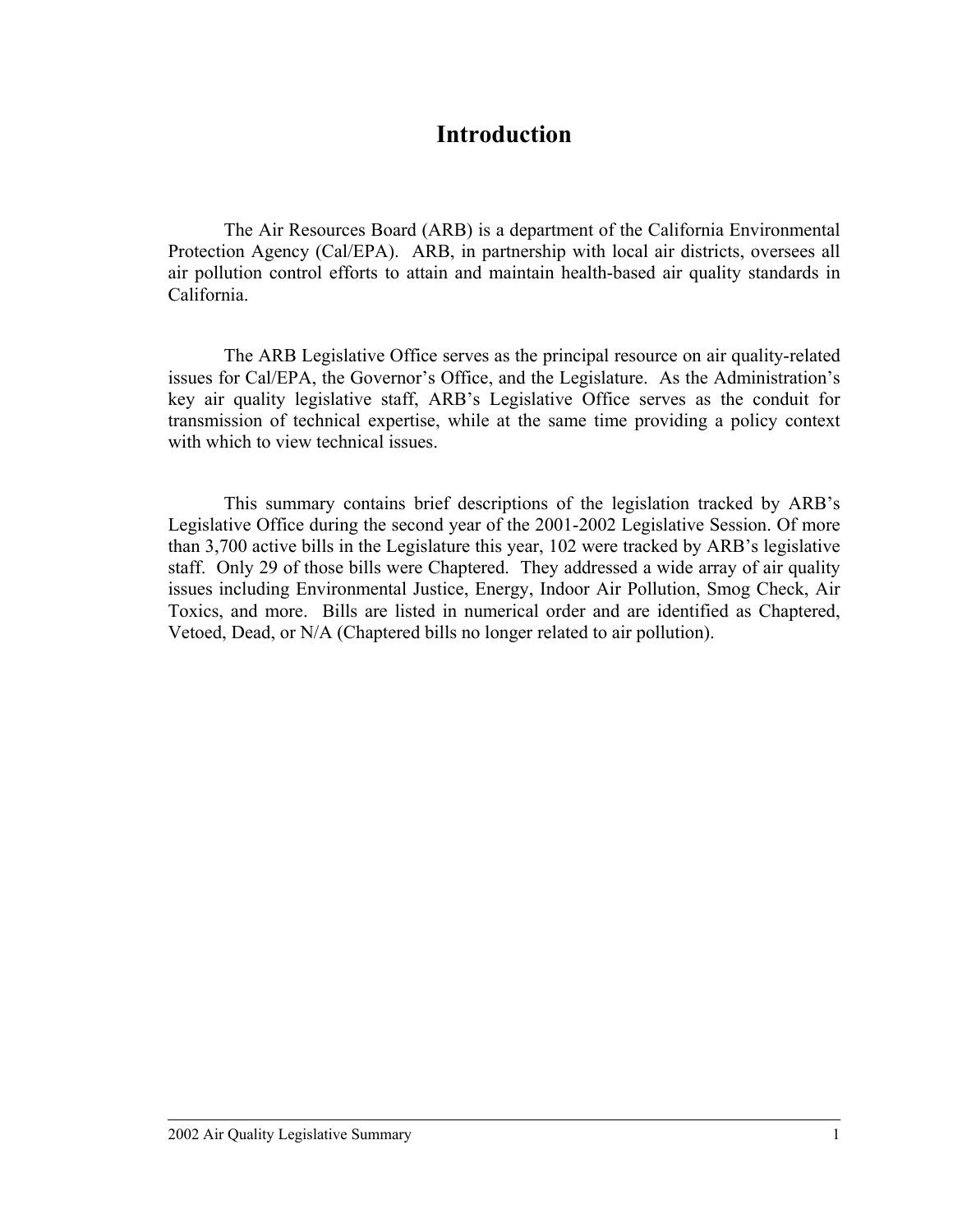## **ACRONYMS**

| <b>AFV</b>      | <b>Alternative Fueled Vehicle</b>                                      |
|-----------------|------------------------------------------------------------------------|
| <b>AQMD</b>     | Air Quality Management District                                        |
| <b>ARB</b>      | Air Resources Board                                                    |
| <b>BACT</b>     | Best Available Control Technology                                      |
| <b>BDOs</b>     | Boards, Departments, and Offices                                       |
| <b>B&amp;FR</b> | Senate Budget and Fiscal Review Committee                              |
| Cal/EPA         | California Environmental Protection Agency                             |
| <b>CDFA</b>     | California Department of Food and Agriculture                          |
| <b>CEC</b>      |                                                                        |
| <b>CEQA</b>     | California Energy Commission                                           |
| <b>CIWMB</b>    | California Environmental Quality Act                                   |
| DG              | California Integrated Waste Management Board<br>Distributed Generation |
|                 |                                                                        |
| <b>DHS</b>      | Department of Health Services                                          |
| <b>DMV</b>      | Department of Motor Vehicles                                           |
| <b>DTSC</b>     | Department of Toxic Substances Control Board                           |
| EJ              | <b>Environmental Justice</b>                                           |
| ERC             | <b>Emission Reduction Credit</b>                                       |
| EQ              | Senate Environmental Quality Committee                                 |
| <b>GHG</b>      | Greenhouse Gas                                                         |
| <b>ILEV</b>     | <b>Inherently Low Emission Vehicle</b>                                 |
| <b>ISO</b>      | <b>Independent System Operator</b>                                     |
| <b>JUD</b>      | Judiciary Committee                                                    |
| <b>HOV</b>      | <b>High Occupancy Vehicle</b>                                          |
| <b>LEV</b>      | <b>Low Emission Vehicle</b>                                            |
| <b>LNG</b>      | Liquefied Natural Gas                                                  |
| <b>NEV</b>      | Neighborhood Electric Vehicle                                          |
| N/A             | Bills that were amended and Chaptered, but no longer relate to air     |
|                 | quality.                                                               |
| <b>OEHHA</b>    | Office of Environmental Health Hazard Assessment                       |
| <b>OPR</b>      | Office of Planning and Research                                        |
| <b>PM</b>       | Particulate Matter                                                     |
| <b>PUC</b>      | <b>Public Utilities Commission</b>                                     |
| <b>PZEV</b>     | Partial Zero Emission Vehicle                                          |
| U&C             | Assembly Utilities and Commerce Committee                              |
| <b>ZEV</b>      | Zero Emission Vehicle                                                  |
| 2               | 2002 Air Quality Legislative Summary                                   |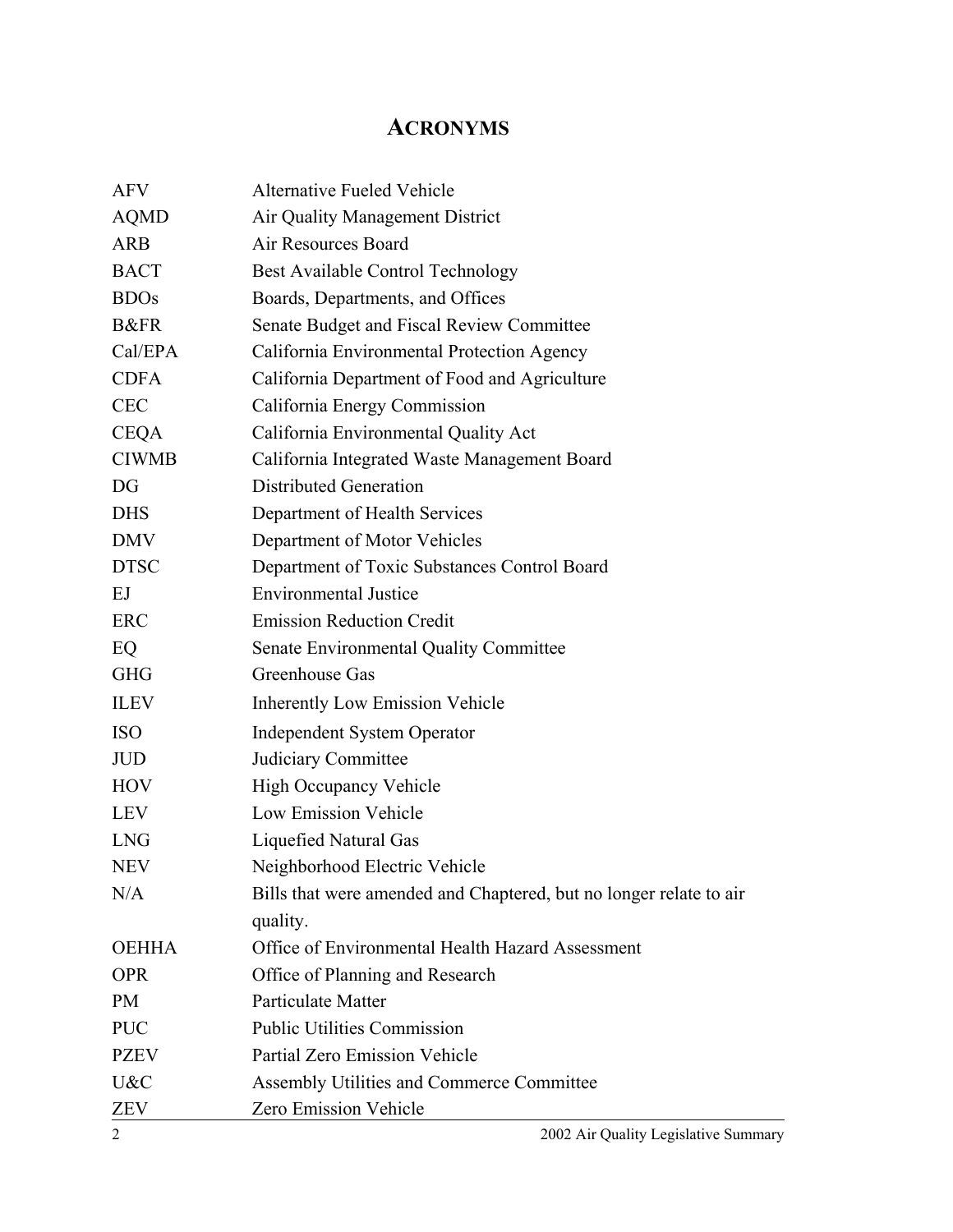# **BILLS BY SUBJECT**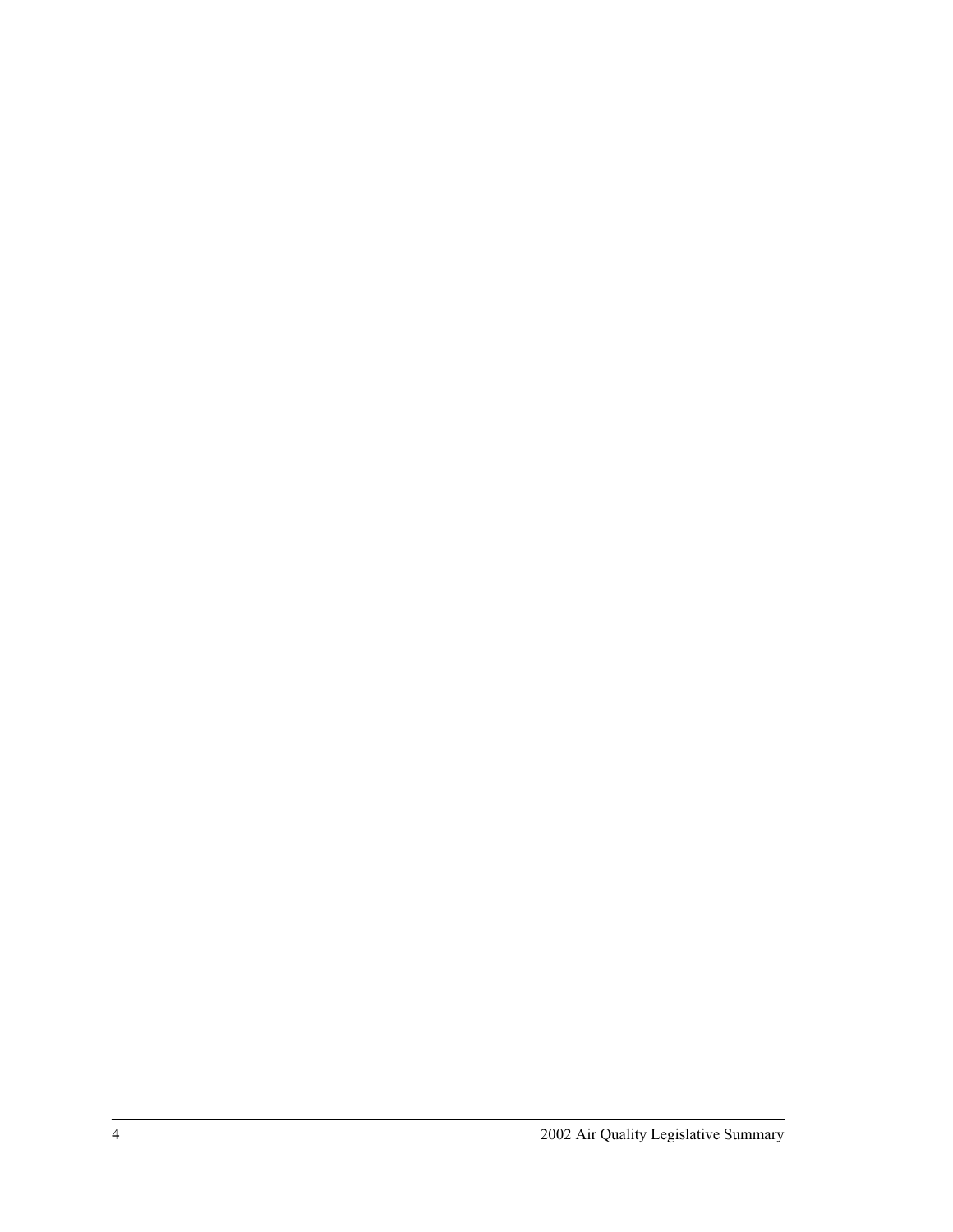## **AGRICULTURAL OPERATIONS AND AGRICULTURAL WASTE**

| AB 1466 | <b>Florez</b> | Scientific Advisory Panel                      | Dead |
|---------|---------------|------------------------------------------------|------|
| AB 1952 | Bogh          | Biomass Exclusion of Hazardous Waste           | Dead |
| SB 644  | Machado       | <b>Agricultural Based ERCs</b>                 | Dead |
| SB 1009 | Costa         | Dairy Environmental Working Group              | Dead |
| SB 1015 | McClintock    | <b>Aggregate Processing Facility Emissions</b> | Dead |

#### **AIR DISTRICTS**

| AB 1528 | Wyman      | <b>Interdistrict ERC Trading</b>                          | Dead         |
|---------|------------|-----------------------------------------------------------|--------------|
| AB 2637 | Cardoza    | Bay Area Enhanced Smog Check                              | Chapter 1001 |
| AB 2650 | Lowenthal  | Diesel Truck PM Emissions at Port Facilities Chapter 1129 |              |
| AB 2790 | Matthews   | Air Districts                                             | Dead         |
| SB 1532 | Poochigian | Bay Area/SJV Transport Study                              | Dead         |
| SB 1827 | Torlakson  | Required DMV Fee Use                                      | Dead         |
| SB 1920 | Knight     | <b>AQMD Budget Hearings</b>                               | Chapter 132  |

#### **BUDGET / FUNDING**

| SB 737  | B&FR   | <b>Budget Trailer Bill</b>  | N/A         |
|---------|--------|-----------------------------|-------------|
| SB 1920 | Knight | <b>AQMD Budget Hearings</b> | Chapter 132 |

#### **CAL/EPA**

| AB 2486 | Keeley      | <b>Environmental Circuit Prosecutor Project</b> | Chapter 1000 |
|---------|-------------|-------------------------------------------------|--------------|
| AB 2683 | Payley      | Cal/EPA Reorganization                          | N/A          |
| SB 260  | EO.         | Cal/EPA Reorganization Clean-Up                 | Dead         |
| SB 1011 | <b>Sher</b> | Cal/EPA Reorganization                          | Chapter 626  |

## **CARL MOYER PROGRAM**

| AB 321  | Vargas    | <b>Congestion Relief Funding</b> | Dead |
|---------|-----------|----------------------------------|------|
| AB 986  | Firebaugh | Carl Moyer Program               | Dead |
| SB 1647 | Perata    | <b>Infrastructure Bonds</b>      | Dead |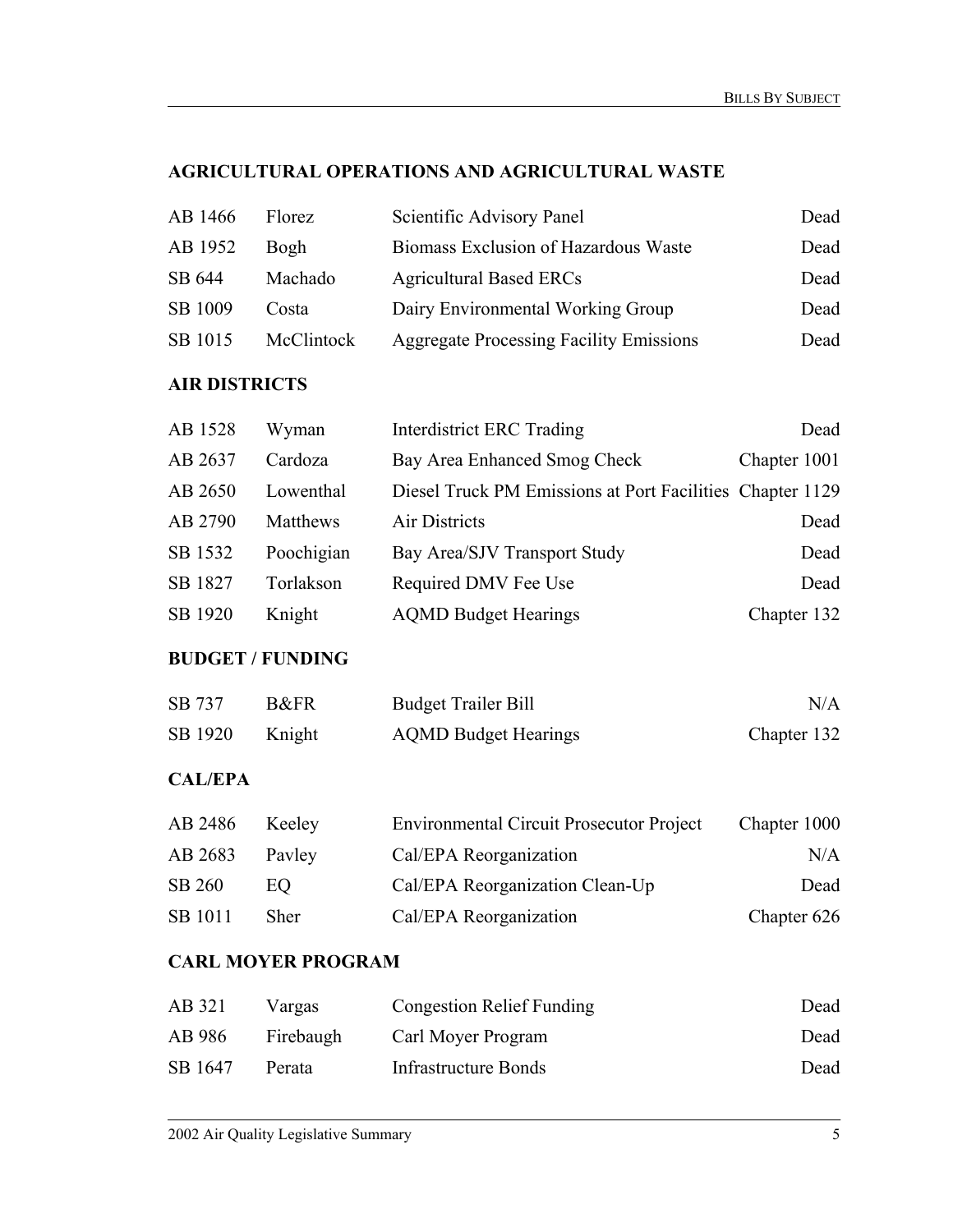## **CODE MAINENANCE / CONSOLIDATION**

| AB 1629       | Pescetti                      | Unified Environmental Code                        | Dead        |
|---------------|-------------------------------|---------------------------------------------------|-------------|
|               |                               | <b>COMPLIANCE / ENFORCEMENT / PENALTIES</b>       |             |
| AB 2221       | Keeley                        | Private Lawsuits to Enforce Air Pollution Laws    | Dead        |
| SB 433        | Machado                       | Penalties: ARB Clean Fuel Regulations             | Chapter 287 |
| SB 529        | Sher                          | <b>Air Pollution Penalties</b>                    | Dead        |
| SB 1587       | Romero                        | <b>CIWMB</b> Audit Recommendations                | Dead        |
| <b>ENERGY</b> |                               |                                                   |             |
| SB 532        | Sher                          | <b>Renewable Energy Resources</b>                 | Dead        |
| SB 1038       | Sher                          | Renewable Energy                                  | Chapter 515 |
| SB 1078       | Sher                          | California Renewable Energy Portfolio             | Chapter 516 |
| SB 1389       | Bowen                         | Energy: Planning and Forecasting                  | Chapter 568 |
| SB 1524       | Sher                          | California Renewable Energy Portfolio             | Dead        |
|               | <b>Back-Up Generators</b>     |                                                   |             |
| AB 162        | Daucher                       | <b>BACT</b> for Back-Up Generators                | Dead        |
| AB 1124       | Koretz                        | On-Site Electricity Generation: Alternative Fuels | Dead        |
|               | <b>Distributed Generation</b> |                                                   |             |
| AB 1735       | U&C                           | <b>Distributed Generation</b>                     | Dead        |
| AB 2228       | Negrete-Mcleod Dairy DG       |                                                   | Chapter 845 |
| AB 2307       | Kehoe                         | <b>Distributed Generation</b>                     | Dead        |
| AB 2718       | Oropeza                       | Super Clean DG Incentives                         | Dead        |
| SB 203        | Morrow                        | <b>Distributed Generation</b>                     | Dead        |
|               |                               | <b>Emission Reduction Credits / Offsets</b>       |             |
| AB 94         | Daucher                       | <b>ERC</b> Trading Restrictions                   | Dead        |
| AB 680        | Steinberg                     | Land Use: Sales/Property Tax Revenue Allocation   | Dead        |
| AB 988        | Maldonado                     | <b>Emission Offset Banking</b>                    | Dead        |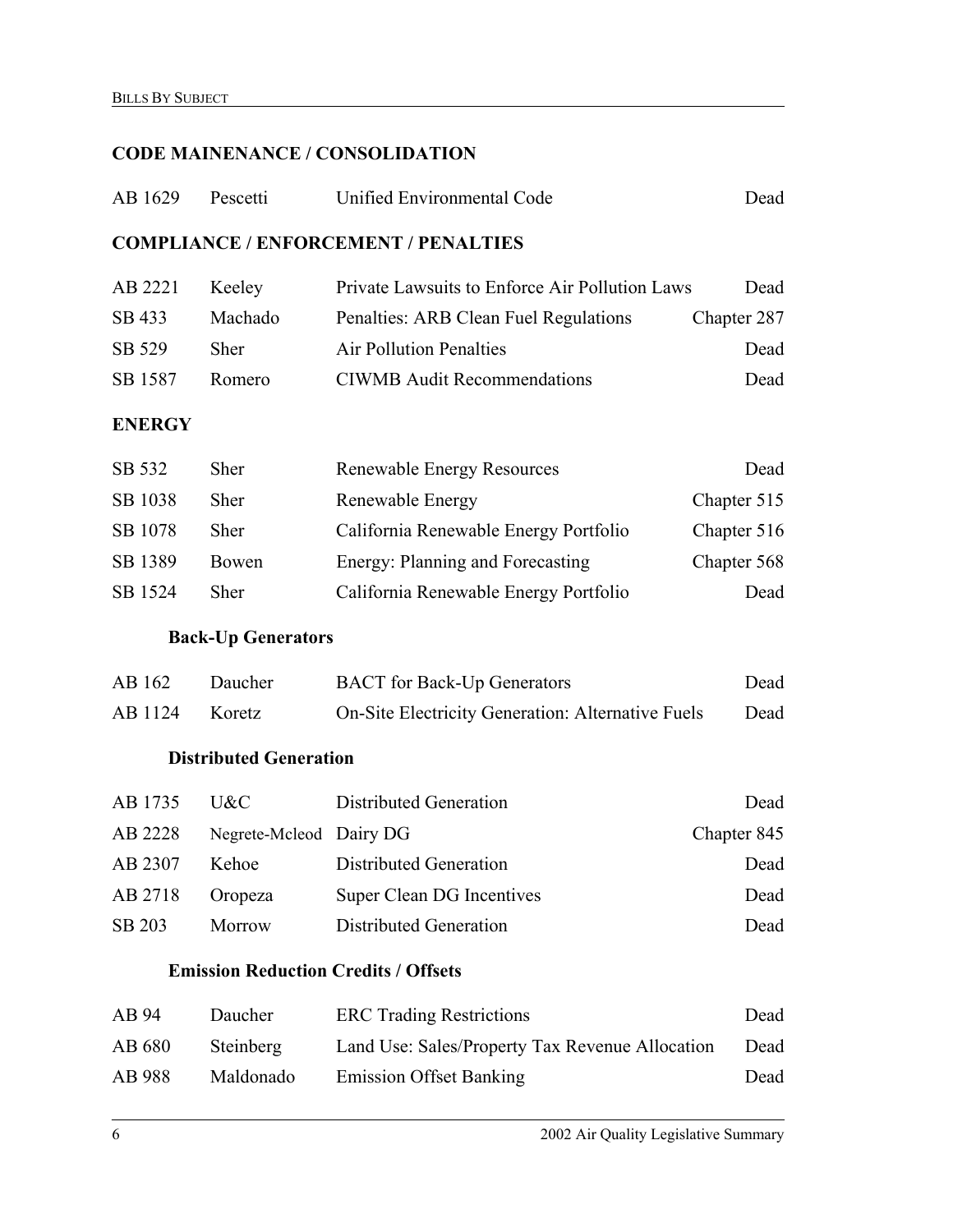| AB 1528 | Wyman   | Interdistrict ERC Trading      | Dead |
|---------|---------|--------------------------------|------|
| SB 644  | Machado | <b>Agricultural Based ERCs</b> | Dead |
| SB 1442 | Oller   | CEQA: Powerplant Offsets       | Dead |

## **New Generation**

| AB 569  | La Suer       | Powerplant Siting                                   | Dead |
|---------|---------------|-----------------------------------------------------|------|
| AB 1042 | Richman       | <b>Identification of Potential Powerplant Sites</b> | Dead |
| AB 1265 | Campbell, B   | Expedited Siting for "Green" Powerplants            | Dead |
| AB 1577 | Zettel        | Powerplant Siting: Offset Funding and CEQA          | Dead |
| AB 1952 | Bogh          | Biomass Exclusion of Hazardous Waste                | Dead |
| SB 601  | McClintock    | Capacity Expansion Exemptions                       | Dead |
| SB 863  | Knight        | Siting Powerplants on Military Installations        | Dead |
| SB 1109 | <b>Battin</b> | <b>Expedited Powerplant Siting</b>                  | Dead |
| SB 1110 | <b>Battin</b> | Peaking Powerplant Siting                           | Dead |
| SB 1442 | Oller         | <b>CEQA:</b> Powerplant Offsets                     | Dead |

## **ENFORCEMENT (See COMPLIANCE / ENFORCEMENT / PENALTIES)**

#### **ENVIRONMENTAL JUSTICE**

| AB 1420      | Cardenas | Diesel Powered School Buses                  | Dead        |
|--------------|----------|----------------------------------------------|-------------|
| AB 2312      | Chu      | <b>EJ Grant Program</b>                      | Chapter 994 |
| AB 2682      | Chu      | Petroleum Pollution Cleanup Act              | Dead        |
| SB 1068      | Speier   | School Bus Safety and Emission Reduction Act | Dead        |
| SB 1927      | Soto     | <b>Transit Bus Fueling Report</b>            | Chapter 602 |
| SB 1994      | Soto     | Petroleum Pollution Cleanup Act              | Dead        |
| <b>FUELS</b> |          |                                              |             |
| AB 2682      | Chu      | Petroleum Pollution Cleanup Act              | Dead        |
| AB 2824      | Cogdill  | <b>Refinery Loans</b>                        | Dead        |
| SB 433       | Machado  | Penalties: ARB Clean Fuel Regulations        | Chapter 287 |
| SB 1728      | Costa    | <b>Ethanol Subsidy</b>                       | Dead        |
| SB 1994      | Soto     | Petroleum Pollution Cleanup Act              | Dead        |
|              |          |                                              |             |

2002 Air Quality Legislative Summary 7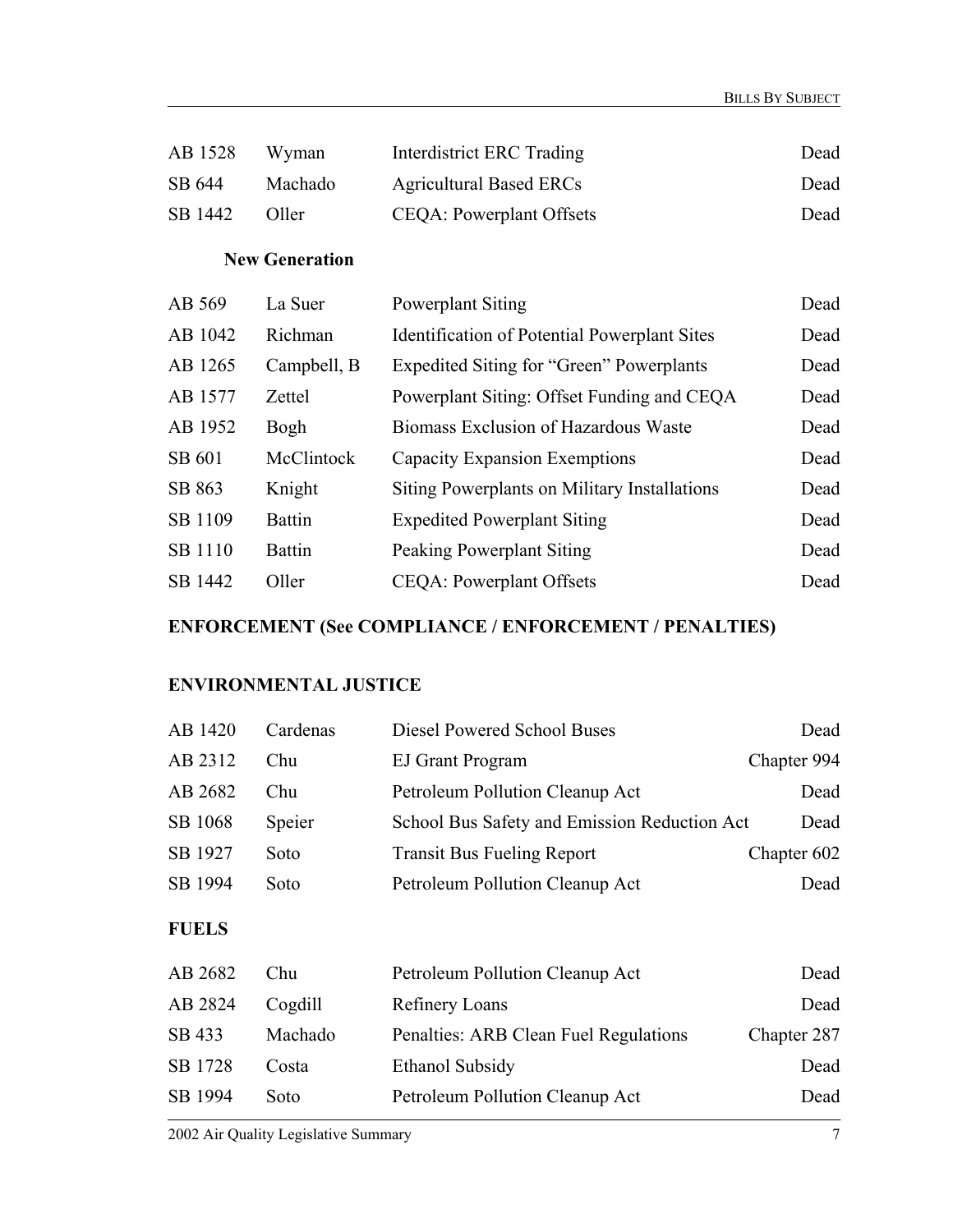#### **Reformulated Fuels**

| <b>SJR 22</b> | Torlakson                | Oxygenate Waiver                                         | <b>Resolution Chapter 7</b>  |
|---------------|--------------------------|----------------------------------------------------------|------------------------------|
| <b>SJR 25</b> | Scott                    | Oxygenate Waiver                                         | <b>Resolution Chapter 98</b> |
|               | <b>Alternative Fuels</b> |                                                          |                              |
| AB 1124       | Koretz                   | <b>On-Site Electricity Generation: Alternative Fuels</b> | Dead                         |
| SB 1086       | Alarcon                  | Landfill Gas Conversion to LNG Projects                  | Dead                         |
| SB 1526       | Romero                   | Cal/EPA Biomass Task Force                               | Dead                         |
|               | <b>GREENHOUSE GASES</b>  |                                                          |                              |
| AB 1058       | Payley                   | <b>GHG Emission Reduction from Motor Vehicles</b>        | Dead                         |
| AB 1493       | Payley                   | <b>GHG Emission Reduction from Motor</b>                 | Chapter 200                  |
|               |                          | Vehicles                                                 |                              |
| AB 2677       | Nation                   | Preferential Parking: GHG Emission Reduction             | Dead                         |
| SB 812        | Sher                     | Forest Practices to Reduce Greenhouse Gases Chapter 423  |                              |

#### **HEAVY DUTY DIESEL (See MOTOR VEHICELS and/or CARL MOYER PROGRAM)**

#### **INDOOR AIR**

| AB 1173        | Keelev | Indoor Air Study                   | Chapter 987 |
|----------------|--------|------------------------------------|-------------|
| AB 2223 Keeley |        | New/Remodeled School Air Standards | Dead        |
| AB 2332        | Keelev | Indoor Air Program                 | Dead        |

## **LOW EMISSION VEHICELS (See MOTOR VEHICLES)**

#### **MOTOR VEHICLES**

#### **Diesel Vehicles**

| AB 1420 | Cardenas  | Diesel Powered School Buses                               | Dead |
|---------|-----------|-----------------------------------------------------------|------|
| AB 2650 | Lowenthal | Diesel Truck PM Emissions at Port Facilities Chapter 1129 |      |
| SB 1068 | Speier    | School Bus Safety and Emission Reduction Act              | Dead |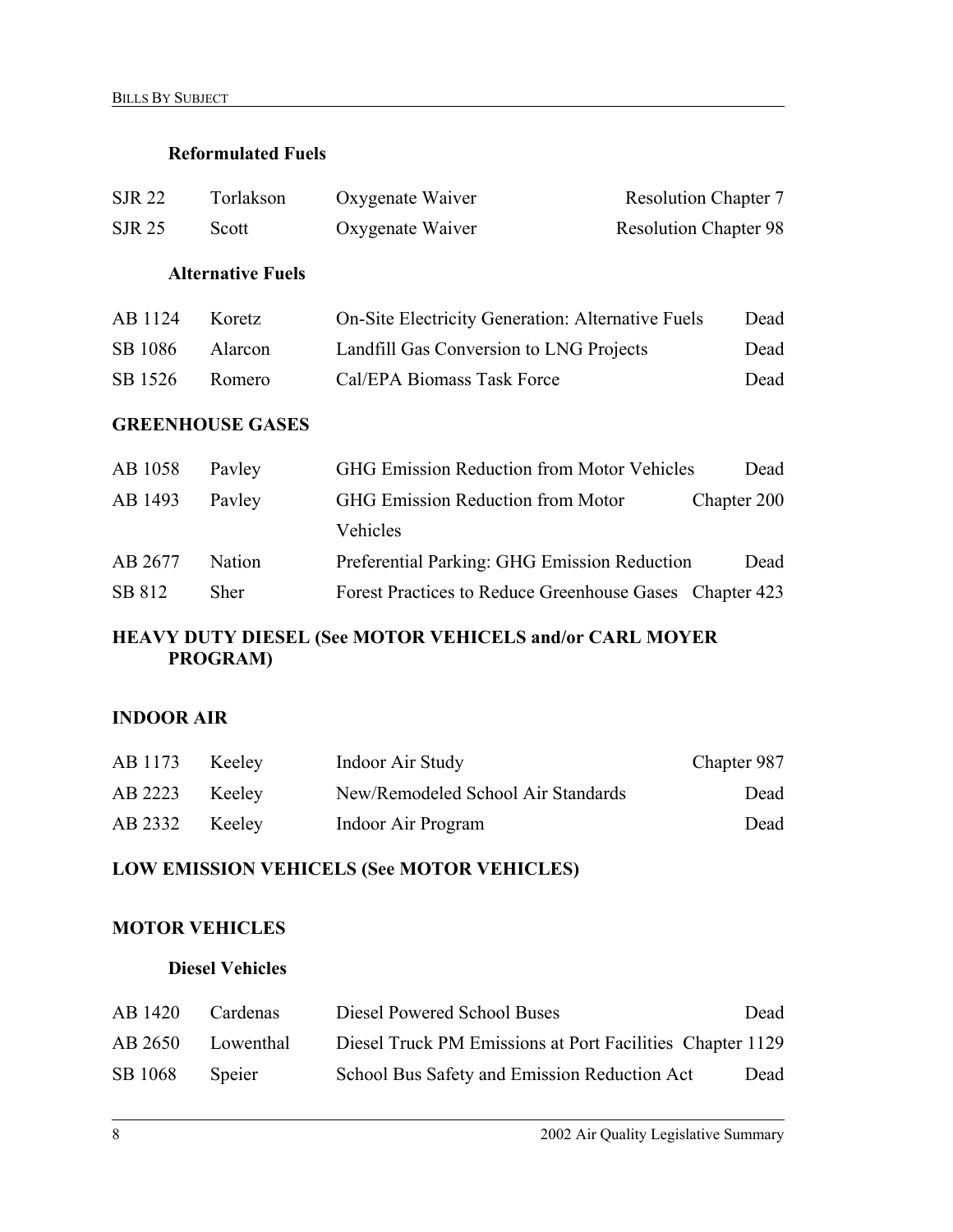## **High Occupancy Vehicle Lanes**

| SB 545         | McClintock                | Exclusive-Use or Preferential-Use Driving Lanes        | Dead                          |
|----------------|---------------------------|--------------------------------------------------------|-------------------------------|
|                | <b>LEV</b> and <b>ZEV</b> |                                                        |                               |
| AB 554         | Campbell, J               | Clean Vehicles Sales Tax Exemption                     | Dead                          |
| AB 998         | Kelley                    | Neighborhood Electric Vehicle Tax Credit               | Dead                          |
| AB 1314        | Havice                    | Preferential Parking for Electric and ILEV<br>Vehicles | Chapter 640                   |
| AB 2461        | Keeley                    | Vehicle License Fees for LEVs                          | Chapter 566                   |
| AB 2624        | Campbell, J               | Low Speed Vehicles                                     | Dead                          |
| AB 2677        | Nation                    | Preferential Parking: GHG Emission Reduction           | Dead                          |
| <b>ACR 213</b> | Migden                    | Clean Air Vehicles                                     | <b>Resolution Chapter 173</b> |
|                | <b>Passenger Vehicles</b> |                                                        |                               |
| AB 321         | Vargas                    | <b>Congestion Relief Funding</b>                       | Dead                          |
| AB 1058        | Pavley                    | <b>GHG Emission Reduction from Motor Vehicles</b>      | Dead                          |
| AB 1493        | Pavley                    | GHG Emission Reduction from Motor                      | Chapter 200                   |
|                |                           | Vehicles                                               |                               |
| AB 2774        | Pavley                    | Advanced Technology Light-Duty Vehicles                | Vetoed                        |
| SB 1130        | Johannessen               | <b>Specially Constructed Vehicles</b>                  | Dead                          |
| SB 1578        | Johannessen               | <b>Specially Constructed Vehicles</b>                  | Chapter 693                   |
|                | <b>Smog Check</b>         |                                                        |                               |
| AB 2303        | Runner                    | Vehicle Registration and Smog Check<br>Validity        | Chapter 127                   |
| AB 2637        | Cardoza                   | Bay Area Enhanced Smog Check                           | Chapter 1001                  |
| <b>SB 800</b>  | Johannessen               | <b>Collector Vehicles</b>                              | N/A                           |
| SB 1578        | Johannessen               | <b>Specially Constructed Vehicles</b>                  | Chapter 693                   |

## **PENALTIES (See COMPLIANCE / ENFORCEMENT / PENALTIES)**

#### **REFORMULATED FUELS (See FUELS)**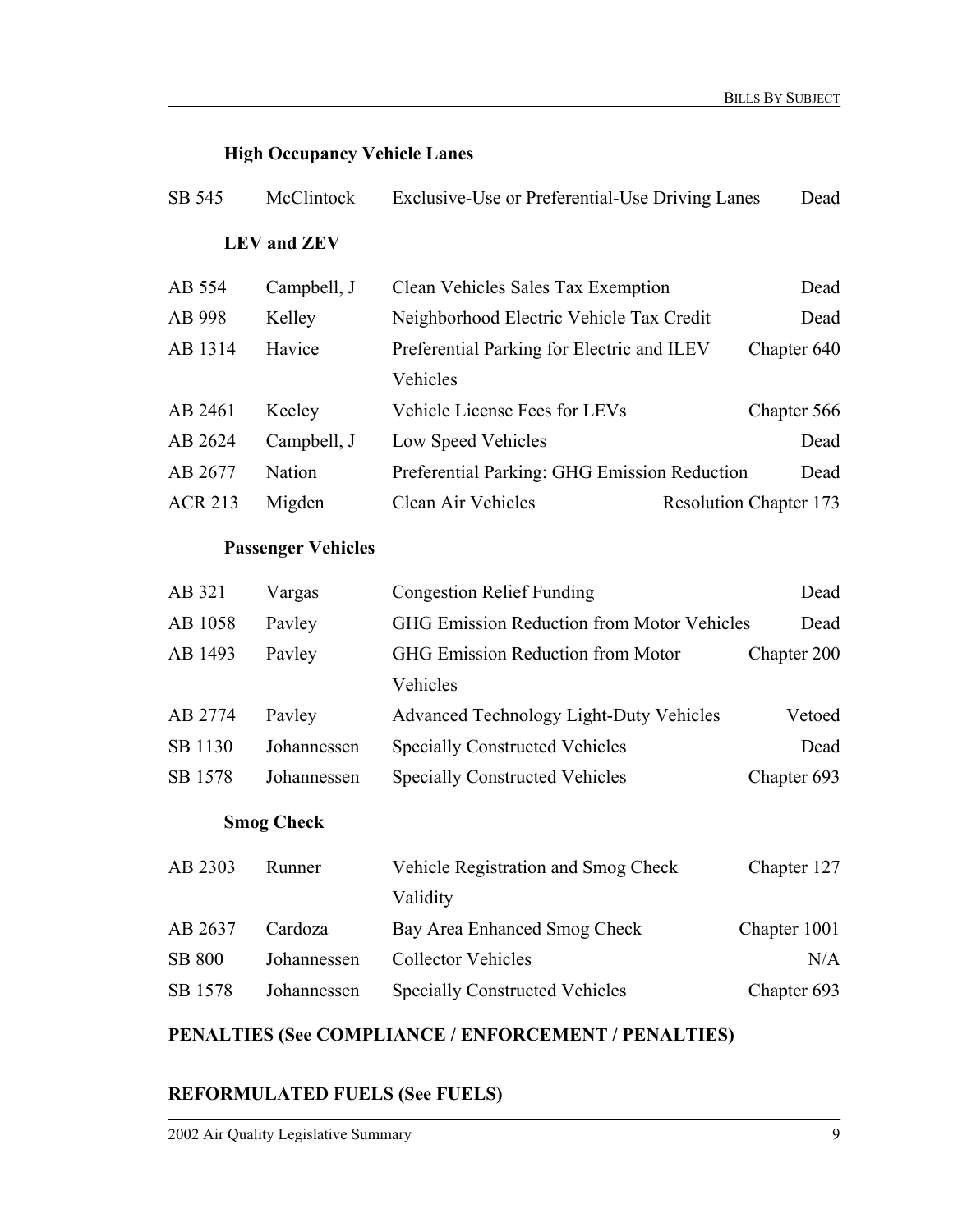#### **REPORTS**

| AB 857  | Wiggins | <b>State Planning Reports</b>                      | N/A         |
|---------|---------|----------------------------------------------------|-------------|
| AB 2378 | Jackson | <b>State Agency Funding Report</b>                 | Dead        |
| SB 1443 | Oller   | <b>State Agency Electronic Reporting Exemption</b> | Dead        |
| SB 1927 | Soto    | <b>Transit Bus Fueling Report</b>                  | Chapter 602 |

#### **RICE STRAW / BIOMASS**

| AB 802  | Dickerson | Biomass Energy Fund                   | Dead        |
|---------|-----------|---------------------------------------|-------------|
| AB 1473 | Aanestad  | Rice Straw Tax Credits                | Dead        |
| AB 1952 | Bogh      | Biomass Exclusion of Hazardous Waste  | Dead        |
| AB 2751 | Payley    | Rice Straw and Soundwall Construction | Chapter 656 |
| SB 1526 | Romero    | Cal/EPA Biomass Task Force            | Dead        |

#### **SMOKE MANAGEMENT**

| AB 1983 | <b>Dickerson</b> | Wildland Fuel Reduction                    | Dead |
|---------|------------------|--------------------------------------------|------|
| AB 2381 | Cogdill          | Department of Forestry and Fire Protection | Dead |

#### **TOXICS PROGRAMS**

| Nakano      | Dry Cleaning: Alternatives to Perchloroethylene | Dead        |
|-------------|-------------------------------------------------|-------------|
| Canciamilla | <b>Accidental Release Prevention</b>            | Dead        |
| Jackson     | California Chemical Security and Community      | Dead        |
|             | Protection Act                                  |             |
| Sher        | Air Toxics                                      | Chapter 572 |
|             |                                                 |             |

#### **ZERO EMISSION VEHICLES (See MOTOR VEHICLES)**

#### **MISCELLANEOUS**

| AB 498  | Chan     | <b>Environmentally Preferable Purchasing</b> | Chapter 575  |
|---------|----------|----------------------------------------------|--------------|
| AB 713  | Thomson  | Disinfectant Exemption Extension             | Dead         |
| AB 2072 | Mountjoy | Closed Sessions for Security Discussion      | Chapter 1113 |
| AB 2083 | Jackson  | Oil Spill Prevention and the Environment     | Chapter 512  |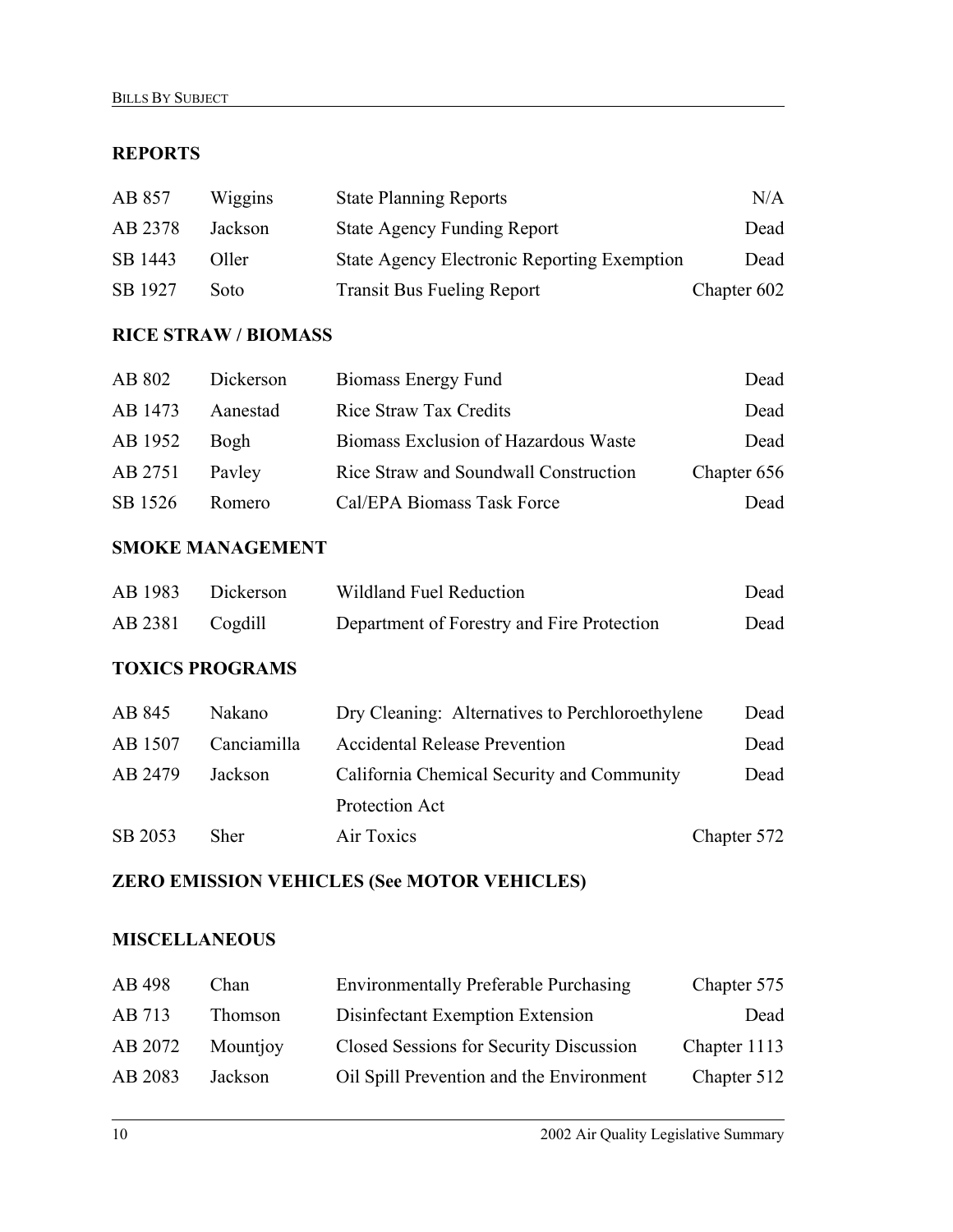| AB 2481 | Frommer     | <b>Underground Storage Tanks</b>          | Chapter 999 |
|---------|-------------|-------------------------------------------|-------------|
| AB 2716 | Ashburn     | Disabled Vehicle Waste                    | Dead        |
| AB 2770 | Matthews    | Solid Waste: Conversion Technologies      | Chapter 740 |
| AB 2918 | Cardenas    | Air Quality Spot Bill                     | Dead        |
| AB 3034 | <b>JUD</b>  | Code Maintenance                          | Chapter 664 |
| SB 960  | Johannessen | Tax Incentives for Reducing Air Pollution | Dead        |
| SB 1827 | Torlakson   | Required DMV Fee Use                      | Dead        |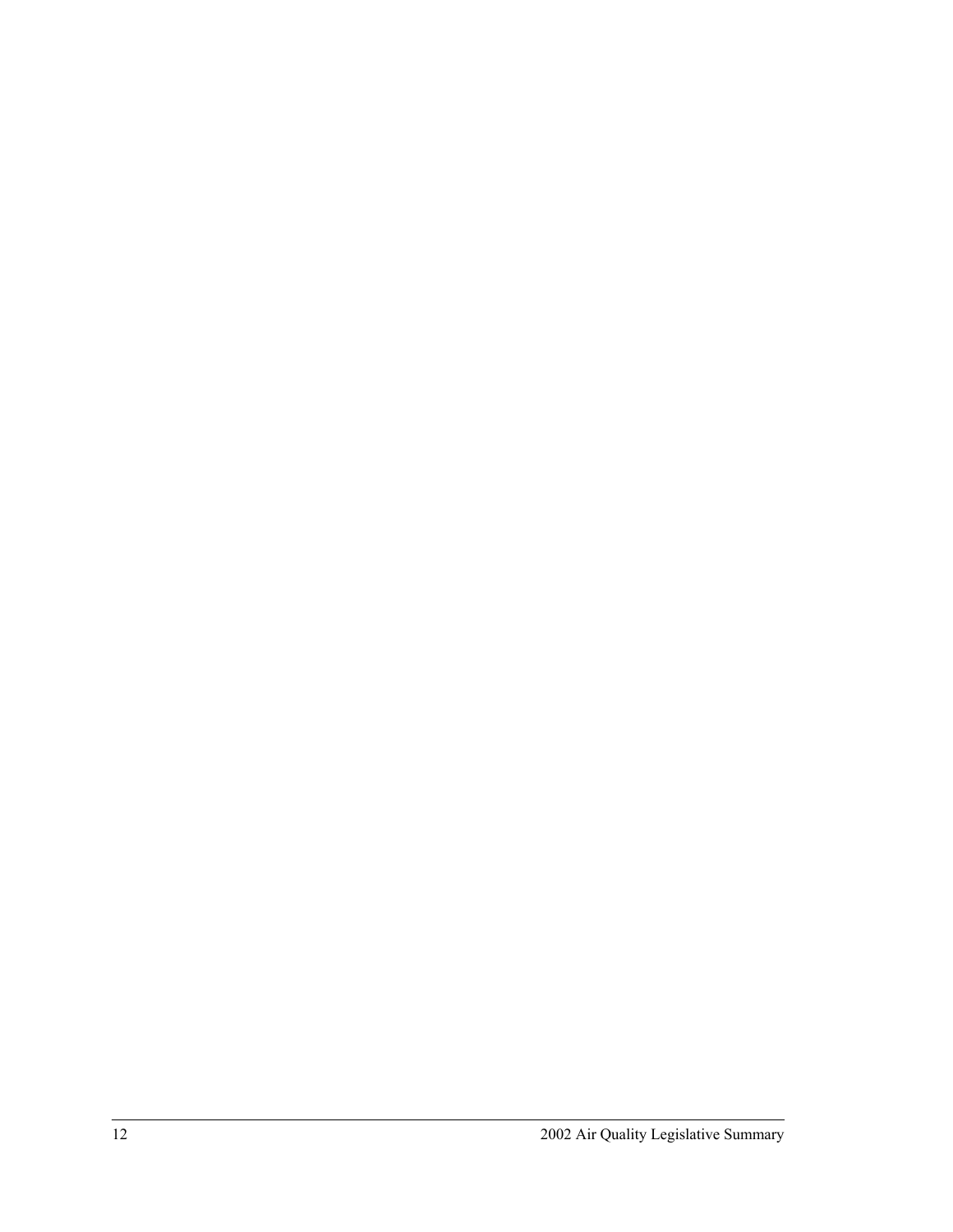# **BILLS BY AUTHOR**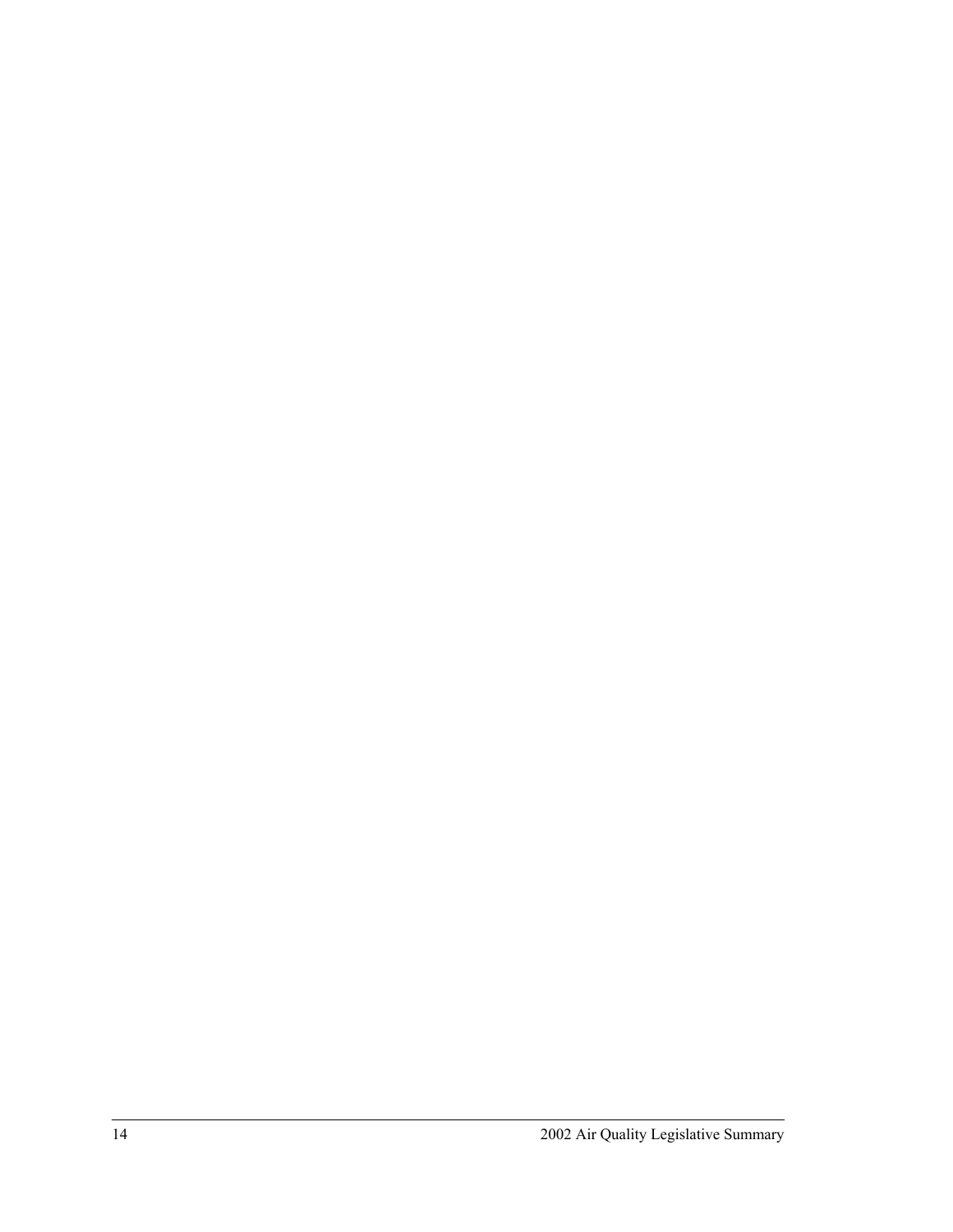## **ASSEMBLY**

#### **AANESTAD**

| AB 1473            | <b>Rice Straw Tax Credits</b>                   | Dead         |
|--------------------|-------------------------------------------------|--------------|
| <b>ASHBURN</b>     |                                                 |              |
| AB 2716            | Disabled Vehicle Waste                          | Dead         |
| <b>BOGH</b>        |                                                 |              |
| AB 1952            | Biomass Exclusion of Hazardous Waste            | Dead         |
| <b>CAMPBELL, B</b> |                                                 |              |
| AB 1265            | <b>Expedited Siting for "Green" Powerplants</b> | Dead         |
| <b>CAMPBELL, J</b> |                                                 |              |
| AB 554             | Clean Vehicles Sales Tax Exemption              | Dead         |
| AB 2624            | Low Speed Vehicles                              | Dead         |
| <b>CANCIAMILLA</b> |                                                 |              |
| AB 1507            | <b>Accidental Release Prevention</b>            | Dead         |
| <b>CARDENAS</b>    |                                                 |              |
| AB 1420            | <b>Diesel Powered School Buses</b>              | Dead         |
| AB 2918            | Air Quality Spot Bill                           | Dead         |
| <b>CARDOZA</b>     |                                                 |              |
| AB 2637            | Bay Area Enhanced Smog Check                    | Chapter 1001 |
| <b>CHAN</b>        |                                                 |              |
| AB 498             | <b>Environmentally Preferable Purchasing</b>    | Chapter 575  |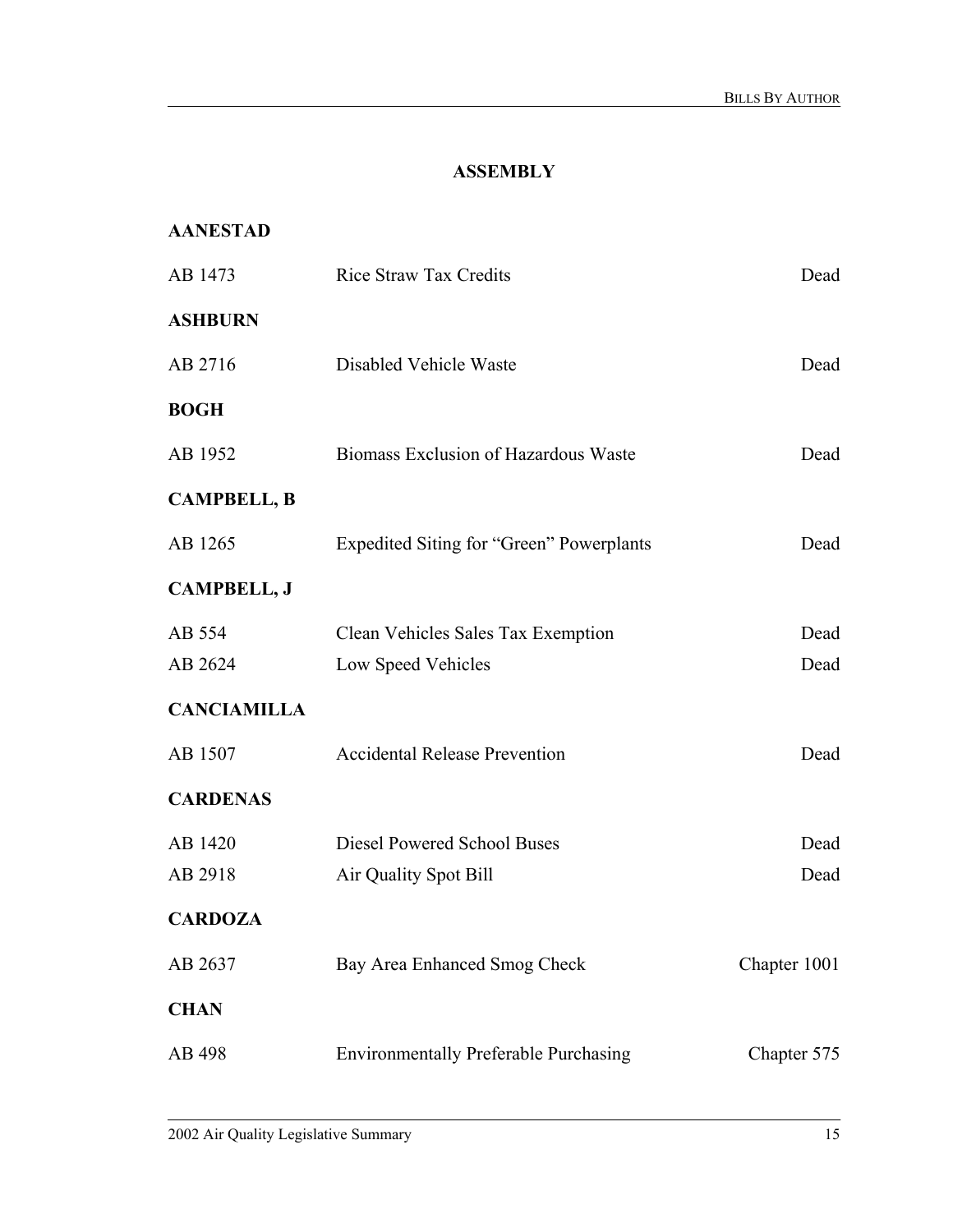## **CHU**

| AB 2312          | <b>EJ Grant Program</b>                                | Chapter 994 |
|------------------|--------------------------------------------------------|-------------|
| AB 2682          | Petroleum Pollution Cleanup Act                        | Dead        |
| <b>COGDILL</b>   |                                                        |             |
| AB 2381          | Department of Forestry and Fire Protection             | Dead        |
| AB 2824          | <b>Refinery Loans</b>                                  | Dead        |
| <b>DAUCHER</b>   |                                                        |             |
| AB 94            | <b>ERC Trading Restrictions</b>                        | Dead        |
| AB 162           | <b>BACT</b> for Back-Up Generators                     | Dead        |
| <b>DICKERSON</b> |                                                        |             |
| AB 802           | <b>Biomass Energy Fund</b>                             | Dead        |
| AB 1983          | <b>Wildland Fuel Reduction</b>                         | Dead        |
| <b>FIREBAUGH</b> |                                                        |             |
| AB 986           | Carl Moyer Program                                     | Dead        |
| <b>FLOREZ</b>    |                                                        |             |
| AB 1466          | Scientific Advisory Panel                              | Dead        |
| <b>FROMMER</b>   |                                                        |             |
| AB 2481          | <b>Underground Storage Tanks</b>                       | Chapter 999 |
| <b>HAVICE</b>    |                                                        |             |
| AB 1314          | Preferential Parking for Electric and ILEV<br>Vehicles | Chapter 640 |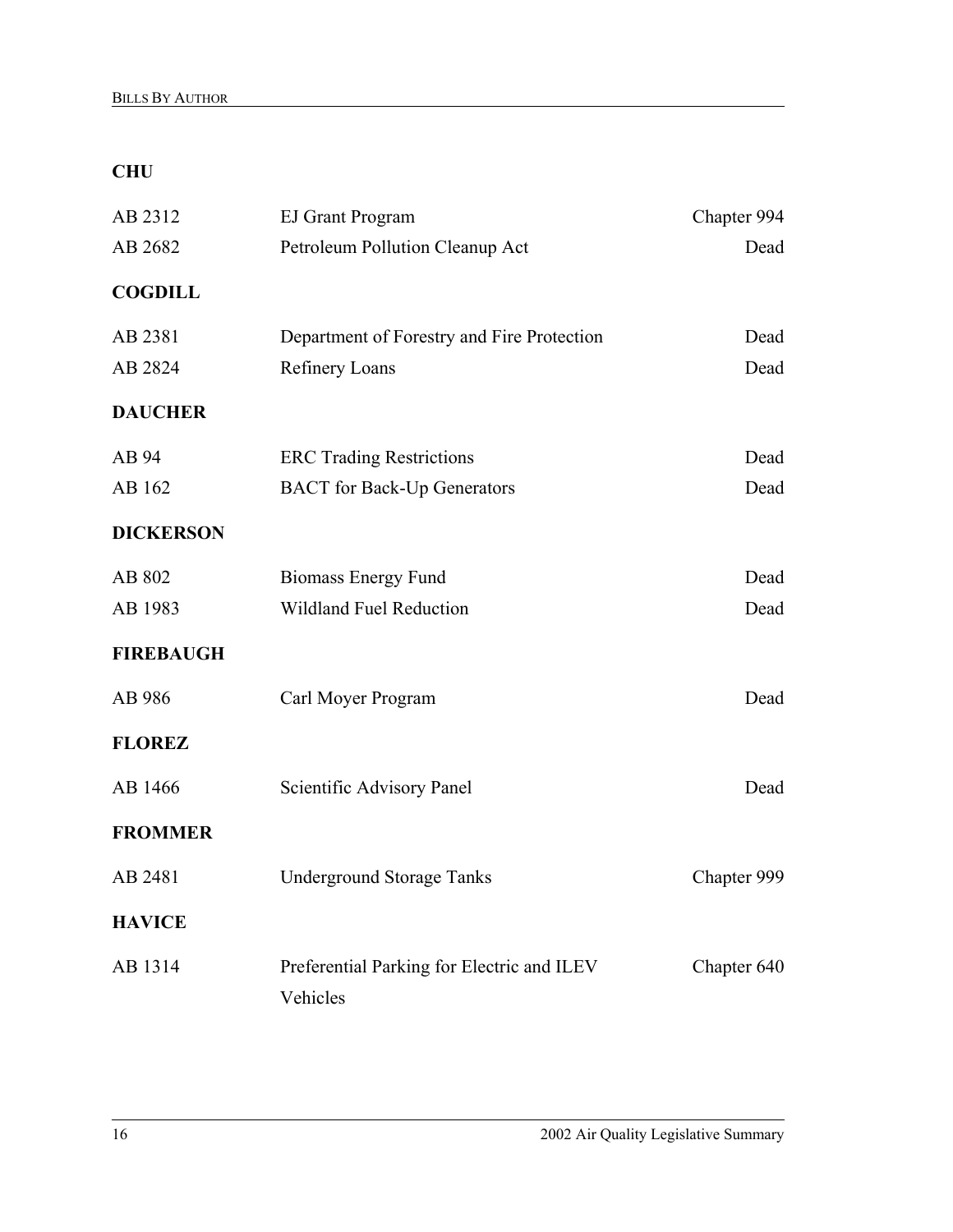## **JACKSON**

| AB 2083 | Oil Spill Prevention and the Environment   | Chapter 512 |
|---------|--------------------------------------------|-------------|
| AB 2378 | <b>State Agency Funding Report</b>         | Dead        |
| AB 2479 | California Chemical Security and Community | Dead        |
|         | Protection Act                             |             |

#### **JUDICIARY COMMITTEE**

| AB 3034        | Code Maintenance                                  | Chapter 664  |
|----------------|---------------------------------------------------|--------------|
| <b>KEELEY</b>  |                                                   |              |
| AB 1173        | Indoor Air Study                                  | Chapter 987  |
| AB 2221        | Private Lawsuits to Enforce Air Pollution Laws    | Dead         |
| AB 2223        | New/Remodeled School Air Standards                | Dead         |
| AB 2332        | Indoor Air Program                                | Dead         |
| AB 2461        | Vehicle License Fees for LEVs                     | Chapter 566  |
| AB 2486        | <b>Environmental Circuit Prosecutor Project</b>   | Chapter 1000 |
| <b>KEHOE</b>   |                                                   |              |
| AB 2307        | <b>Distributed Generation</b>                     | Dead         |
| <b>KELLEY</b>  |                                                   |              |
| AB 998         | Neighborhood Electric Vehicle Tax Credit          | Dead         |
| <b>KORETZ</b>  |                                                   |              |
| AB 1124        | On-Site Electricity Generation: Alternative Fuels | Dead         |
| <b>LA SUER</b> |                                                   |              |
| AB 569         | <b>Powerplant Siting</b>                          | Dead         |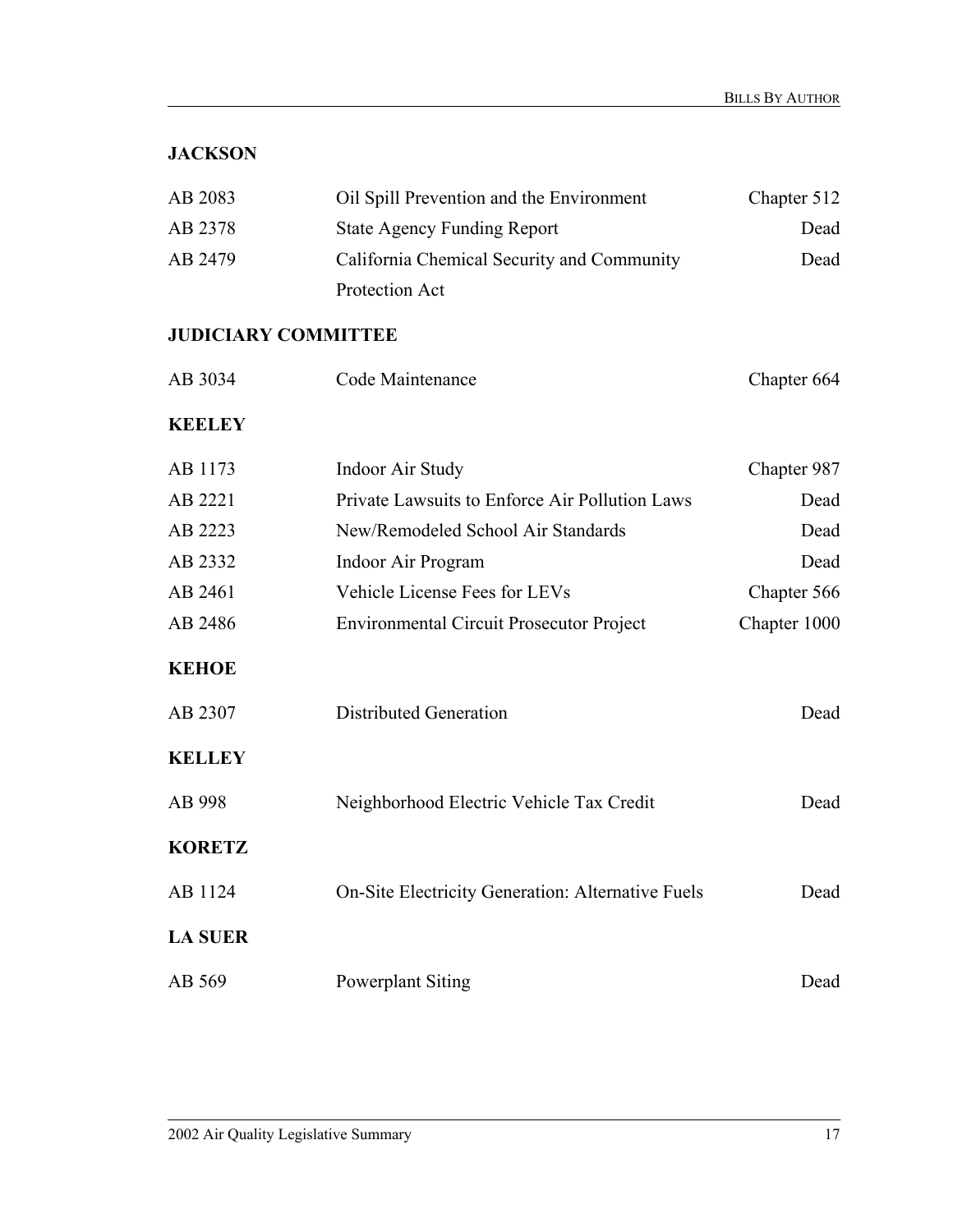## **LOWENTHAL**

| AB 2650                | Diesel Truck PM Emissions at Port Facilities    | Chapter 1129                  |
|------------------------|-------------------------------------------------|-------------------------------|
| <b>MALDONADO</b>       |                                                 |                               |
| AB 988                 | <b>Emission Offset Banking</b>                  | Dead                          |
| <b>MATTHEWS</b>        |                                                 |                               |
| AB 2770                | Solid Waste: Conversion Technologies            | Chapter 740                   |
| AB 2790                | <b>Air Districts</b>                            | Dead                          |
| <b>MIGDEN</b>          |                                                 |                               |
| <b>ACR 213</b>         | Clean Air Vehicles                              | <b>Resolution Chapter 173</b> |
| <b>MOUNTJOY</b>        |                                                 |                               |
| AB 2072                | Closed Sessions for Security Discussion         | Chapter 1113                  |
| <b>NAKANO</b>          |                                                 |                               |
| AB 845                 | Dry Cleaning: Alternatives to Perchloroethylene | Dead                          |
| <b>NATION</b>          |                                                 |                               |
| AB 2677                | Preferential Parking: GHG Emission Reduction    | Dead                          |
| <b>NEGRETE-McCLEOD</b> |                                                 |                               |
| AB 2228                | Dairy DG                                        | Chapter 845                   |
| <b>OROPEZA</b>         |                                                 |                               |
| AB 2718                | <b>Super Clean DG Incentives</b>                | Dead                          |
| <b>PAVLEY</b>          |                                                 |                               |
| AB 2683                | Cal/EPA Reorganization                          | N/A                           |
| AB 2751                | Rice Straw and Soundwall Construction           | Chapter 656                   |
| AB 2774                | <b>Advanced Technology Light-Duty Vehicles</b>  | Vetoed                        |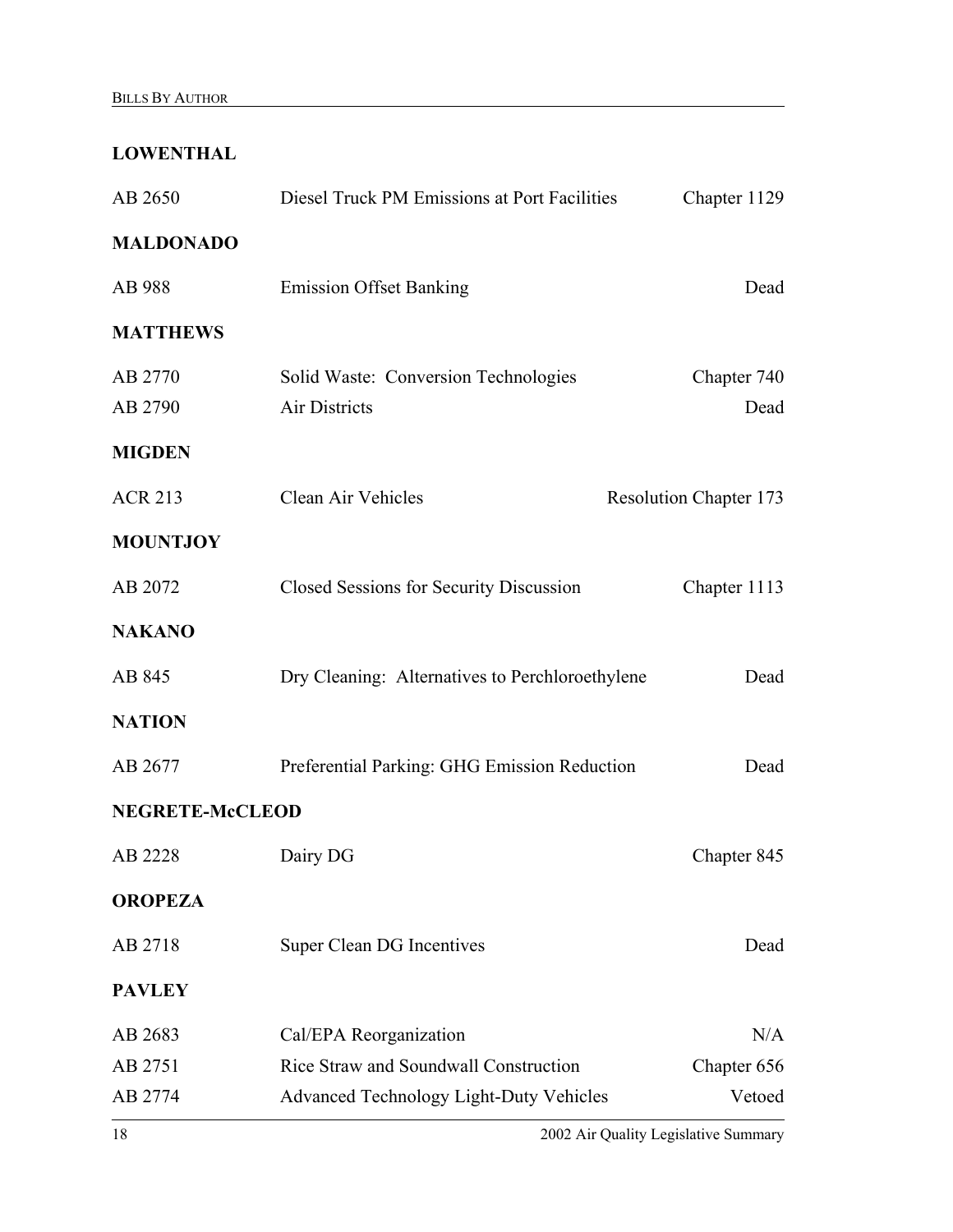| AB 1058<br>AB 1493              | <b>GHG Emission Reduction from Motor Vehicles</b><br><b>GHG Emission Reduction from Motor</b><br>Vehicles | Dead<br>Chapter 200 |
|---------------------------------|-----------------------------------------------------------------------------------------------------------|---------------------|
| <b>PESCETTI</b>                 |                                                                                                           |                     |
| AB 1629                         | Unified Environmental Code                                                                                | Dead                |
| <b>RICHMAN</b>                  |                                                                                                           |                     |
| AB 1042                         | <b>Identification of Potential Powerplant Sites</b>                                                       | Dead                |
| <b>RUNNER</b>                   |                                                                                                           |                     |
| AB 2303                         | Vehicle Registration and Smog Check<br>Validity                                                           | Chapter 127         |
| <b>STEINBERG</b>                |                                                                                                           |                     |
| AB 680                          | Land Use: Sales/Property Tax Revenue Allocation                                                           | Dead                |
| <b>THOMSON</b>                  |                                                                                                           |                     |
| AB 713                          | Disinfectant Exemption Extension                                                                          | Dead                |
| <b>UTILITIES &amp; COMMERCE</b> |                                                                                                           |                     |
| AB 1735                         | <b>Distributed Generation</b>                                                                             | Dead                |
| <b>VARGAS</b>                   |                                                                                                           |                     |
| AB 321                          | <b>Congestion Relief Funding</b>                                                                          | Dead                |
| <b>WIGGINS</b>                  |                                                                                                           |                     |
| AB 857                          | <b>State Planning Reports</b>                                                                             | N/A                 |
| <b>WYMAN</b>                    |                                                                                                           |                     |
| AB 1528                         | <b>Interdistrict ERC Trading</b>                                                                          | Dead                |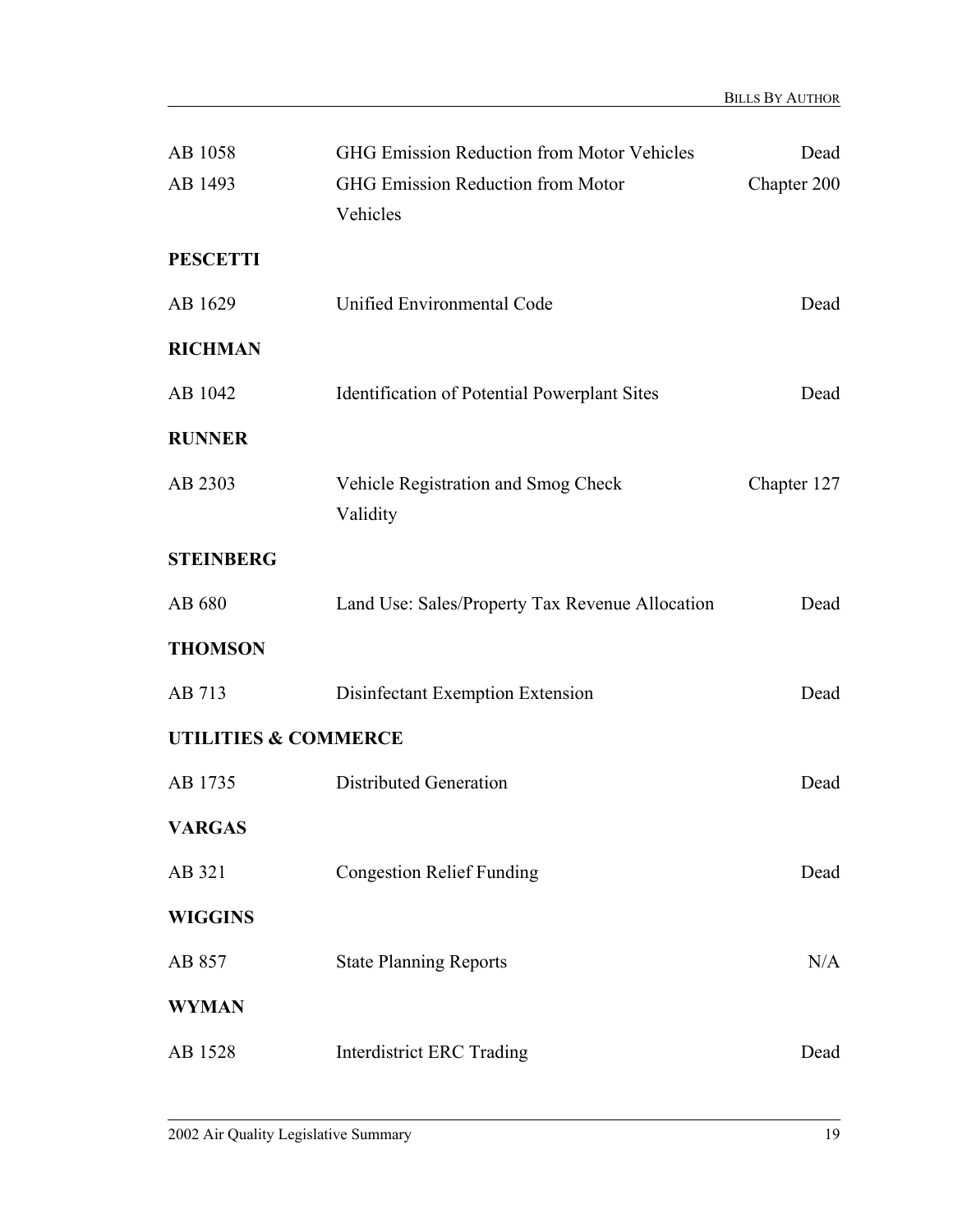#### **ZETTEL**

| AB 1577 | Powerplant Siting: Offset Funding and CEQA | Dead |
|---------|--------------------------------------------|------|
|         | <b>SENATE</b>                              |      |

## **ALARCON**

| SB 1086                           | Landfill Gas Conversion to LNG Projects<br>Dead |             |  |
|-----------------------------------|-------------------------------------------------|-------------|--|
| <b>BATTIN</b>                     |                                                 |             |  |
| SB 1109                           | <b>Expedited Powerplant Siting</b>              | Dead        |  |
| SB 1110                           | <b>Peaking Powerplant Siting</b>                | Dead        |  |
| <b>BOWEN</b>                      |                                                 |             |  |
| SB 1389                           | Energy: Planning and Forecasting                | Chapter 568 |  |
| <b>BUDGET &amp; FISCAL REVIEW</b> |                                                 |             |  |
| SB 737                            | <b>Budget Trailer Bill</b>                      | N/A         |  |
| <b>COSTA</b>                      |                                                 |             |  |
| SB 1009                           | Dairy Environmental Working Group               | Dead        |  |
| SB 1728                           | <b>Ethanol Subsidy</b>                          | Dead        |  |
|                                   | ENVIRONMENTAL QUALITY COMMITTEE                 |             |  |
| SB 260                            | Cal/EPA Reorganization Clean-Up                 | Dead        |  |
| <b>JOHANNESSEN</b>                |                                                 |             |  |
| <b>SB 800</b>                     | <b>Collector Vehicles</b>                       | N/A         |  |
| SB 960                            | Tax Incentives for Reducing Air Pollution       | Dead        |  |
| SB 1130                           | <b>Specially Constructed Vehicles</b>           | Dead        |  |
| SB 1578                           | <b>Specially Constructed Vehicles</b>           | Chapter 693 |  |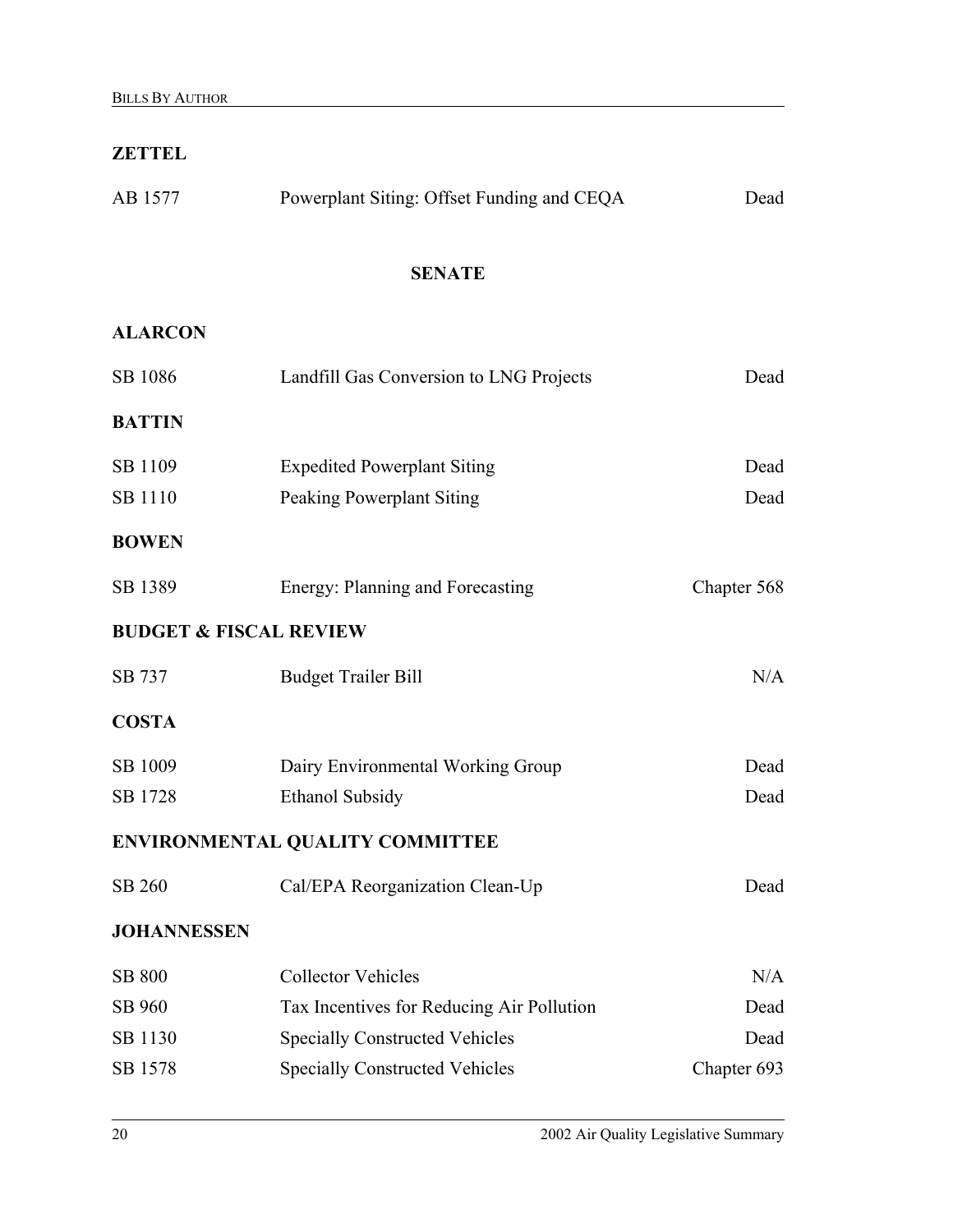## **KNIGHT**

| SB 863            | Siting Powerplants on Military Installations       | Dead                         |
|-------------------|----------------------------------------------------|------------------------------|
| SB 1920           | <b>AQMD Budget Hearings</b>                        | Chapter 132                  |
| <b>MACHADO</b>    |                                                    |                              |
| SB 433            | Penalties: ARB Clean Fuel Regulations              | Chapter 287                  |
| SB 644            | <b>Agricultural Based ERCs</b>                     | Dead                         |
| <b>McCLINTOCK</b> |                                                    |                              |
| SB 545            | Exclusive-Use or Preferential-Use Driving Lanes    | Dead                         |
| SB 601            | <b>Capacity Expansion Exemptions</b>               | Dead                         |
| SB 1015           | <b>Aggregate Processing Facility Emissions</b>     | Dead                         |
| <b>MORROW</b>     |                                                    |                              |
| SB 203            | <b>Distributed Generation</b>                      | Dead                         |
| <b>OLLER</b>      |                                                    |                              |
| SB 1442           | <b>CEQA: Powerplant Offsets</b>                    | Dead                         |
| SB 1443           | <b>State Agency Electronic Reporting Exemption</b> | Dead                         |
| <b>PERATA</b>     |                                                    |                              |
| SB 1647           | <b>Infrastructure Bonds</b>                        | Dead                         |
| <b>POOCHIGIAN</b> |                                                    |                              |
| SB 1532           | Bay Area/SJV Transport Study                       | Dead                         |
| <b>ROMERO</b>     |                                                    |                              |
| SB 1526           | Cal/EPA Biomass Task Force                         | Dead                         |
| SB 1587           | <b>CIWMB</b> Audit Recommendations                 | Dead                         |
| <b>SCOTT</b>      |                                                    |                              |
| <b>SJR 25</b>     | Oxygenate Waiver                                   | <b>Resolution Chapter 98</b> |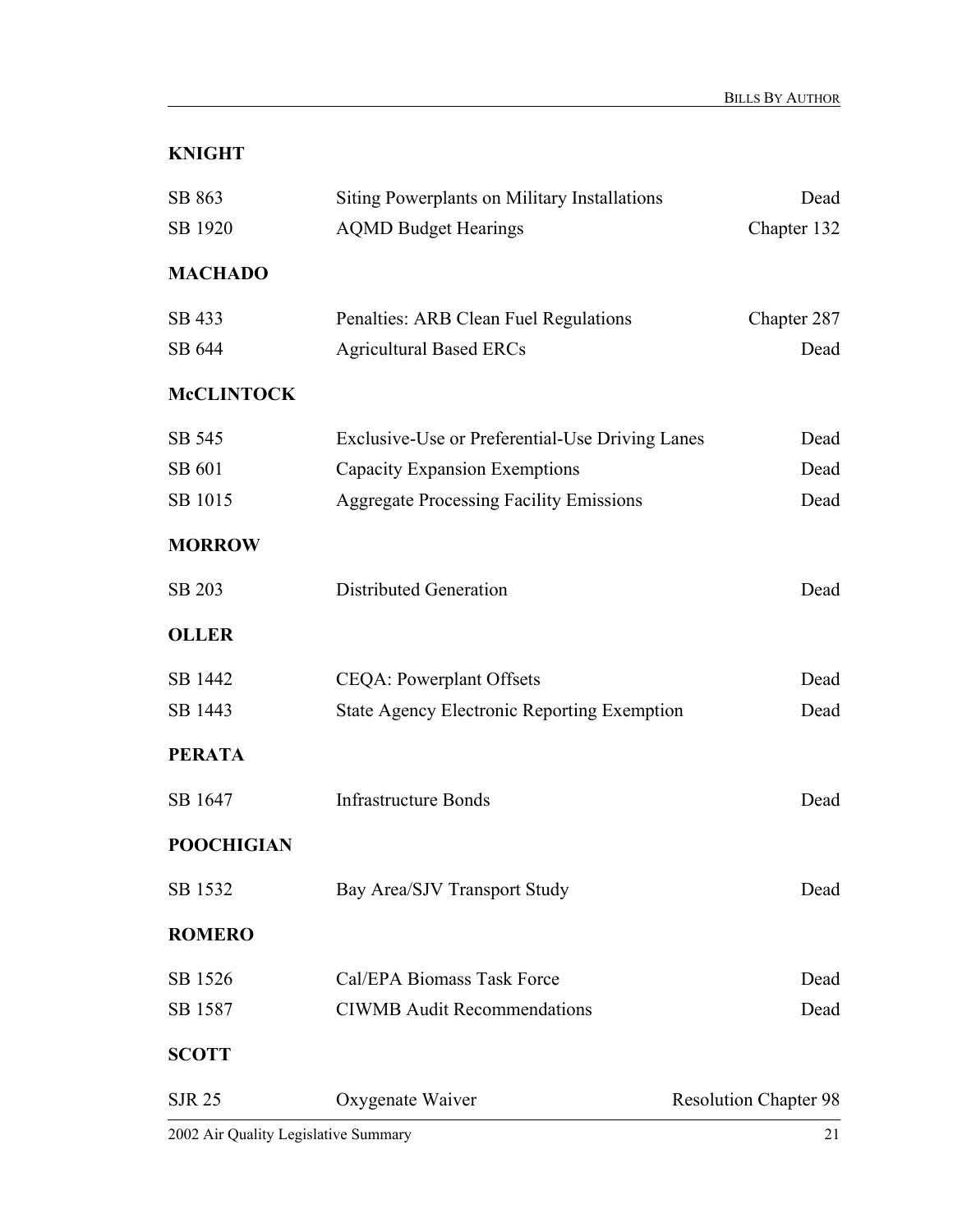## **SHER**

| SB 529           | <b>Air Pollution Penalties</b>                     | Dead                        |
|------------------|----------------------------------------------------|-----------------------------|
| SB 532           | <b>Renewable Energy Resources</b>                  | Dead                        |
| SB 812           | <b>Forest Practices to Reduce Greenhouse Gases</b> | Chapter 423                 |
| SB 1011          | Cal/EPA Reorganization                             | Chapter 626                 |
| SB 1038          | Renewable Energy                                   | Chapter 515                 |
| SB 1078          | California Renewable Energy Portfolio              | Chapter 516                 |
| SB 1524          | California Renewable Energy Portfolio              | Dead                        |
| SB 2053          | Air Toxics                                         | Chapter 575                 |
| <b>SOTO</b>      |                                                    |                             |
| SB 1927          | <b>Transit Bus Fueling Report</b>                  | Chapter 602                 |
| SB 1994          | Petroleum Pollution Cleanup Act                    | Dead                        |
| <b>SPEIER</b>    |                                                    |                             |
| SB 1068          | School Bus Safety and Emission Reduction Act       | Dead                        |
| <b>TORLAKSON</b> |                                                    |                             |
| SB 1827          | Required DMV Fee Use                               | Dead                        |
| <b>SJR 22</b>    | Oxygenate Waiver                                   | <b>Resolution Chapter 7</b> |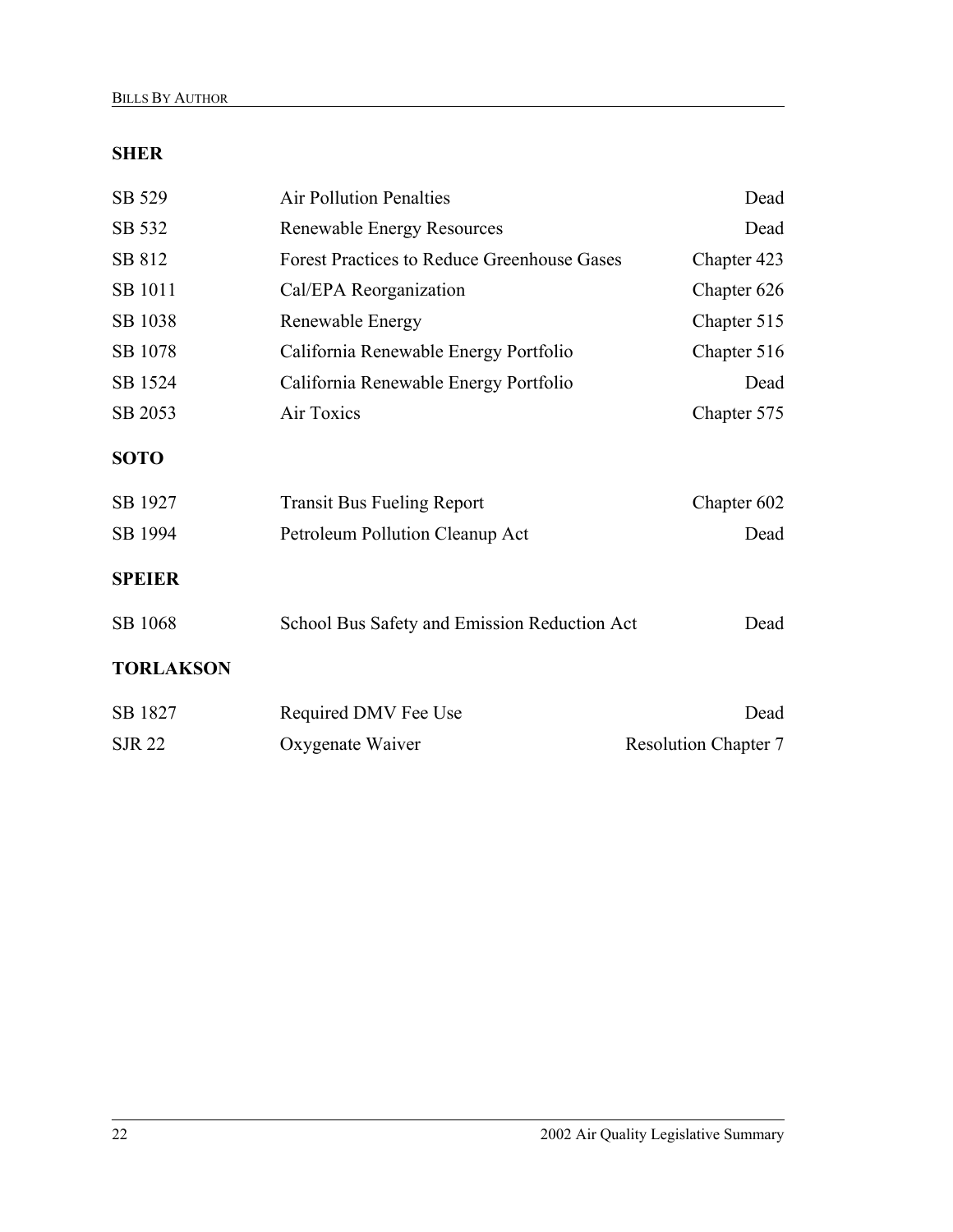## **ASSEMBLY BILLS**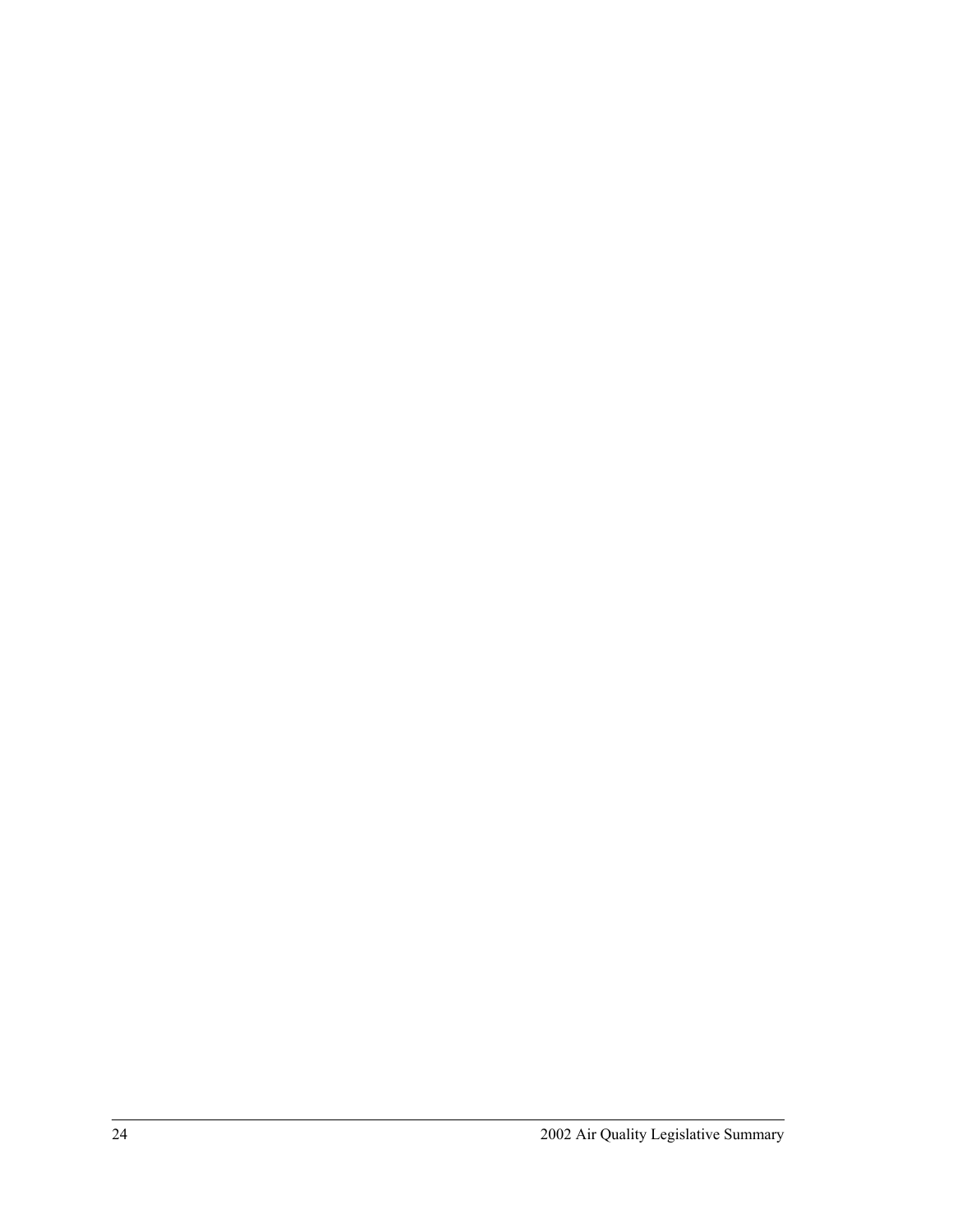| AB 94        | Daucher                                | <b>ERC</b> Trading Restrictions                                                                                                                                                                                                                                    | Dead        |
|--------------|----------------------------------------|--------------------------------------------------------------------------------------------------------------------------------------------------------------------------------------------------------------------------------------------------------------------|-------------|
|              | electricity for use within California. | Requires all powerplants that used ERCs in their permitting process to sell their                                                                                                                                                                                  |             |
| AB 162       | Daucher                                | <b>BACT</b> for Back-Up Generators                                                                                                                                                                                                                                 | Dead        |
|              |                                        | Allows air districts to establish specific BACT requirement for back-up electrical<br>generators. Generators meeting these specific requirements would be allowed to sell<br>electricity to the grid during peak periods.                                          |             |
| AB 321       | Vargas                                 | <b>Congestion Relief Funding</b>                                                                                                                                                                                                                                   | Dead        |
| Act of 2002. |                                        | Originally allocated tax revenues from the sale and lease of vehicles to the Congestion<br>Relief Trust Fund, giving ARB six percent for Carl Moyer and nine percent to aid<br>purchase of AFVs. As amended, the bill became the Mass Transit Improvement District |             |
| AB 498       | Chan                                   | <b>Environmentally Preferable Purchasing</b>                                                                                                                                                                                                                       | Chapter 575 |
| purchasing.  |                                        | Requires the Department of General Services, in consultation with Cal/EPA,<br>environmental and public health organizations, industry, and the public to provide state<br>agencies with information and assistance concerning environmentally preferable           |             |
| AB 554       | Campbell, J                            | Clean Vehicles Sales Tax Exemption                                                                                                                                                                                                                                 | Dead        |
|              |                                        | $D_{\text{meas}}(1, 0, 0, 0)$ and $D_{\text{meas}}(1, 0, 0, 0)$ and $D_{\text{meas}}(1, 0, 0)$ are $D_{\text{meas}}(1, 0, 0, 0)$                                                                                                                                   |             |

Provides until 2003, a sales and use tax exemption of 20 percent for Ultra LEVs, 40 percent for Super Ultra LEVs, 60 percent for PZEVs, 80 percent for advanced technology PZEVs, and 100 percent for ZEVs.

| AB 569 | La Suer | Powerplant Siting | Dead |
|--------|---------|-------------------|------|
|        |         |                   |      |

Changes various aspects of the powerplant siting process, including expedited siting, permit appeals and CEQA exemptions.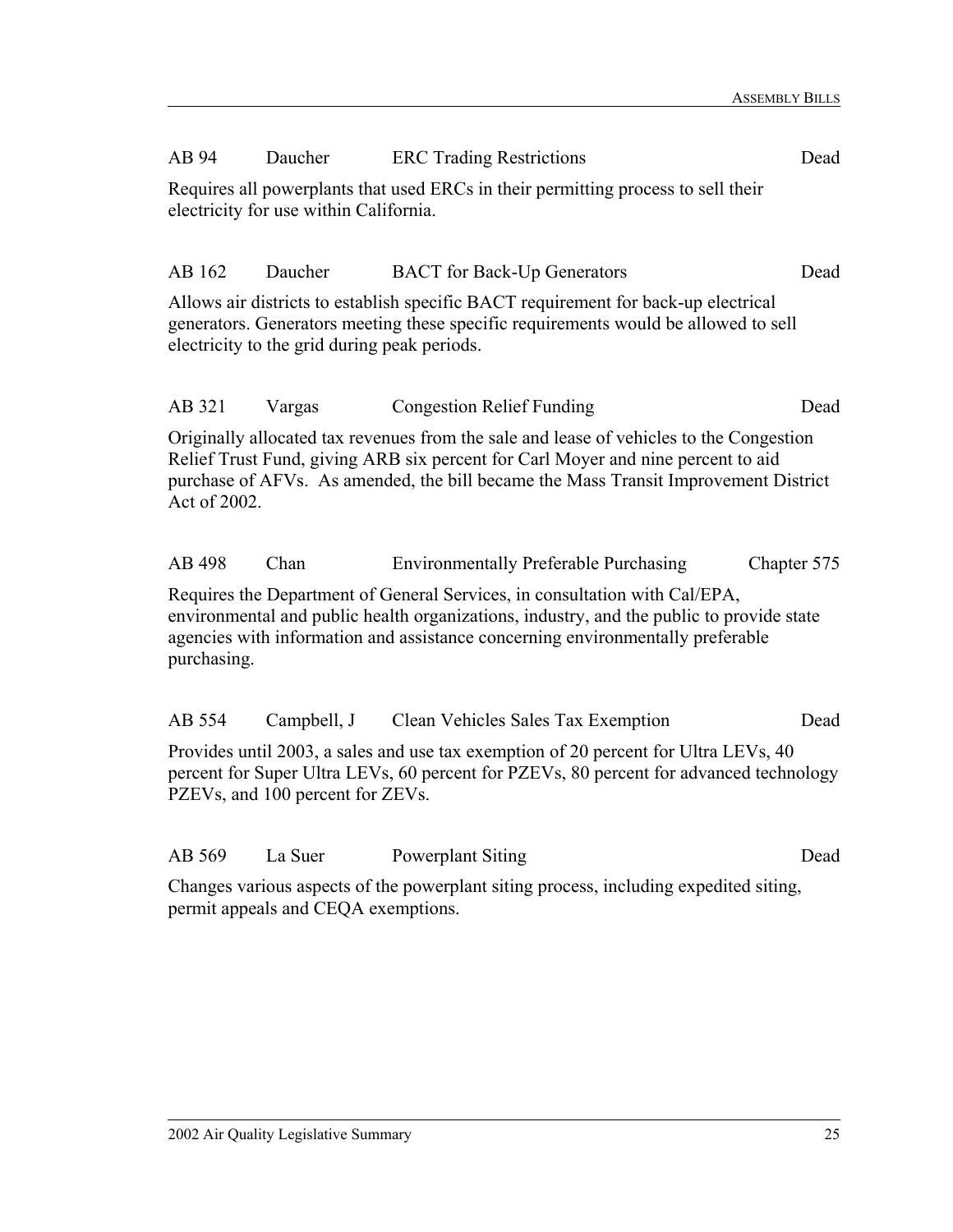AB 680 Steinberg Land Use: Sales/Property Tax Revenue Allocation Dead Originally intended to improve land use decisions by creating a formula for regional retail sales tax distribution to local jurisdiction. The potential for improved air quality was based on better land use decisions motivated by an added share of the sales tax formula. An early version of the bill would have had local air districts receiving ERCs, earmarked for powerplants as an additional incentive for better planning decisions. As amended, the bill no longer affects air quality or ERCs, and links affordable housing goals with the sales-tax sharing formula. AB 713 Thomson Disinfectant Exemption Extension Dead Originally would have prohibited the ARB from adopting any regulation applying to disinfectants. As amended, the bill establishes the Sacramento Valley Agriculture and Open Space Conservation Authority. AB 802 Dickerson Biomass Energy Fund Dead Establishes a Biomass Energy Fund to provide up to \$10/ton reimbursement to biomassto-energy facilities to offset costs of purchasing solid biomass fuels. AB 845 Nakano Dry Cleaning: Alternatives to Perchloroethylene Dead Provides an income tax credit for replacing perchloroethylene-based dry cleaning equipment with environmentally safer technology. Requires ARB to establish a list of qualifying technologies. AB 857 Wiggins State Planning Reports N/A Originally would have required OPR to prepare, by June 30, 2003, a State Comprehensive Plan which includes a goal to reduce traffic congestion and preserve air quality by minimizing demand on streets and highways. As amended, the bill establishes planning priorities (including environmental protection) to be used in determining which state infrastructure projects should be financed. AB 986 Firebaugh Carl Moyer Program Dead Issues grants for projects that reduce particulate matter. Also, exempts heavy-duty engines from Prop. 65 warning requirement if statewide warning is given. AB 988 Maldonado Emission Offset Banking Dead Intended as a placeholder for the energy crisis, but subsequent language never materialized during the session.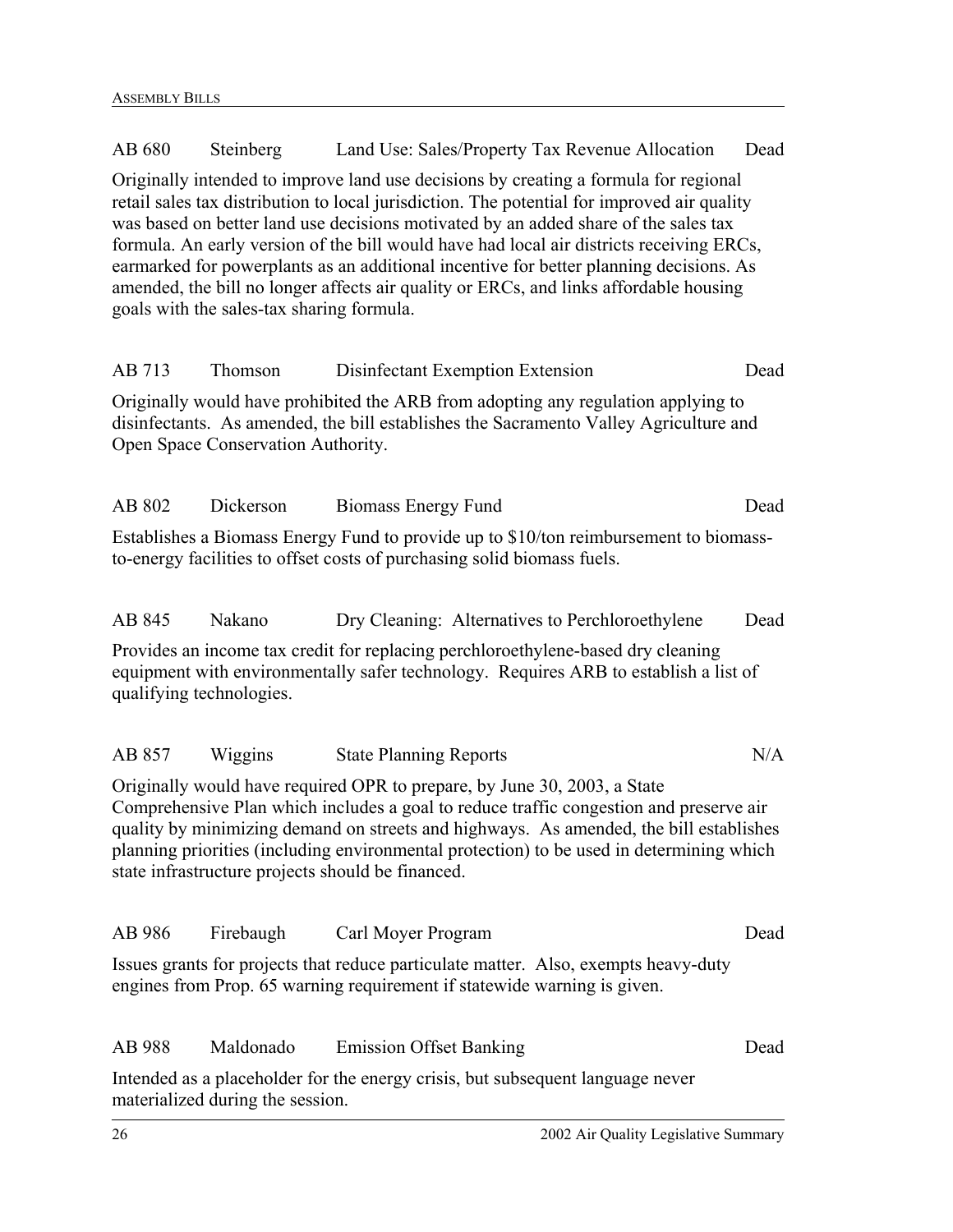AB 998 Kelley Neighborhood Electric Vehicle Tax Credit Dead Creates a Tax Credit of up to \$3,000 toward the purchase of a Zero-Emission Neighborhood Electric Vehicle (NEV).

AB 1042 Richman Identification of Potential Powerplant Sites Dead

Requires the CEC along with local government commissions to identify regions within the state that have an electricity supply/demand imbalance and to propose possible sites that would be acceptable for siting a new powerplant.

AB 1058 Pavley GHG Emission Reduction from Motor Vehicles Dead

Requires ARB to adopt regulations by January 1, 2005, that achieve the maximum feasible and cost-effective reduction of GHG emissions emitted by passenger vehicles in the state. ARB must report the contents of the adopted regulations to the Legislature by January 1, 2005. Regulations may not take effect prior to January 1, 2006, and shall apply only to a motor vehicle manufactured in the 2009 model year, or any model year thereafter. The basic contents of the bill were placed into AB 1493.

AB 1124 Koretz On-Site Electricity Generation: Alternative Fuels Dead

Originally provided tax and other incentives for using on-site generation systems that run on fuels other than diesel or oil. As amended, the bill addresses disclosure by businesses to consumers.

| AB 1173 | Keelev                                | Indoor Air Study                                                                                                                                                                     | Chapter 987 |
|---------|---------------------------------------|--------------------------------------------------------------------------------------------------------------------------------------------------------------------------------------|-------------|
|         |                                       | Requires ARB to report, by January 1, 2004, on the health effects of indoor air pollution,<br>including possible mitigation options for homes, schools and nonindustrial workplaces. |             |
| AB 1265 | Campbell, B                           | Expedited Siting for "Green" Powerplants                                                                                                                                             | Dead        |
|         | a way to stabilize the energy crisis. | Provided intent language about the expedited siting of "clean" or "green" powerplants as                                                                                             |             |
| AB 1314 | Havice                                | Preferential Parking for Electric and ILEV                                                                                                                                           | Chapter 640 |

Vehicles Authorizes local governments to designate parking spaces for the exclusive use of electric

vehicles. The bill establishes procedures for identifying eligible vehicles, and authorizes appropriate enforcement actions for violations relating to the parking restrictions.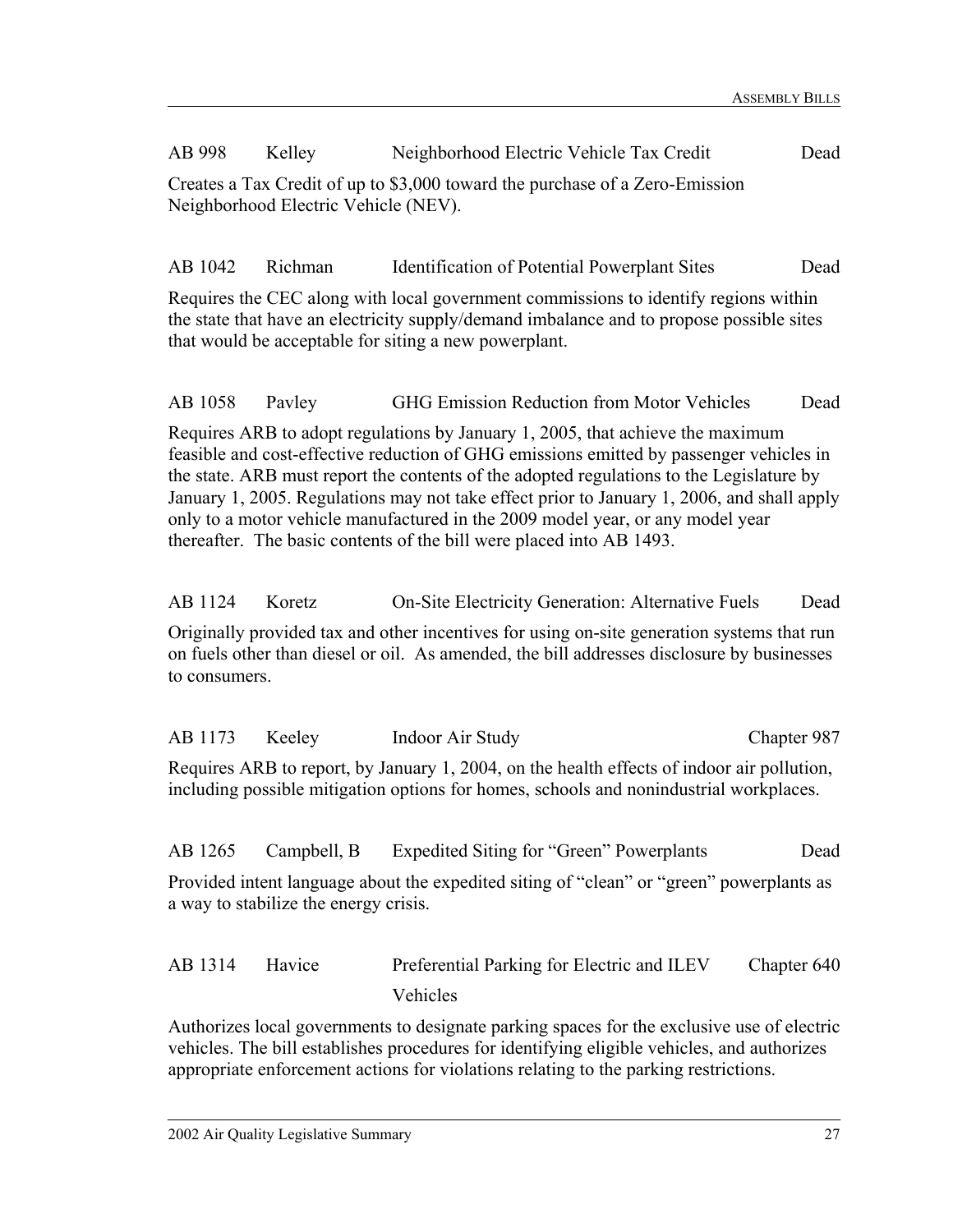| AB 1420               | Cardenas                            | Diesel Powered School Buses                                                                                                                                                                                                                                                                                                                                                                                                                                                                                                                 | Dead        |
|-----------------------|-------------------------------------|---------------------------------------------------------------------------------------------------------------------------------------------------------------------------------------------------------------------------------------------------------------------------------------------------------------------------------------------------------------------------------------------------------------------------------------------------------------------------------------------------------------------------------------------|-------------|
|                       |                                     | Allocates, upon appropriation of funds in the 2001 Budget Act, up to \$75 million to assist<br>schools with the replacement or retrofit of diesel powered school buses.                                                                                                                                                                                                                                                                                                                                                                     |             |
| AB 1466               | Florez                              | Scientific Advisory Panel                                                                                                                                                                                                                                                                                                                                                                                                                                                                                                                   | Dead        |
| dairy farms.          |                                     | Establishes a Scientific Advisory Panel on Environmental Farming to create an incentive<br>program encouraging dairy farm owners to improve air and water conditions on their                                                                                                                                                                                                                                                                                                                                                               |             |
| AB 1473               | Aanestad                            | <b>Rice Straw Tax Credits</b>                                                                                                                                                                                                                                                                                                                                                                                                                                                                                                               | Dead        |
|                       | alternatives to burning rice straw. | Declares legislative intent to enact tax credits as incentives for using and researching                                                                                                                                                                                                                                                                                                                                                                                                                                                    |             |
| AB 1493               | Payley                              | <b>GHG Emission Reduction from Motor</b>                                                                                                                                                                                                                                                                                                                                                                                                                                                                                                    | Chapter 200 |
|                       |                                     | Vehicles                                                                                                                                                                                                                                                                                                                                                                                                                                                                                                                                    |             |
|                       |                                     | Requires ARB to adopt regulations by January 1, 2005, that achieve the maximum<br>feasible and cost-effective reduction of greenhouse gas (GHG) emissions emitted by<br>passenger vehicles in the state. ARB must report the contents of the adopted regulations<br>to the Legislature by January 1, 2005. The regulations will not take effect prior to<br>January 1, 2006, and shall apply only to a motor vehicle manufactured in the 2009 model<br>year, or any model year thereafter. The majority of this bill originated in AB 1058. |             |
| AB 1507               | Canciamilla                         | <b>Accidental Release Prevention</b>                                                                                                                                                                                                                                                                                                                                                                                                                                                                                                        | Dead        |
| regulated substances. |                                     | Designates "Cal ARP" or "California Accidental Release Prevention Program" as the<br>official name of the set of statutes relating to the prevention of accidental releases of                                                                                                                                                                                                                                                                                                                                                              |             |
| SB 1524               | Sher                                | California Renewable Energy Portfolio                                                                                                                                                                                                                                                                                                                                                                                                                                                                                                       | Dead        |
| into SB 1078.         |                                     | Requires California utilities to increase procurement of electricity from renewable energy<br>sources by at least one percent per year until 20 percent is reached. Language amended                                                                                                                                                                                                                                                                                                                                                        |             |
| AB 1528               | Wyman                               | Interdistrict ERC Trading                                                                                                                                                                                                                                                                                                                                                                                                                                                                                                                   | Dead        |
|                       | between local air districts.        | Removes the upwind/downwind approval requirement prior to the transfer of ERCs                                                                                                                                                                                                                                                                                                                                                                                                                                                              |             |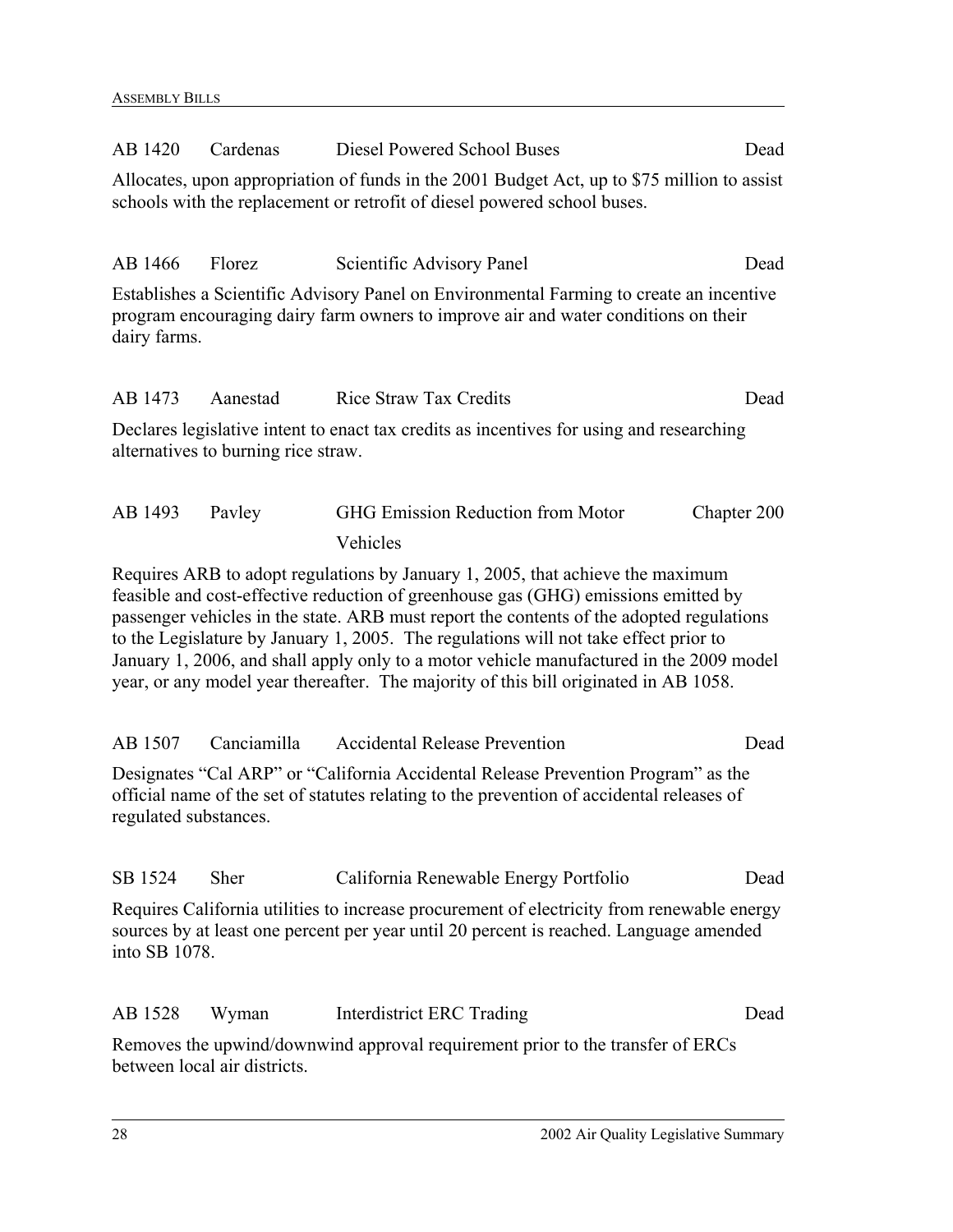| AB 1577                                                                                                                                                                                                           | Zettel                                 | Powerplant Siting: Offset Funding and CEQA                                                                                                                                      | Dead                                                                                                                                                                                                                                                            |  |  |  |
|-------------------------------------------------------------------------------------------------------------------------------------------------------------------------------------------------------------------|----------------------------------------|---------------------------------------------------------------------------------------------------------------------------------------------------------------------------------|-----------------------------------------------------------------------------------------------------------------------------------------------------------------------------------------------------------------------------------------------------------------|--|--|--|
| Establishes an account within the Air Pollution Control Fund for the purpose of<br>mitigating emissions from powerplants. There are also provisions for the CEC to expedite<br>CEQA for simple-cycle powerplants. |                                        |                                                                                                                                                                                 |                                                                                                                                                                                                                                                                 |  |  |  |
| AB 1629                                                                                                                                                                                                           | Pescetti                               | Unified Environmental Code                                                                                                                                                      | Dead                                                                                                                                                                                                                                                            |  |  |  |
|                                                                                                                                                                                                                   | code administered by one agency.       | Expresses legislative intent to consolidate all environmental protection statutes into one                                                                                      |                                                                                                                                                                                                                                                                 |  |  |  |
| SB 1647                                                                                                                                                                                                           | Perata                                 | <b>Infrastructure Bonds</b>                                                                                                                                                     | Dead                                                                                                                                                                                                                                                            |  |  |  |
|                                                                                                                                                                                                                   | language linking the funds to AB 2650. | Directed money from the Neighborhood Air Quality Improvement Account in the Carl<br>Moyer Fund to the California Port Community Air Quality Program. This bill had              |                                                                                                                                                                                                                                                                 |  |  |  |
| AB 1735                                                                                                                                                                                                           | U&C                                    | Distributed Generation                                                                                                                                                          | Dead                                                                                                                                                                                                                                                            |  |  |  |
|                                                                                                                                                                                                                   | materialized during the session.       | Intended as a placeholder for the energy crisis, but subsequent language never                                                                                                  |                                                                                                                                                                                                                                                                 |  |  |  |
| AB 1952                                                                                                                                                                                                           | Bogh                                   | Biomass Exclusion of Hazardous Waste                                                                                                                                            | Dead                                                                                                                                                                                                                                                            |  |  |  |
|                                                                                                                                                                                                                   | including hazardous wastes.            | Broadens the definition of biomass waste that can be used to generate electricity,                                                                                              |                                                                                                                                                                                                                                                                 |  |  |  |
| AB 1983                                                                                                                                                                                                           | Dickerson                              | <b>Wildland Fuel Reduction</b>                                                                                                                                                  | Dead                                                                                                                                                                                                                                                            |  |  |  |
|                                                                                                                                                                                                                   | of wildland fuel reduction practices.  | Creates the California Fuel Hazard Reduction Act to be administered by the Department<br>of Forestry and Fire Protection in consultation with CDFA to encourage the development |                                                                                                                                                                                                                                                                 |  |  |  |
| AB 2072                                                                                                                                                                                                           | Mountjoy                               | Closed Sessions for Security Discussion                                                                                                                                         | Chapter 1113                                                                                                                                                                                                                                                    |  |  |  |
|                                                                                                                                                                                                                   |                                        | Allows any state body to hold a closed meeting to consider security matters relating to<br>state personnel, property, buildings, equipment or electronic data.                  |                                                                                                                                                                                                                                                                 |  |  |  |
| AB 2083                                                                                                                                                                                                           | Jackson                                | Oil Spill Prevention and the Environment                                                                                                                                        | Chapter 512                                                                                                                                                                                                                                                     |  |  |  |
|                                                                                                                                                                                                                   |                                        |                                                                                                                                                                                 | Requires the State Lands Commission to develop a form to be completed by the oil<br>operators off the coast between San Francisco and Los Angeles. The form will enable the<br>commission to obtain and track various information including air emissions data. |  |  |  |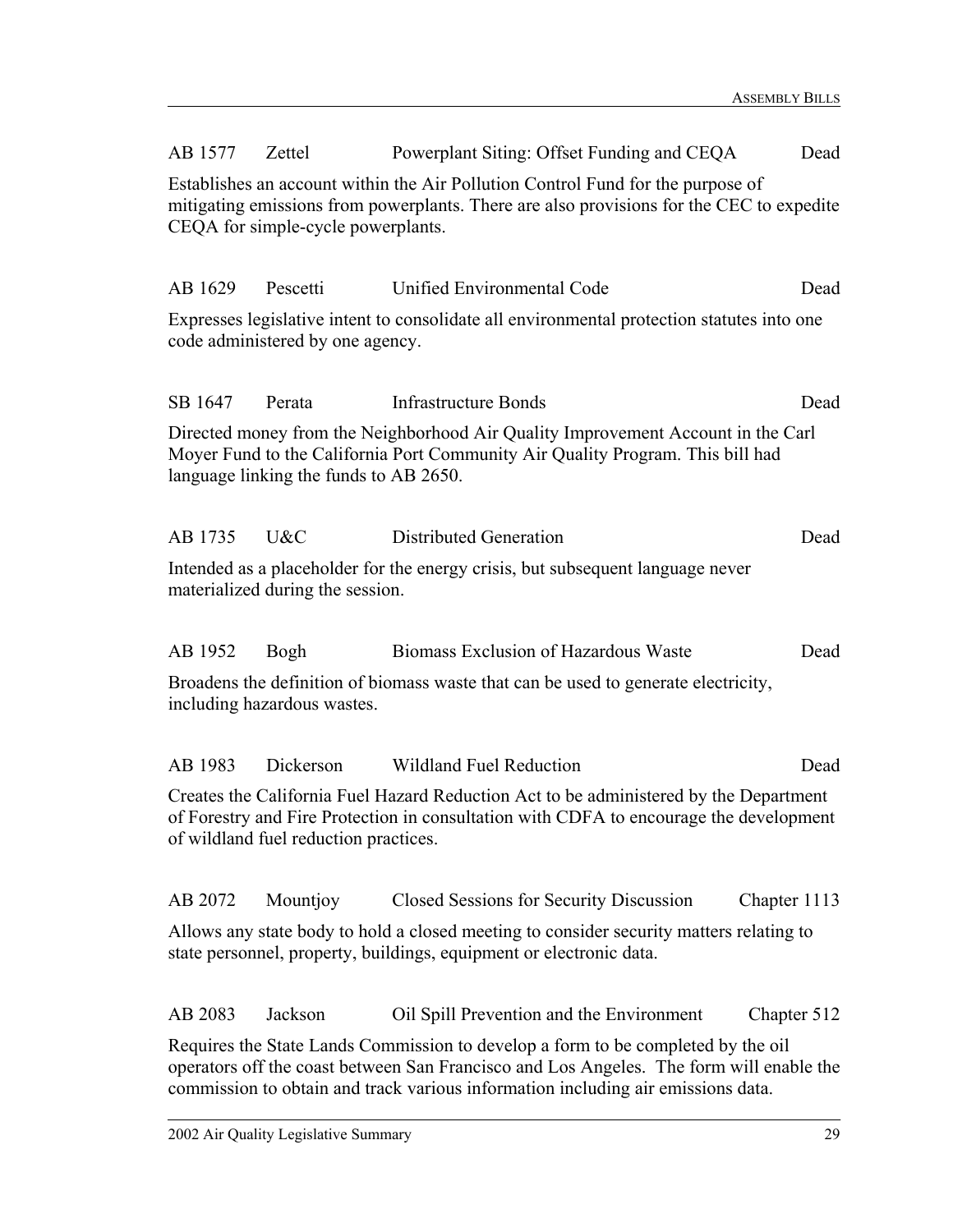| AB 2221                                                                                                                                                                                                                         | Keeley                  | Private Lawsuits to Enforce Air Pollution Laws                                                                                                                                                                                                                                                                                                                         | Dead        |
|---------------------------------------------------------------------------------------------------------------------------------------------------------------------------------------------------------------------------------|-------------------------|------------------------------------------------------------------------------------------------------------------------------------------------------------------------------------------------------------------------------------------------------------------------------------------------------------------------------------------------------------------------|-------------|
|                                                                                                                                                                                                                                 |                         | Allows a private individual to sue the builder or operator of a business in violation of an<br>air pollution law or a permit condition. Allows private suits against air districts for<br>failure to enforce a law or permit condition if, before filing suit, the potential plaintiff<br>gives the affected company and/or district 60 days to correct the violation. |             |
| AB 2223                                                                                                                                                                                                                         | Keeley                  | New/Remodeled School Air Standards                                                                                                                                                                                                                                                                                                                                     | Dead        |
| Requires the State and Consumer Services Agency, in consultation with DHS, Education<br>and ARB, among others, to develop voluntary construction guidelines to address indoor<br>air quality in public schools.                 |                         |                                                                                                                                                                                                                                                                                                                                                                        |             |
| AB 2228                                                                                                                                                                                                                         | Negrete-Mcleod Dairy DG |                                                                                                                                                                                                                                                                                                                                                                        | Chapter 845 |
| Allows dairy farmers to use net metering to sell electricity to the grid which is produced<br>from biogas reactors.                                                                                                             |                         |                                                                                                                                                                                                                                                                                                                                                                        |             |
| AB 2303                                                                                                                                                                                                                         | Runner                  | Vehicle Registration and Smog Check<br>Validity                                                                                                                                                                                                                                                                                                                        | Chapter 127 |
| Establishes the same 90-day life span for a smog certificate issued for a vehicle change of<br>ownership to match the 90-day validity of a biannual smog check certificate.                                                     |                         |                                                                                                                                                                                                                                                                                                                                                                        |             |
| AB 2307                                                                                                                                                                                                                         | Kehoe                   | Distributed Generation                                                                                                                                                                                                                                                                                                                                                 | Dead        |
| Provides an additional three years for ARB compliant DG to qualify for discounted<br>electrical system charges.                                                                                                                 |                         |                                                                                                                                                                                                                                                                                                                                                                        |             |
| AB 2312                                                                                                                                                                                                                         | Chu                     | <b>EJ Grant Program</b>                                                                                                                                                                                                                                                                                                                                                | Chapter 994 |
| Establishes an Environmental Justice Small Grant Program administered by Cal/EPA to<br>provide grants of up to \$20,000 to local community non-profit organizations for projects<br>which address environmental justice issues. |                         |                                                                                                                                                                                                                                                                                                                                                                        |             |
| AB 2332                                                                                                                                                                                                                         | Keeley                  | Indoor Air Program                                                                                                                                                                                                                                                                                                                                                     | Dead        |
| Requires ARB to establish an indoor air pollution prevention/control program in<br>consultation with DHS.                                                                                                                       |                         |                                                                                                                                                                                                                                                                                                                                                                        |             |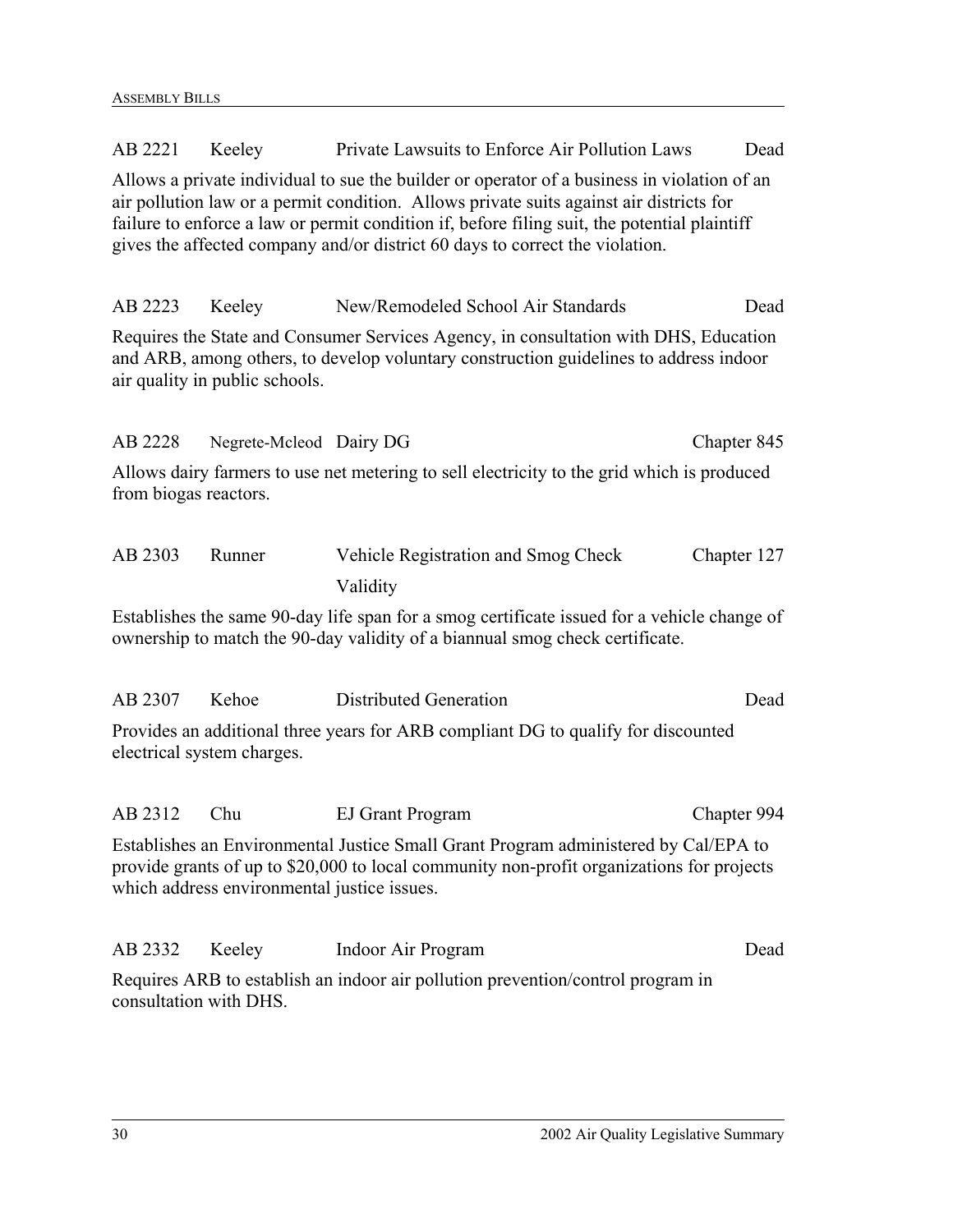### AB 2378 Jackson State Agency Funding Report Dead

Requires all state agencies to submit information on the availability and use of federal funds for their programs.

### AB 2381 Cogdill Department of Forestry and Fire Protection Dead

Provides that the law relating to nonagricultural burning does not limit authority granted by other provisions of law for a public officer to set or permit a fire for fire hazard prevention when the fire is immediately necessary and there is no reasonable alternative to the burning.

AB 2461 Keeley Vehicle License Fees for LEVs Chapter 566

Extends until January 1, 2009, the exemption from the determination of market value the incremental costs that are incurred with respect to a new alternative fuel passenger vehicle, certified by the ARB as producing emissions that meet or are lower than the ultra-low-emission vehicle standards and specifications.

AB 2479 Jackson California Chemical Security and Community Dead Enhances the state's regulatory structure for tracking the handling and movement of hazardous substances and "substances of concern" (SOCs) across California. Creates the Terrorism Response and Immediate Deployment Force which includes a representative of the ARB.

AB 2481 Frommer Underground Storage Tanks Chapter 999

Makes numerous changes in the Water Resources Control Board's regulatory program to control leaking tanks. Clarifies that the program applies to both liquid and vapor leaks.

AB 2486 Keeley Environmental Circuit Prosecutor Project Chapter 1000

Requires the Cal/EPA Secretary to establish a grant program to fund: (1) training for local officials responsible for enforcing environmental laws and (2) an Environmental Circuit Prosecutor Project to assist district attorneys in enforcing environmental laws.

AB 2624 Campbell Low Speed Vehicles Dead Limits the operation of Low Speed Vehicles and Neighborhood Electric Vehicles to roadways with a maximum speed limit of 25 mph.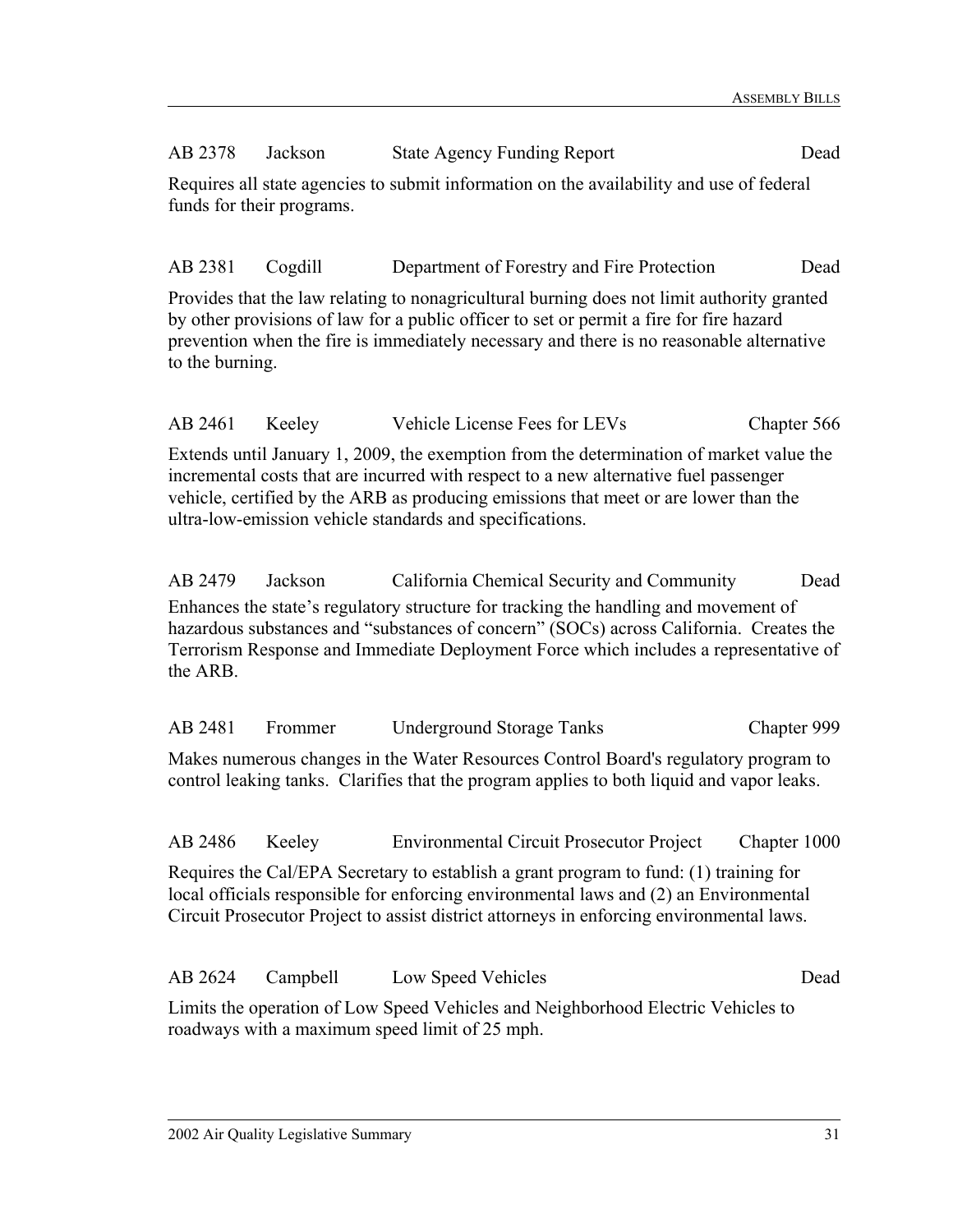### AB 2637 Cardoza Bay Area Enhanced Smog Check Chapter 1001

Requires the enhanced motor vehicle inspection and maintenance program be implemented in the San Francisco Bay Area and makes statewide changes to Smog Check II that add up to two more years (from four allowed under current law up to six) before newer cars must undergo their first Smog Check. The bill also makes permanent a pilot program designed to reduce "ping pong" of vehicles between test facilities and repair shops.

AB 2650 Lowenthal Diesel Truck PM Emissions at Port Facilities Chapter 1129

Requires marine terminals at the ports of Oakland, Long Beach, and Los Angeles to conduct their operations so as to reduce the amount of truck engine idling at terminal entrances. Authorizes terminals to be fined for each instance of excessive idling. Earmarks the fine revenues to enable the Bay Area and South Coast air districts to provide grants for projects that reduce particulate matter emissions from heavy-duty engines operating in their port communities.

AB 2677 Nation Preferential Parking: GHG Emission Reduction Dead Originally required the CEC, with consultation from ARB, to develop one or more model local ordinances, to provide parking incentives designed to encourage the purchase and use of vehicles that substantially reduce emissions of greenhouse gases, criteria pollutants, and toxic air contaminants by January 1, 2004. As amended, the bill allows local authorities to provide parking incentives designed to encourage the purchase and use of vehicles that substantially reduce emissions of greenhouse gases, criteria pollutants, and toxic air contaminants.

| AB 2682           | Chu | Petroleum Pollution Cleanup Act                                                            | Dead |
|-------------------|-----|--------------------------------------------------------------------------------------------|------|
|                   |     | Requires refineries to pay a per-barrel fee (\$0.30) to fund a Petroleum Pollution Cleanup |      |
|                   |     | Fund which would be used to fund projects addressing petroleum-related contamination       |      |
| of water and air. |     |                                                                                            |      |

| AB 2683 Payley |  | Cal/EPA Reorganization | N/A |
|----------------|--|------------------------|-----|
|----------------|--|------------------------|-----|

Originally updated and consolidated various statutes that relate to the authorities of Cal/EPA and its BDOs into the Public Resources Code. As amended, the bill revises provisions regarding the California Bay-Delta Authority.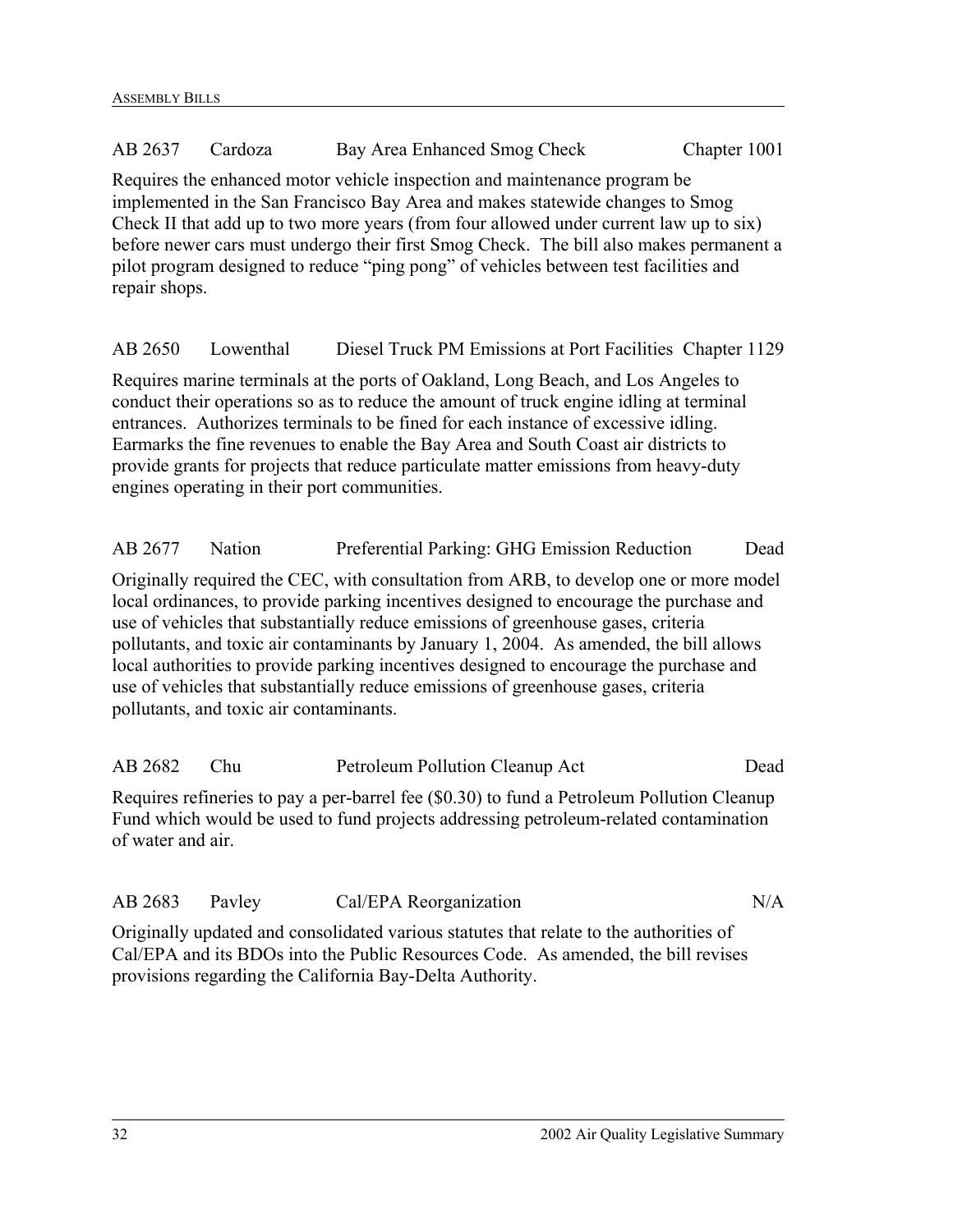| AB 2716                                                                                                                                                                                                                        | Ashburn                                                                                                                                                                                               | Disabled Vehicle Waste                                                                                                                                                  | Dead        |  |  |
|--------------------------------------------------------------------------------------------------------------------------------------------------------------------------------------------------------------------------------|-------------------------------------------------------------------------------------------------------------------------------------------------------------------------------------------------------|-------------------------------------------------------------------------------------------------------------------------------------------------------------------------|-------------|--|--|
|                                                                                                                                                                                                                                | Requires Cal/EPA to develop and examine scientific information regarding disabled<br>vehicle waste cleaned up from an accident scene, and to provide a report to the<br>Legislature.                  |                                                                                                                                                                         |             |  |  |
| AB 2718                                                                                                                                                                                                                        | Oropeza                                                                                                                                                                                               | Super Clean DG Incentives                                                                                                                                               | Dead        |  |  |
|                                                                                                                                                                                                                                | microturbines on renewable energy.                                                                                                                                                                    | Extends the requirement for the PUC, ISO and CEC to adopt peak load reducing<br>incentives for "super clean distributed generation resources", including fuel cells and |             |  |  |
| AB 2751                                                                                                                                                                                                                        | Payley                                                                                                                                                                                                | Rice Straw and Soundwall Construction                                                                                                                                   | Chapter 656 |  |  |
|                                                                                                                                                                                                                                | Requires the Department of Transportation, to construct at least one demonstration noise<br>attenuation barrier to evaluate the feasibility of using rice straw in highway soundwall<br>construction. |                                                                                                                                                                         |             |  |  |
| AB 2770                                                                                                                                                                                                                        | Matthews                                                                                                                                                                                              | Solid Waste: Conversion Technologies                                                                                                                                    | Chapter 740 |  |  |
|                                                                                                                                                                                                                                | Integrated Waste Management Act of 1989                                                                                                                                                               | Establishes a new definition for "gasification" of solid waste under the California                                                                                     |             |  |  |
| AB 2774                                                                                                                                                                                                                        | Payley                                                                                                                                                                                                | <b>Advanced Technology Light-Duty Vehicles</b>                                                                                                                          | Vetoed      |  |  |
| Requires Cal/EPA to appoint a voluntary stakeholder-based task force to develop and<br>design a public education campaign encouraging the use of advanced technology<br>emission reducing vehicles.                            |                                                                                                                                                                                                       |                                                                                                                                                                         |             |  |  |
| AB 2790                                                                                                                                                                                                                        | Matthews                                                                                                                                                                                              | Air Districts                                                                                                                                                           | Dead        |  |  |
|                                                                                                                                                                                                                                | never materialized during the session.                                                                                                                                                                | Spot Bill. Intended as a placeholder for local district issues, but subsequent language                                                                                 |             |  |  |
| AB 2824                                                                                                                                                                                                                        | Cogdill                                                                                                                                                                                               | <b>Refinery Loans</b>                                                                                                                                                   | Dead        |  |  |
| Requires the Technology, Trade, and Commerce Agency to administer a program to<br>guarantee a qualified oil refinery's loan needed to facilitate retrofitting in order to meet<br>the federal sulfur standard for diesel fuel. |                                                                                                                                                                                                       |                                                                                                                                                                         |             |  |  |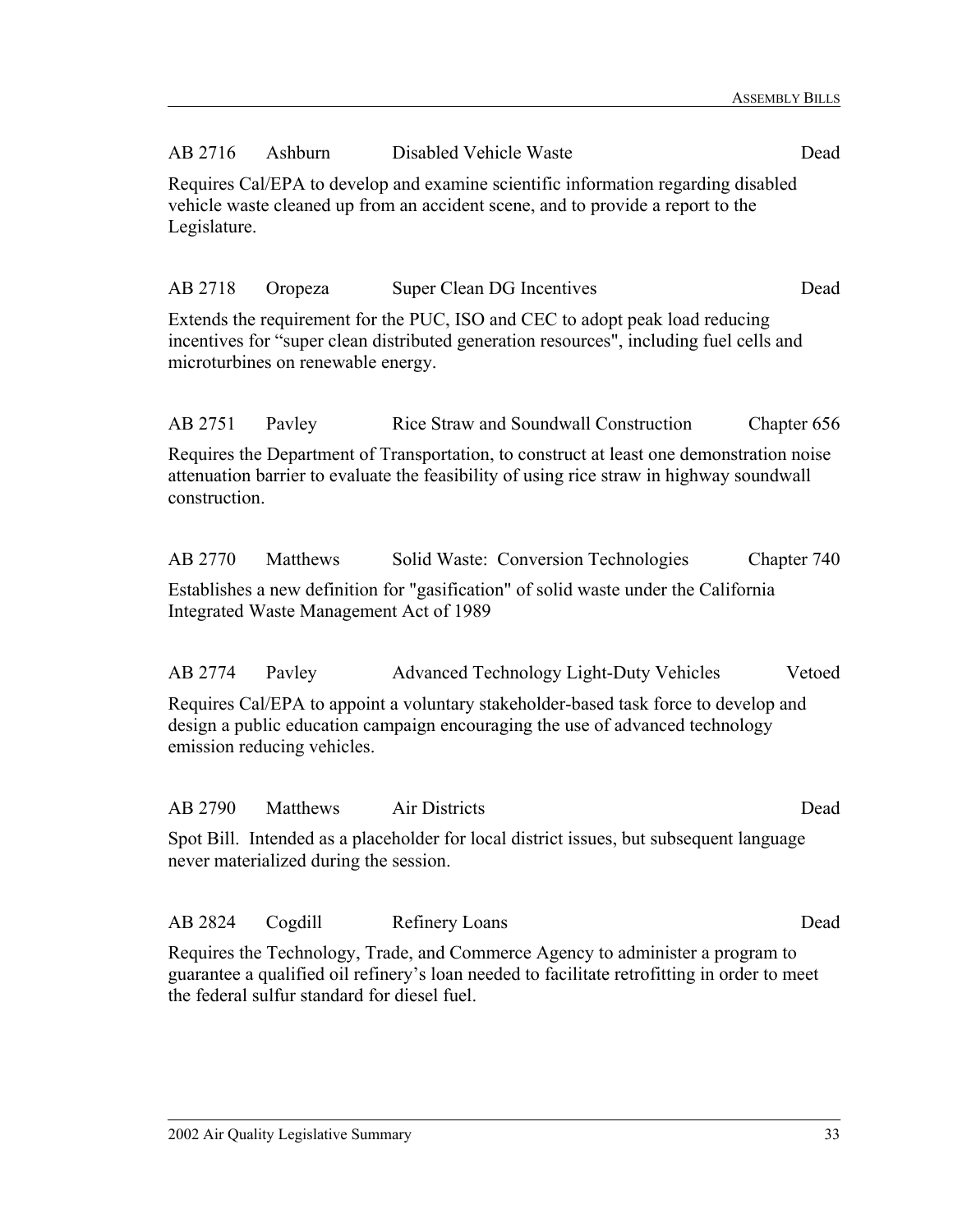AB 2918 Cardenas Air Quality Spot Bill Dead Spot Bill. Makes technical, non-substantive corrections in the general powers of the

ARB.

AB 3034 JUD Code Maintenance Chapter 664 Restates existing provisions of law recommended by the Legislative Counsel with non-

substantive changes in the law.

ACR 213 Migden Clean Air Vehicles Resolution Chapter 173 Urges the Golden Gate Bridge Highway and Transportation District to provide toll-free passage on the Golden Gate Bridge during commute hours to vehicles bearing a distinctive Clean Air Vehicle decal issued by the DMV.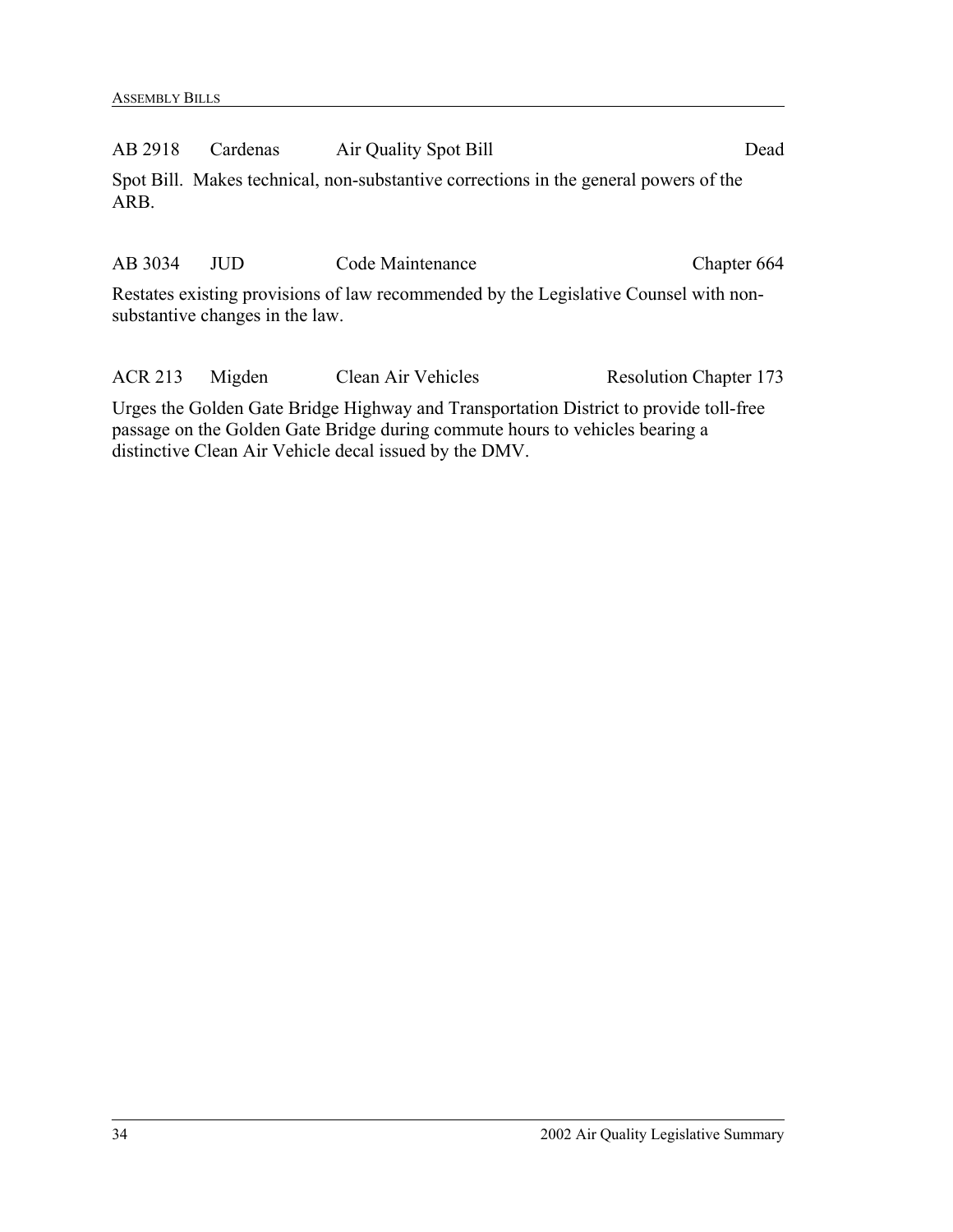## **SENATE BILLS**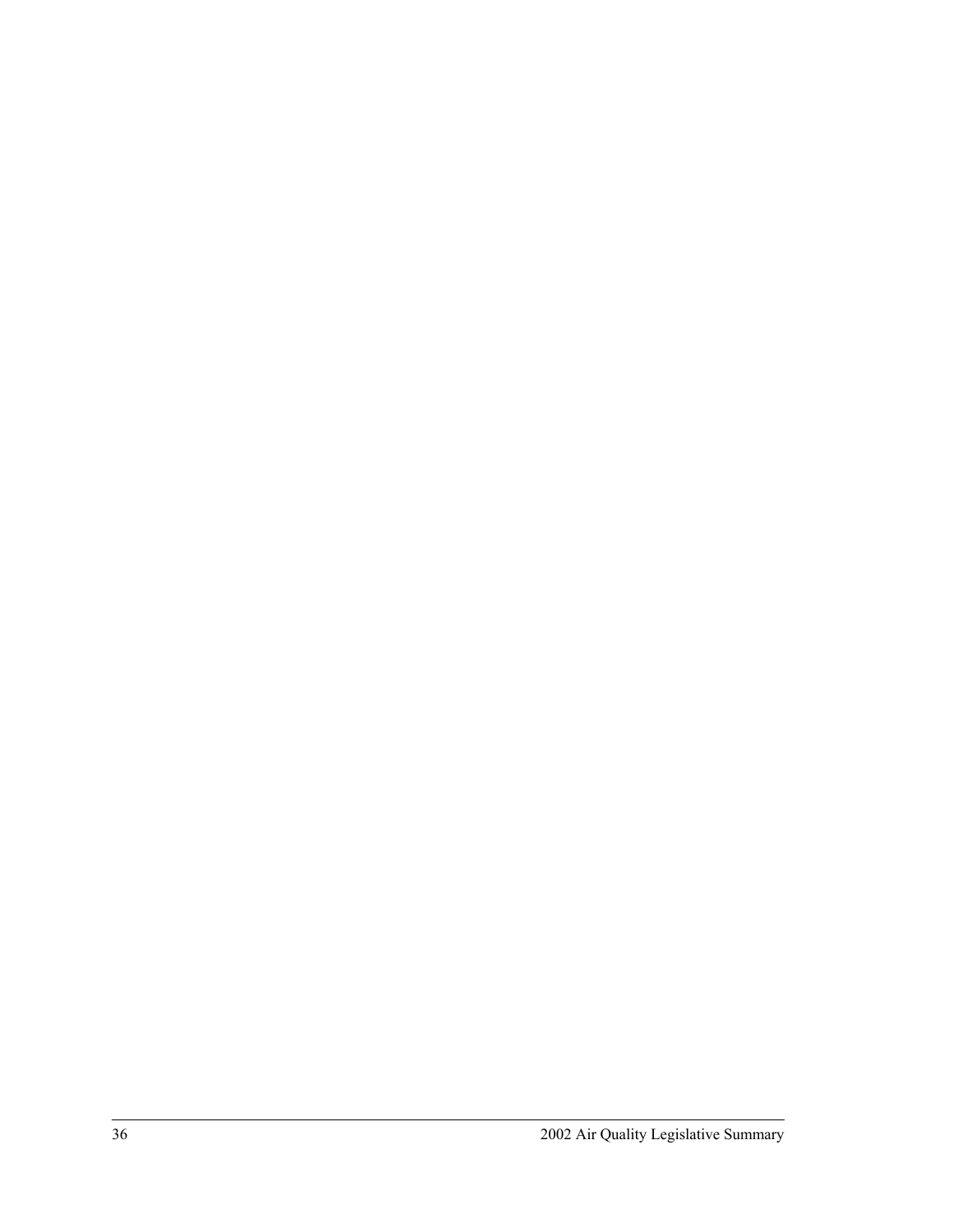| SB 203                                                                                                                                                                                                                                                                                                            | Morrow                                                                                                                                             | Distributed Generation                                                                                                                                                                 | Dead        |  |  |
|-------------------------------------------------------------------------------------------------------------------------------------------------------------------------------------------------------------------------------------------------------------------------------------------------------------------|----------------------------------------------------------------------------------------------------------------------------------------------------|----------------------------------------------------------------------------------------------------------------------------------------------------------------------------------------|-------------|--|--|
|                                                                                                                                                                                                                                                                                                                   | Omnibus distributed generation bill, which in part requires the ARB to develop DG<br>permitting guidelines for local air districts.                |                                                                                                                                                                                        |             |  |  |
| SB 260                                                                                                                                                                                                                                                                                                            | Senate EQ                                                                                                                                          | Cal/EPA Reorganization Clean-Up                                                                                                                                                        | Dead        |  |  |
|                                                                                                                                                                                                                                                                                                                   |                                                                                                                                                    | Codifies certain provisions of the Governor's Reorganization Plan (GRP-1) from 1991<br>affecting various codes, which created Cal/EPA and its tie to underling BDOs.                   |             |  |  |
| SB 433                                                                                                                                                                                                                                                                                                            | Machado                                                                                                                                            | Penalties: ARB Clean Fuel Regulations                                                                                                                                                  | Chapter 287 |  |  |
|                                                                                                                                                                                                                                                                                                                   | Repeals the January 1, 2003 sunset date on the existing system of financial penalties for<br>violating ARB regulations on motor vehicle fuel.      |                                                                                                                                                                                        |             |  |  |
| SB 529                                                                                                                                                                                                                                                                                                            | <b>Sher</b>                                                                                                                                        | <b>Air Pollution Penalties</b>                                                                                                                                                         | Dead        |  |  |
|                                                                                                                                                                                                                                                                                                                   | Originally offered minor corrections and changes to air pollution penalty provisions. As<br>amended, the bill relates to mercuric oxide batteries. |                                                                                                                                                                                        |             |  |  |
| SB 532                                                                                                                                                                                                                                                                                                            | <b>Sher</b>                                                                                                                                        | <b>Renewable Energy Resources</b>                                                                                                                                                      | Dead        |  |  |
| Requires electricity producers to increase the percentage of electricity they generate from<br>renewable sources. Continues for five years the state's Public Interest Energy Research<br>(PIER) program and Renewable Energy Program (REP). Some provisions of SB 532<br>were later amended into SB 1078 (Sher). |                                                                                                                                                    |                                                                                                                                                                                        |             |  |  |
| SB 545                                                                                                                                                                                                                                                                                                            | McClintock                                                                                                                                         | Exclusive-Use or Preferential-Use Driving Lanes                                                                                                                                        | Dead        |  |  |
| lanes).                                                                                                                                                                                                                                                                                                           |                                                                                                                                                    | Requires Caltrans to establish standards by January 1, 2004, to evaluate the effectiveness<br>of all existing exclusive-use or preferential-use lanes for high-occupancy vehicles (HOV |             |  |  |

Exempts capacity increases of a powerplant from CEQA and any other statutory or regulatory provisions governing air or water quality. This exemption is based on a reduction in air or water pollutants compared to the maximum permitted amount prior to the upgrade.

SB 601 McClintock Capacity Expansion Exemptions Dead

#### 2002 Air Quality Legislative Summary 37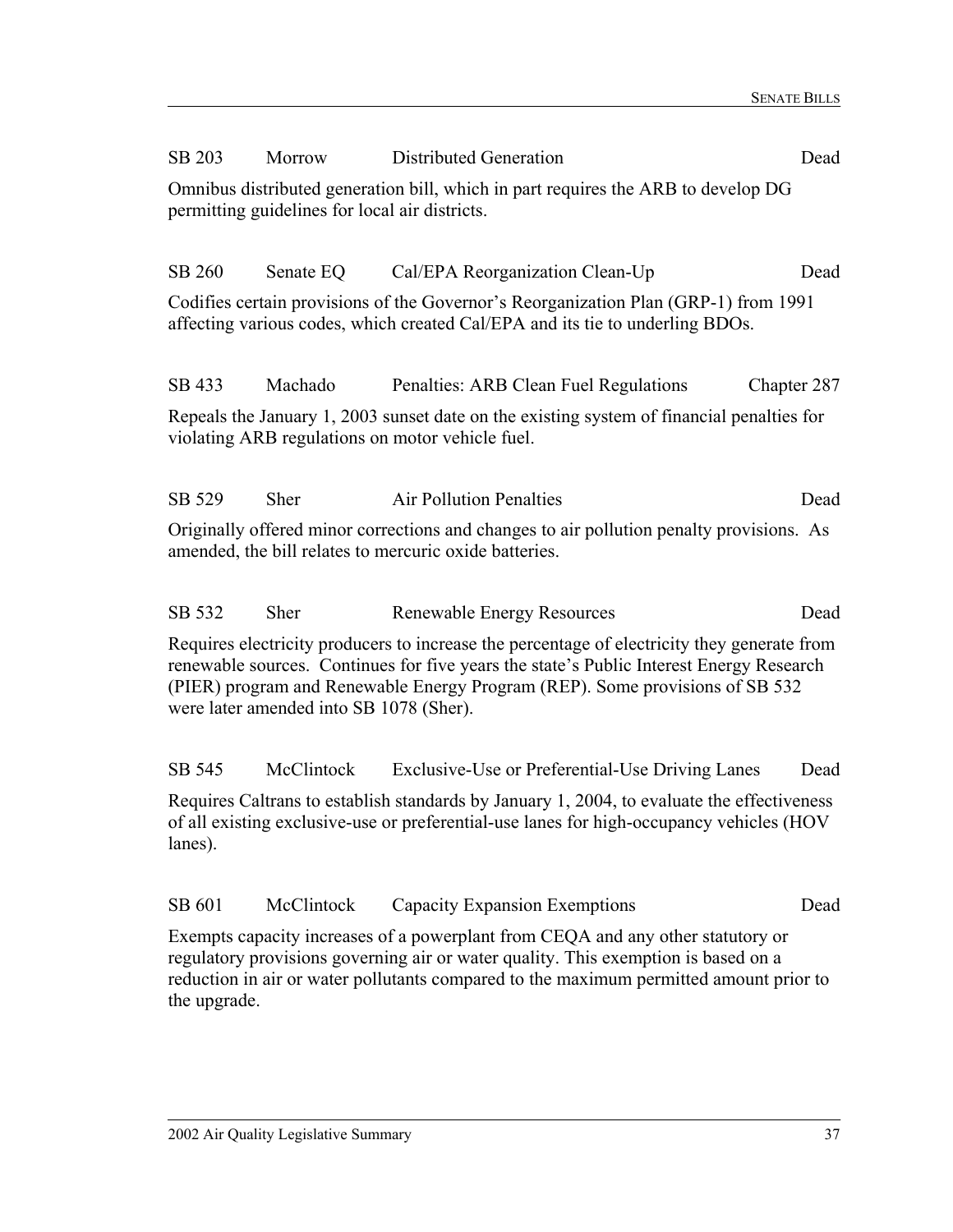| SB 644                                                                                                                                                                                                                                                     | Machado                                  | <b>Agricultural Based ERCs</b>                                                                                                                                                                                                                                               | Dead |  |
|------------------------------------------------------------------------------------------------------------------------------------------------------------------------------------------------------------------------------------------------------------|------------------------------------------|------------------------------------------------------------------------------------------------------------------------------------------------------------------------------------------------------------------------------------------------------------------------------|------|--|
|                                                                                                                                                                                                                                                            | model contracts and district guidelines. | Establishes a formal program allowing the quantification of ERCs generated from<br>changes in agricultural practices. The program would be adopted by ARB and include                                                                                                        |      |  |
| SB 737                                                                                                                                                                                                                                                     | <b>B&amp;FR</b>                          | <b>Budget Trailer Bill</b>                                                                                                                                                                                                                                                   | N/A  |  |
|                                                                                                                                                                                                                                                            |                                          | Originally a budget trailer for statute changes affecting the ARB, the bill became a trailer<br>for the California Community College system.                                                                                                                                 |      |  |
| <b>SB 800</b>                                                                                                                                                                                                                                              | Johannessen                              | <b>Collector Vehicles</b>                                                                                                                                                                                                                                                    | N/A  |  |
| and liability.                                                                                                                                                                                                                                             |                                          | Originally exempted collector vehicles from the Smog Check Program five years earlier<br>than other vehicles and made changes to the current provisions for obtaining special<br>license plates for collector vehicles. As amended, the bill deals with construction defects |      |  |
| SB 812                                                                                                                                                                                                                                                     | Sher                                     | Forest Practices to Reduce Greenhouse Gases Chapter 423                                                                                                                                                                                                                      |      |  |
|                                                                                                                                                                                                                                                            |                                          | Requires the California Climate Action Registry, in coordination with the Resources<br>Agency, to adopt procedures and protocols for registry participants to receive credit for<br>their forest management activities in reporting greenhouse gas emission reductions.      |      |  |
| SB 863                                                                                                                                                                                                                                                     | Knight                                   | Siting Powerplants on Military Installations                                                                                                                                                                                                                                 | Dead |  |
| Specifies that a powerplant located on a military installation is to be granted a CEQA<br>exemption if it is substantially similar to an existing powerplant. Also requires any<br>military base powerplant to be considered a separate stationary source. |                                          |                                                                                                                                                                                                                                                                              |      |  |
| SB 960                                                                                                                                                                                                                                                     | Johannessen                              | Tax Incentives for Reducing Air Pollution                                                                                                                                                                                                                                    | Dead |  |
|                                                                                                                                                                                                                                                            |                                          | Expresses legislative intent to enact tax incentives for practices that reduce air polution.                                                                                                                                                                                 |      |  |
| SB 1009                                                                                                                                                                                                                                                    | Costa                                    | Dairy Environmental Working Group                                                                                                                                                                                                                                            | Dead |  |
|                                                                                                                                                                                                                                                            |                                          | Creates a dairy environmental group to develop a list of mitigation measures that address                                                                                                                                                                                    |      |  |

water and air quality impacts from dairy farming. Low interest loans will be provided to public agencies for projects designed to manage nutrients from animal feeding operations.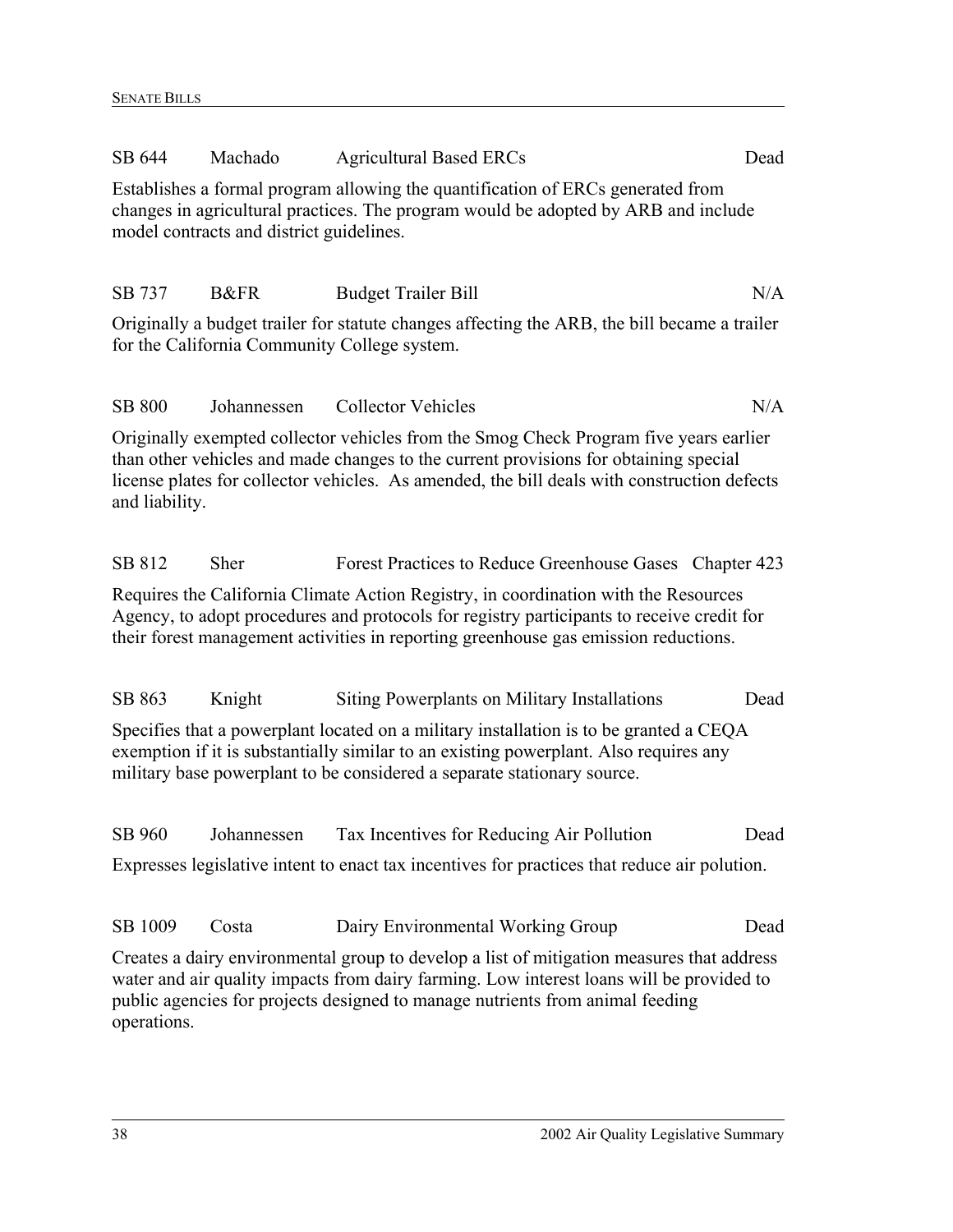| SB 1011                                                                                                                                                                                                                                                                                                                       | Sher                                                                                                                                                                                                                                                                                                                                                                                                                                                                                                                       | Cal/EPA Reorganization                                                                                                                                                                                                                                                       | Chapter 626 |  |  |
|-------------------------------------------------------------------------------------------------------------------------------------------------------------------------------------------------------------------------------------------------------------------------------------------------------------------------------|----------------------------------------------------------------------------------------------------------------------------------------------------------------------------------------------------------------------------------------------------------------------------------------------------------------------------------------------------------------------------------------------------------------------------------------------------------------------------------------------------------------------------|------------------------------------------------------------------------------------------------------------------------------------------------------------------------------------------------------------------------------------------------------------------------------|-------------|--|--|
|                                                                                                                                                                                                                                                                                                                               | Originally consolidated various statutory authorities applying to Cal/EPA and required<br>Cal/EPA to adopt new policies that address cross-media environmental issues in the<br>budgets of its BDOs, as well as address the feasibility of using standardized data and<br>electronic reporting. As amended, the bill revises requirements related to the operation of<br>local curbside household hazardous waste collection programs and transfers, from<br>OEHHA to DTSC, the registered environmental assessor program. |                                                                                                                                                                                                                                                                              |             |  |  |
| SB 1015                                                                                                                                                                                                                                                                                                                       | McClintock                                                                                                                                                                                                                                                                                                                                                                                                                                                                                                                 | <b>Aggregate Processing Facility Emissions</b>                                                                                                                                                                                                                               | Dead        |  |  |
|                                                                                                                                                                                                                                                                                                                               |                                                                                                                                                                                                                                                                                                                                                                                                                                                                                                                            | Requires ARB, in cooperation with air districts and the aggregate processing industry, to<br>develop consistent emission factors for aggregate processing facilities, by using the best<br>available scientific data and recent improvements in emission control technology. |             |  |  |
| SB 1038                                                                                                                                                                                                                                                                                                                       |                                                                                                                                                                                                                                                                                                                                                                                                                                                                                                                            | Renewable Energy                                                                                                                                                                                                                                                             | Chapter 515 |  |  |
| Restates the goal for California's Renewable Energy program. Specifically, this bill<br>authorizes the Public Utilities Commission to encourage early compliance with the air<br>quality standards established by ARB for ultra-clean and low-emission distributed<br>generation by establishing preferential rates and fees. |                                                                                                                                                                                                                                                                                                                                                                                                                                                                                                                            |                                                                                                                                                                                                                                                                              |             |  |  |
| SB 1068                                                                                                                                                                                                                                                                                                                       | Speier                                                                                                                                                                                                                                                                                                                                                                                                                                                                                                                     | School Bus Safety and Emission Reduction Act                                                                                                                                                                                                                                 | Dead        |  |  |
| Appropriates \$50 million for four years for new school buses and related fueling<br>infrastructure costs that meet both state and federal safety standards as well as ARBs<br>emission standards.                                                                                                                            |                                                                                                                                                                                                                                                                                                                                                                                                                                                                                                                            |                                                                                                                                                                                                                                                                              |             |  |  |
| SB 1078                                                                                                                                                                                                                                                                                                                       | Sher                                                                                                                                                                                                                                                                                                                                                                                                                                                                                                                       | California Renewable Energy Portfolio                                                                                                                                                                                                                                        | Chapter 516 |  |  |
| Requires California utilities to increase procurement of electricity from renewable energy<br>sources by at least one percent per year until 20 percent is reached. Concept originally<br>proposed in SB 532.                                                                                                                 |                                                                                                                                                                                                                                                                                                                                                                                                                                                                                                                            |                                                                                                                                                                                                                                                                              |             |  |  |

SB 1086 Alarcon Landfill Gas Conversion to LNG Projects Dead

Initiates a program to develop landfill gas conversion technology in an effort to produce liquefied natural gas at landfills. Originally this bill appropriated \$15 million. The appropriation was subsequently removed.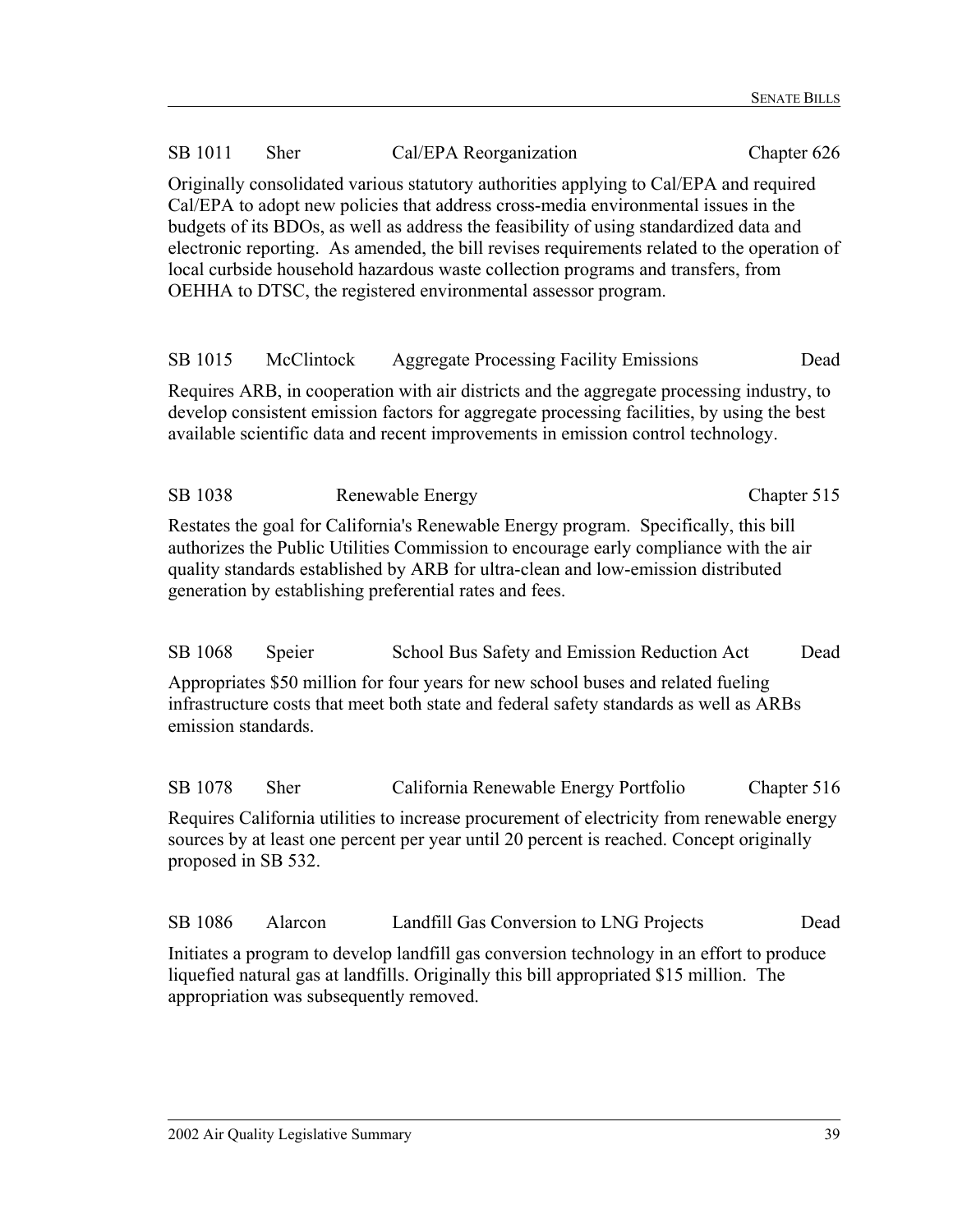| SB 1109                 | <b>Battin</b>              | <b>Expedited Powerplant Siting</b>                                                                                                                                                                                                              | Dead        |
|-------------------------|----------------------------|-------------------------------------------------------------------------------------------------------------------------------------------------------------------------------------------------------------------------------------------------|-------------|
| <b>August 2001.</b>     |                            | Extends the deadline for eligibility into the CEC's four-month expedited siting process<br>for simple-cycle powerplants. Plants would have to be on line by August 2002 rather than                                                             |             |
| SB 1110                 | <b>Battin</b>              | <b>Peaking Powerplant Siting</b>                                                                                                                                                                                                                | Dead        |
|                         |                            | Removes the requirement for expedited powerplant applications to show that the new<br>plant will displace existing generation capacity. Extends the deadline for expedited<br>powerplants applications from October 2001 by one year.           |             |
| SB 1130                 | Johannessen                | <b>Specially Constructed Vehicles</b>                                                                                                                                                                                                           | Dead        |
|                         |                            | Provides a definition for specially constructed vehicles, or Kit Cars.                                                                                                                                                                          |             |
| SB 1389                 | Bowen                      | Energy: Planning and Forecasting                                                                                                                                                                                                                | Chapter 568 |
|                         |                            | Repeals the provisions of law requiring various energy related reports, and instead<br>requires the Energy Commission to prepare an integrated energy policy report every two<br>years. ARB is specifically named as an agency to be consulted. |             |
| SB 1442                 | Oller                      | <b>CEQA</b> : Powerplant Offsets                                                                                                                                                                                                                | Dead        |
| mitigate its emissions. |                            | Directs CEQA lead agencies to make a finding of "less than significant effect" about a<br>powerplant project when, under certain circumstances, offsets are not available to fully                                                              |             |
| SB 1443                 | Oller                      | <b>State Agency Electronic Reporting Exemption</b>                                                                                                                                                                                              | Dead        |
|                         |                            | Requires all state agency reports to be submitted electronically. Excuses all reporting<br>requirements until July 1, 2003 unless certain circumstances exist.                                                                                  |             |
| SB 1526                 | Romero                     | Cal/EPA Biomass Task Force                                                                                                                                                                                                                      | Dead        |
|                         | alternative biomass fuels. | Requires Cal/EPA along with its BDOs, by July 2004, to convene a task force on                                                                                                                                                                  |             |
| SB 1532                 | Poochigian                 | Bay Area/SJV Transport Study                                                                                                                                                                                                                    | Dead        |
|                         |                            | Requires the ARB, by December 31, 2003, to complete a study to determine the relative<br>contribution of upwind emissions from the San Francisco Bay Area Basin to the San                                                                      |             |

Joaquin Valley Basin.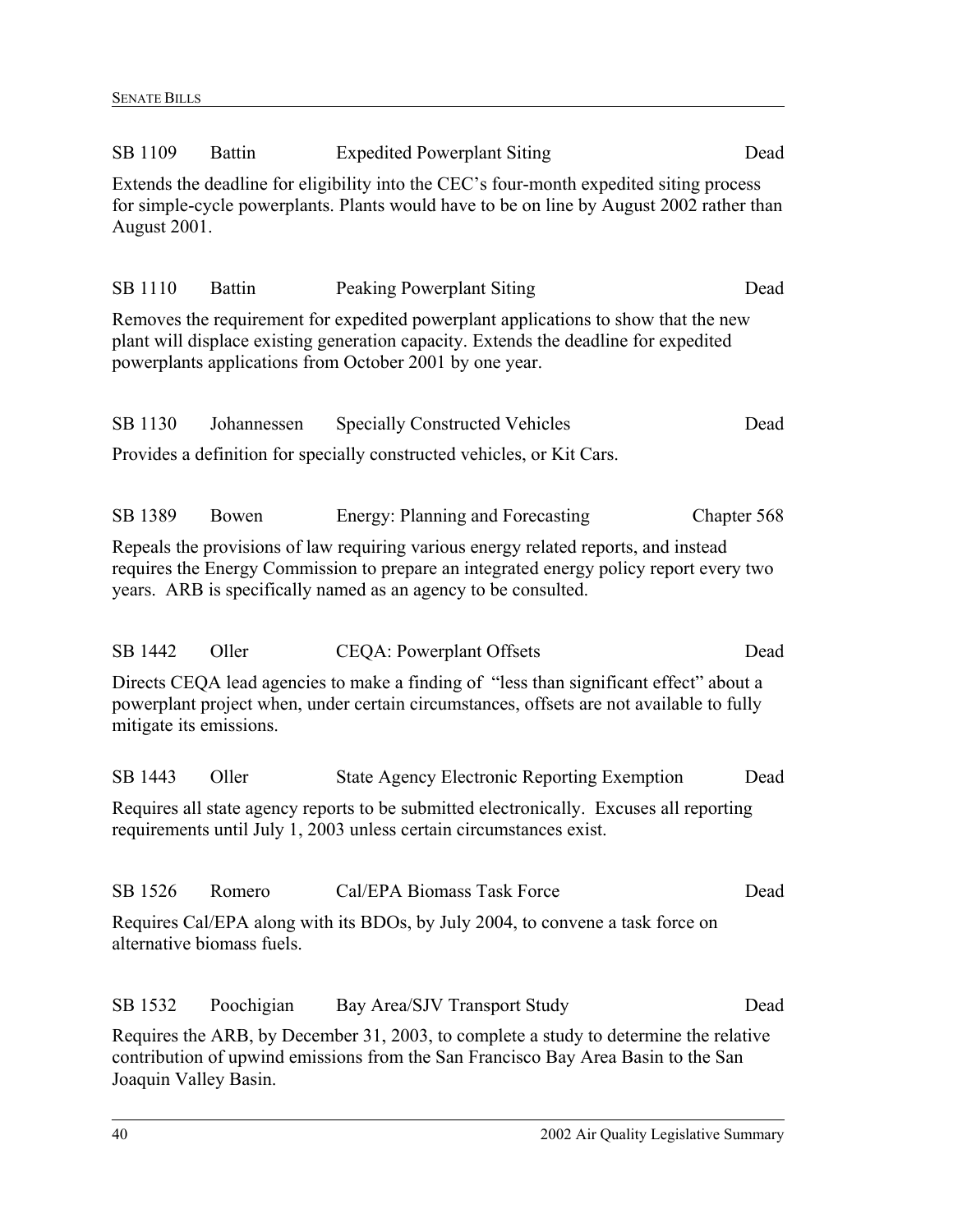| SB 1578                                                                                                                                                                                                                                   | Johannessen                                                                                                                                      | <b>Specially Constructed Vehicles</b>                                                                                                                                                                                                                           | Chapter 693 |  |
|-------------------------------------------------------------------------------------------------------------------------------------------------------------------------------------------------------------------------------------------|--------------------------------------------------------------------------------------------------------------------------------------------------|-----------------------------------------------------------------------------------------------------------------------------------------------------------------------------------------------------------------------------------------------------------------|-------------|--|
|                                                                                                                                                                                                                                           |                                                                                                                                                  | Allows owners of previously registered kit cars to re-register them under the rules of<br>SB 100 (Johannessen, Chapter 871, Statutes of 2001).                                                                                                                  |             |  |
| SB 1587                                                                                                                                                                                                                                   | Romero                                                                                                                                           | <b>CIWMB</b> Audit Recommendations                                                                                                                                                                                                                              | Dead        |  |
|                                                                                                                                                                                                                                           |                                                                                                                                                  | Implements statutory changes recommended in a December 2000 State Auditor report of<br>the CIWMB, which includes the establishment of a Solid Waste Facility Significant<br>Chronic Violation Enforcement Task Force that includes a representative of the ARB. |             |  |
| SB 1728                                                                                                                                                                                                                                   | Costa                                                                                                                                            | <b>Ethanol Subsidy</b>                                                                                                                                                                                                                                          | Dead        |  |
|                                                                                                                                                                                                                                           | Establishes the Ethanol Production Incentive Program (EPIP) which would provide a<br>direct financial incentive to California ethanol producers. |                                                                                                                                                                                                                                                                 |             |  |
| SB 1827                                                                                                                                                                                                                                   | Torlakson                                                                                                                                        | Required DMV Fee Use                                                                                                                                                                                                                                            | Dead        |  |
| Requires the Bay Area AQMD, an unnamed local district and the South Coast AQMD to<br>allocate a district determined amount of their DMV registration fees to small<br>(community-based) public transit systems within their jurisdiction. |                                                                                                                                                  |                                                                                                                                                                                                                                                                 |             |  |
| SB 1920                                                                                                                                                                                                                                   | Knight                                                                                                                                           | <b>AQMD Budget Hearings</b>                                                                                                                                                                                                                                     | Chapter 132 |  |
| Removes the requirement for smaller air districts to hold a separate exclusive budget<br>informational meeting. The two budget hearing requirement remains in effect for districts<br>with more the one million people.                   |                                                                                                                                                  |                                                                                                                                                                                                                                                                 |             |  |
| SB 1927                                                                                                                                                                                                                                   | Soto                                                                                                                                             | <b>Transit Bus Fueling Report</b>                                                                                                                                                                                                                               | Chapter 602 |  |
| Requires the Omnitrans Joint Powers Authority to submit a report to the Governor and<br>Legislature by July 1, 2003, on the environmental and public health impact of its bus<br>fueling stations.                                        |                                                                                                                                                  |                                                                                                                                                                                                                                                                 |             |  |
| SB 1994                                                                                                                                                                                                                                   | Soto                                                                                                                                             | Petroleum Pollution Cleanup Act                                                                                                                                                                                                                                 | Dead        |  |
|                                                                                                                                                                                                                                           |                                                                                                                                                  | $D_{\text{equixos}}$ refinering to nove a per berrol for $(80, 20)$ to fund a Detroleum pollution Cleanup                                                                                                                                                       |             |  |

Requires refineries to pay a per-barrel fee (\$0.30) to fund a Petroleum Pollution Cleanup Fund which would be used to fund projects addressing petroleum-related contamination of water and air.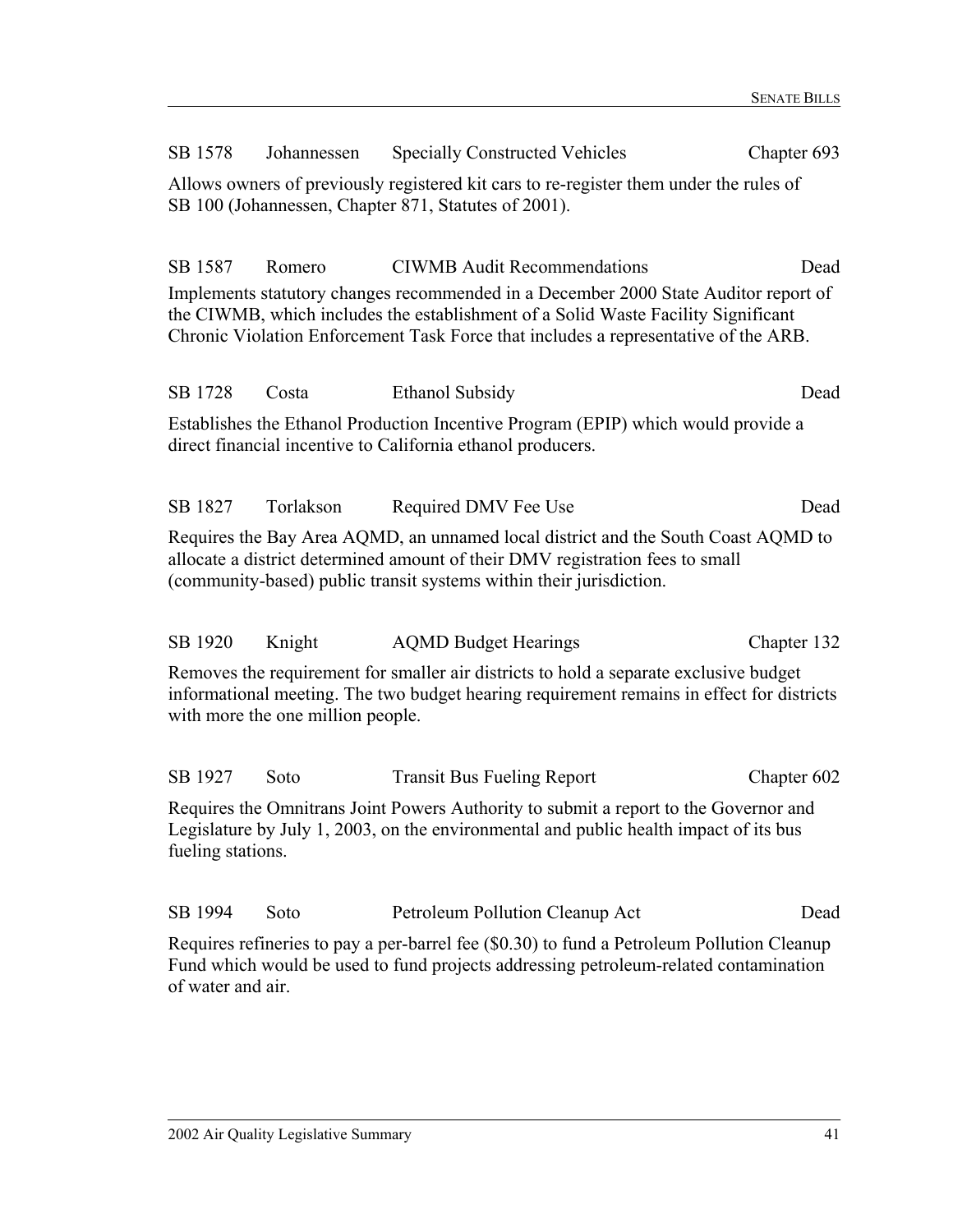| SB 2053                                                                                                                                                                                                                                                                               | <b>Sher</b> | Air Toxics       | Chapter 575                  |  |
|---------------------------------------------------------------------------------------------------------------------------------------------------------------------------------------------------------------------------------------------------------------------------------------|-------------|------------------|------------------------------|--|
| Corrects outdated and erroneous statutory references for the ARB's toxic air pollutant<br>programs, making the list of affected air pollutants internally consistent and clarifying<br>that the ARB's programs address the same air pollutants which the federal programs<br>address. |             |                  |                              |  |
| <b>SJR 22</b>                                                                                                                                                                                                                                                                         | Torlakson   | Oxygenate Waiver | <b>Resolution Chapter 7</b>  |  |
| Urges the U.S. EPA to reconsider the denial of California's oxygenate waiver request.                                                                                                                                                                                                 |             |                  |                              |  |
| <b>SJR 25</b>                                                                                                                                                                                                                                                                         | Scott       | Oxygenate Waiver | <b>Resolution Chapter 98</b> |  |
| Urges Congress to review California's request to be exempted from the gasoline                                                                                                                                                                                                        |             |                  |                              |  |

oxygenate additive requirements imposed by the Clean Air Act.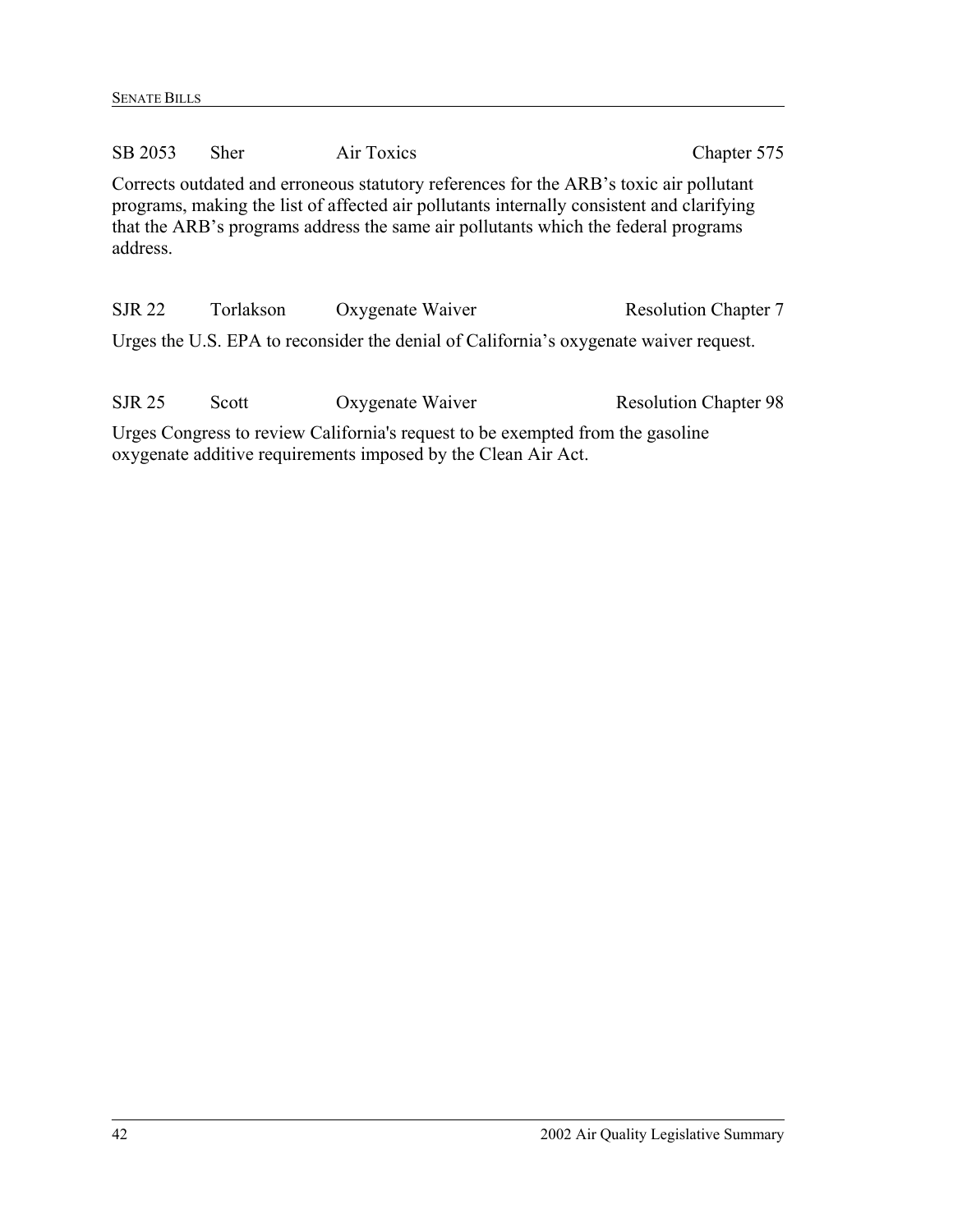# **CHAPTERED BILLS**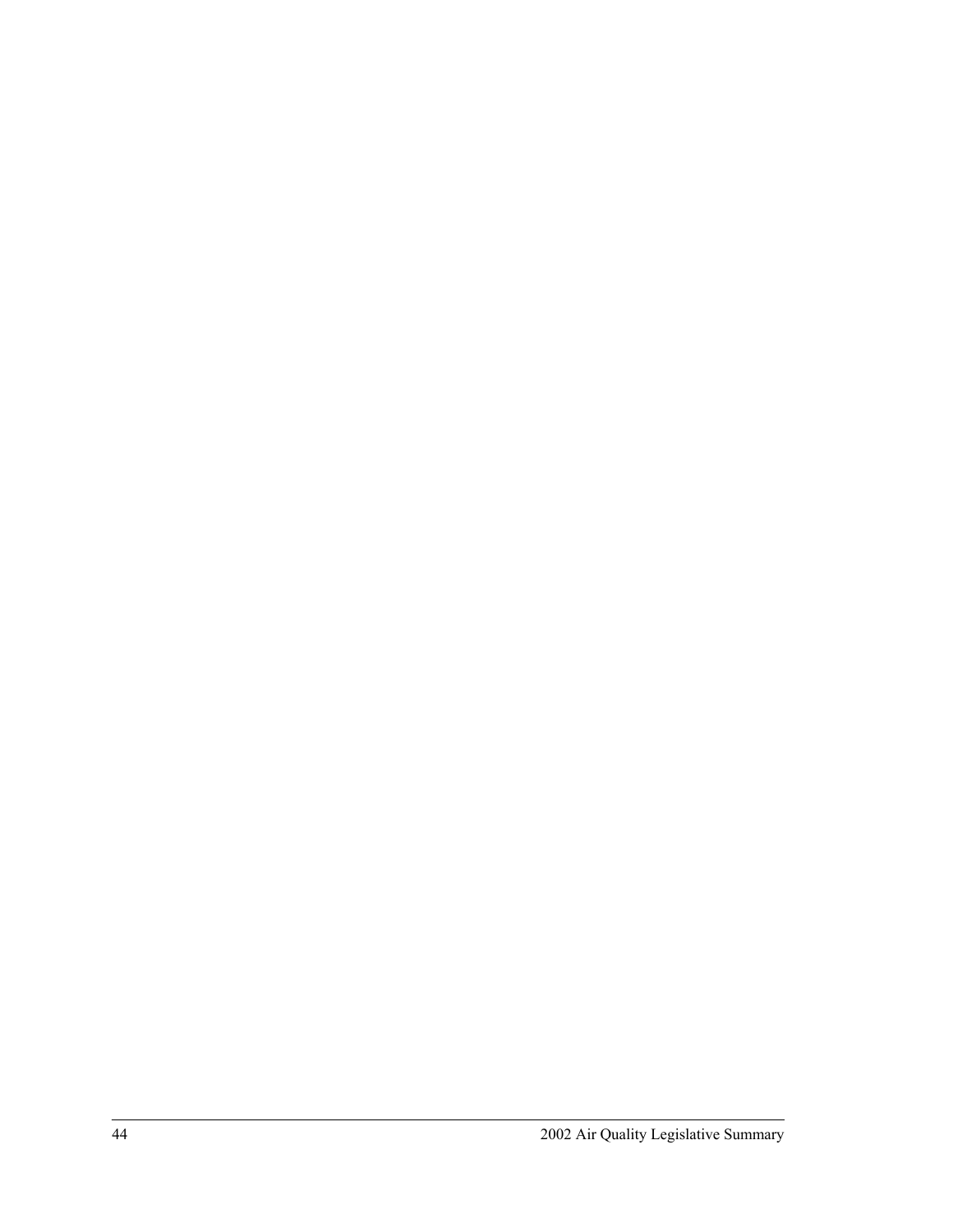| AB 498         | Chan           | <b>Environmentally Preferable Purchasing</b>               | Chapter 575                   |
|----------------|----------------|------------------------------------------------------------|-------------------------------|
| AB 1173        | Keeley         | <b>Indoor Air Study</b>                                    | Chapter 987*                  |
| AB 1314        | Havice         | Preferential Parking for Electric and ILEV                 | Chapter 640                   |
|                |                | Vehicles                                                   |                               |
| AB 1493        | Pavley         | GHG Emission Reduction from Motor                          | Chapter 200                   |
|                |                | Vehicles                                                   |                               |
| AB 2072        | Mountjoy       | Closed Sessions for Security Discussion                    | Chapter 1113                  |
| AB 2083        | Jackson        | Oil Spill Prevention and the Environment                   | Chapter 512                   |
| AB 2228        | Negrete-Mcleod | Dairy DG                                                   | Chapter 845                   |
| AB 2303        | Runner         | Vehicle Registration and Smog Check                        | Chapter 127                   |
|                |                | Validity                                                   |                               |
| AB 2312        | Chu            | <b>EJ Grant Program</b>                                    | Chapter 994*                  |
| AB 2461        | Keeley         | Vehicle License Fees for LEVs                              | Chapter 566                   |
| AB 2481        | Frommer        | <b>Underground Storage Tanks</b>                           | Chapter 999                   |
| AB 2486        | Keeley         | <b>Environmental Circuit Prosecutor Project</b>            | Chapter 1000                  |
| AB 2637        | Cardoza        | Bay Area Enhanced Smog Check                               | Chapter 1001                  |
| AB 2650        | Lowenthal      | Diesel Truck PM Emissions at Port Facilities Chapter 1129* |                               |
| AB 2751        | Pavley         | Rice Straw and Soundwall Construction                      | Chapter 656                   |
| AB 2770        | Matthews       | Solid Waste: Conversion Technologies                       | Chapter 740                   |
| AB 3034        | <b>JUD</b>     | Code Maintenance                                           | Chapter 664                   |
| <b>ACR 213</b> | Migden         | Clean Air Vehicles                                         | <b>Resolution Chapter 173</b> |
|                |                |                                                            |                               |
| SB 433         | Machado        | Penalties: ARB Clean Fuel Regulations                      | Chapter 287                   |
| SB 812         | Sher           | <b>Forest Practices to Reduce Greenhouse Gases</b>         | Chapter 423                   |
| SB 1011        | Sher           | Cal/EPA Reorganization                                     | Chapter 626                   |
| SB 1078        | Sher           | California Renewable Energy Portfolio                      | Chapter 516                   |
| SB 1389        | Bowen          | Energy: Planning and Forecasting                           | Chapter 568                   |
| SB 1578        | Johannessen    | <b>Specially Constructed Vehicles</b>                      | Chapter 693                   |
| SB 1920        | Knight         | <b>AQMD Budget Hearings</b>                                | Chapter 132                   |
| SB 1927        | Soto           | <b>Transit Bus Fueling Report</b>                          | Chapter 602                   |
| SB 2053        | Sher           | Air Toxics                                                 | Chapter 575                   |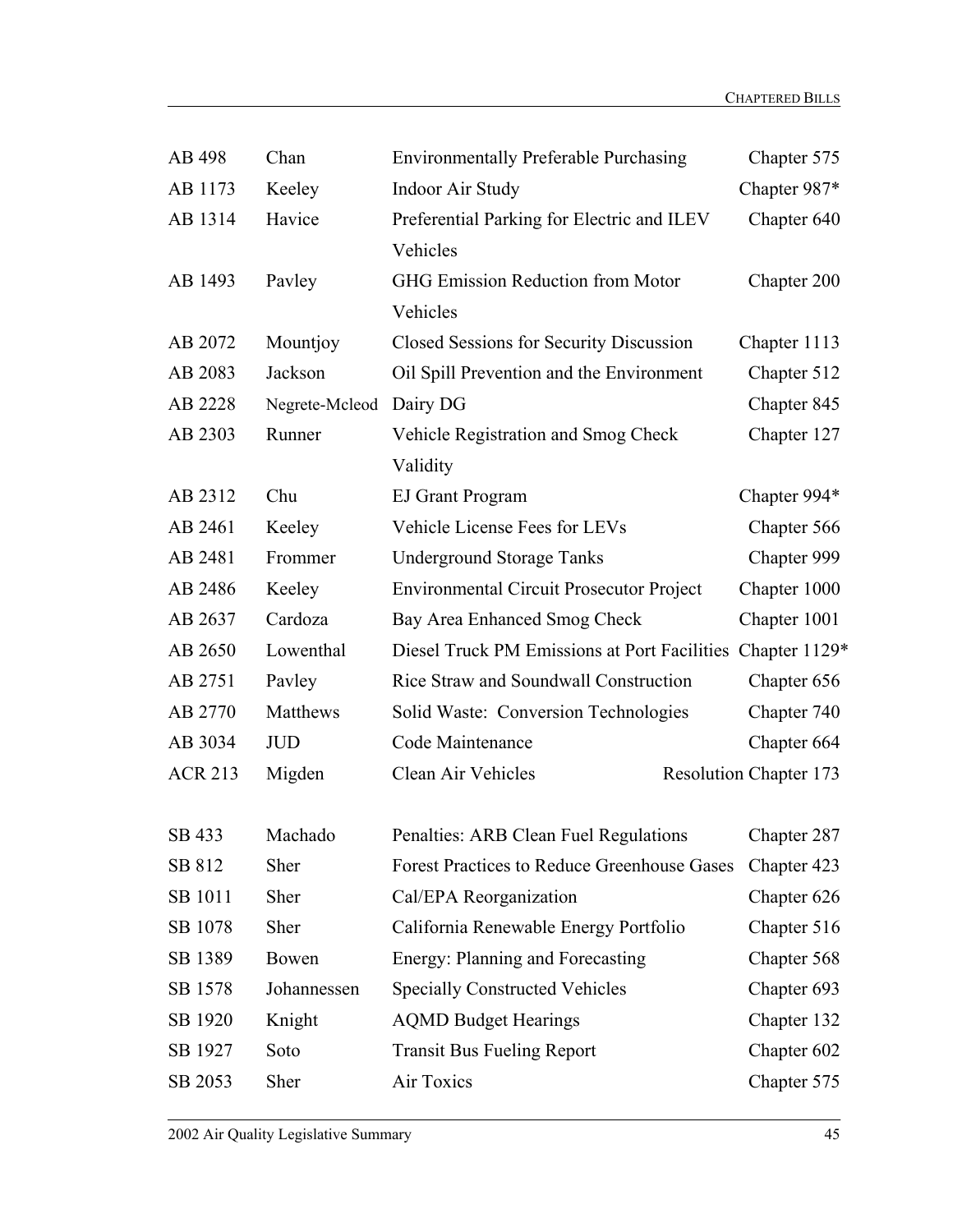| SJR 22        | Torlakson | Oxygenate Waiver | <b>Resolution Chapter 7</b>  |
|---------------|-----------|------------------|------------------------------|
| <b>SJR 25</b> | Scott     | Oxygenate Waiver | <b>Resolution Chapter 98</b> |

\* Bills Chaptered with a Signing Message. Copies of Signing Messages are included in this section.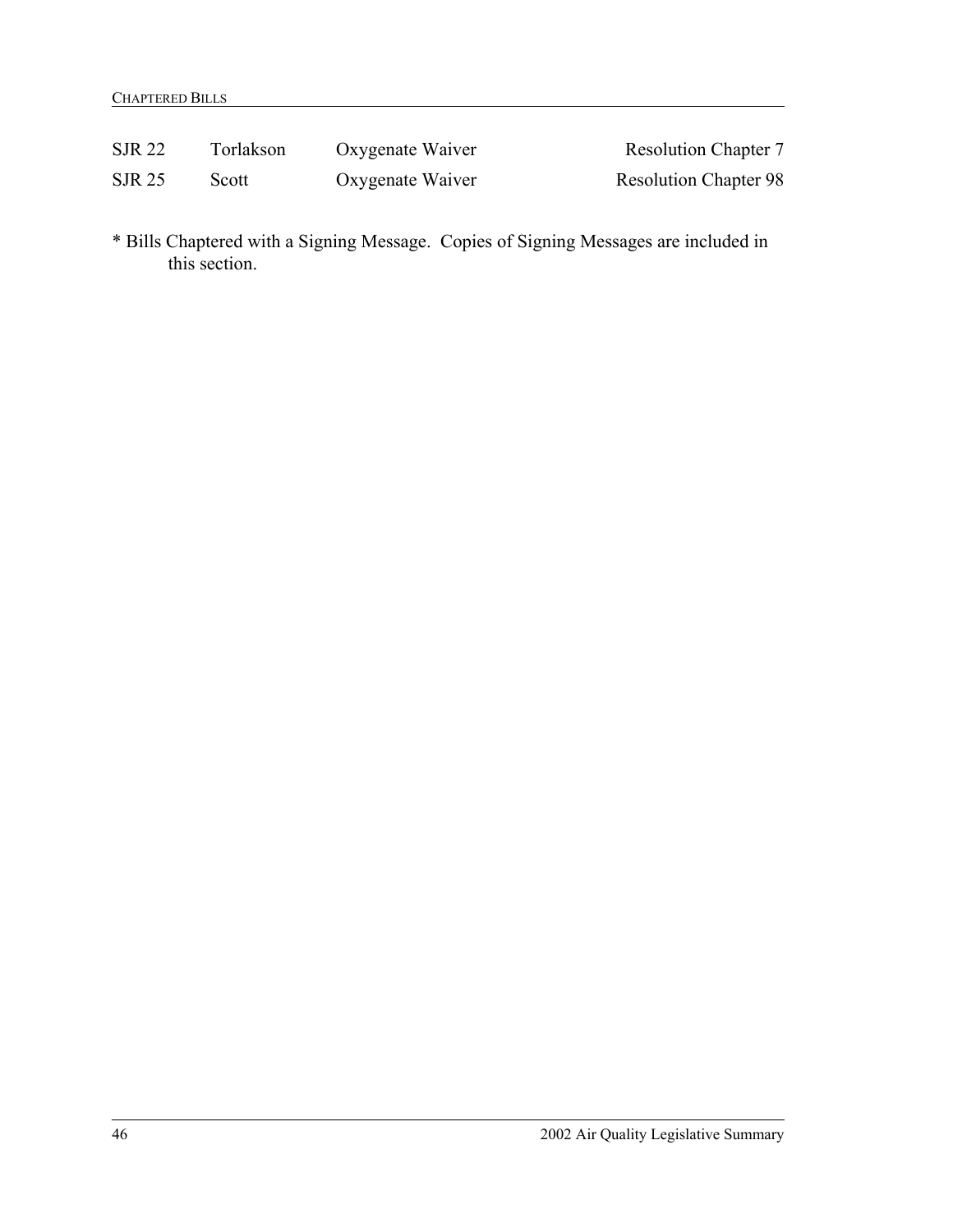AB 1173 Keeley Indoor Air Study Chapter 987

September, 27, 2002

To the Members of the California Legislature:

I am signing AB 1173, which requires the Air Resources Board, by January 1, 2004, to report on the health effects of indoor air pollution, including possible mitigation options for homes, schools and non-industrial workplaces.

In signing this measure, I am also directing the Air Resources Board, and other affected agencies, to implement the provisions of this bill within existing resources.

Sincerely,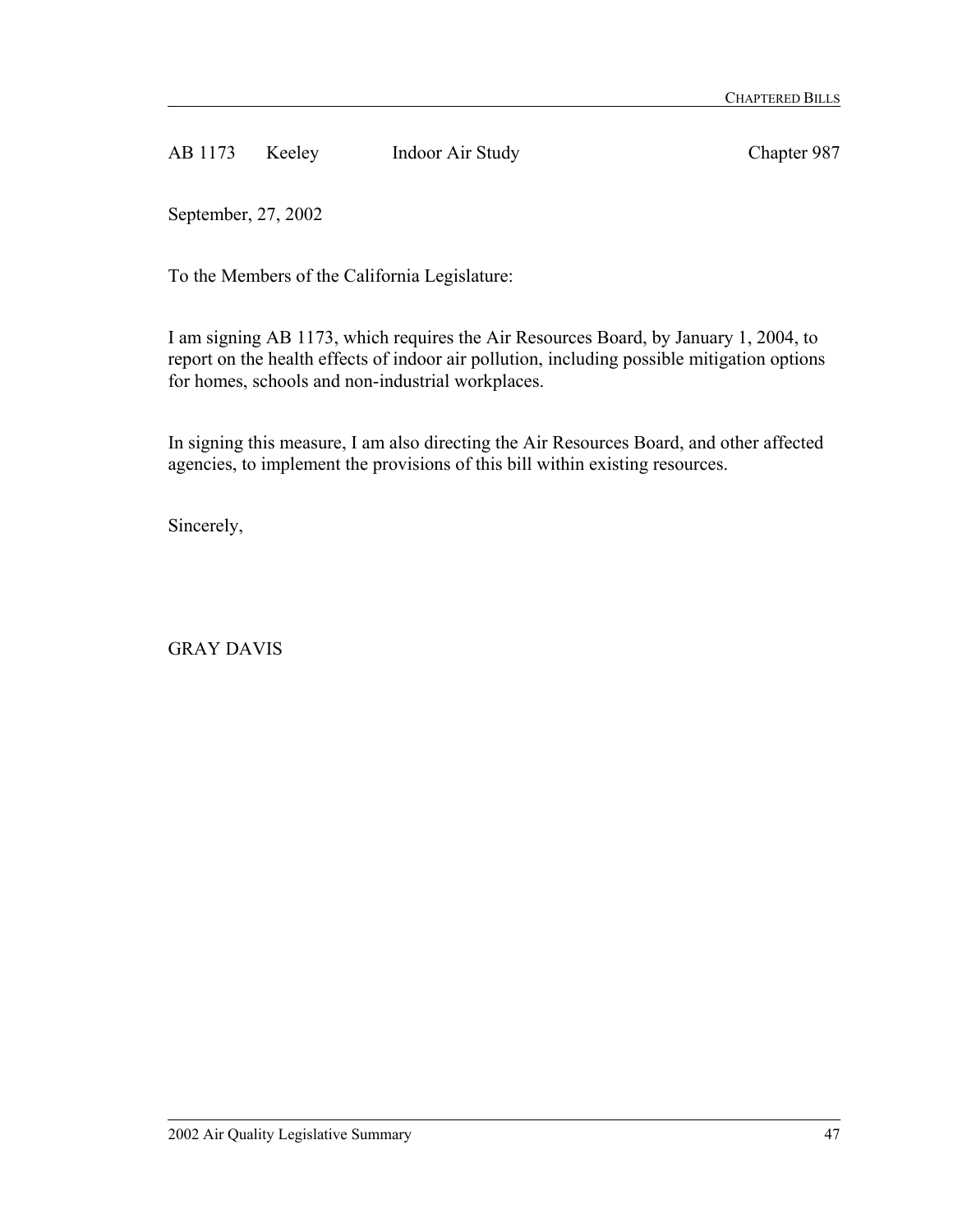AB 2312 Chu EJ Grant Program Chapter 994

September 27, 2002

To the members of the California Assembly

I am signing Assembly Bill 2312, which establishes an Environmental Justice Small Grant Program within the California Environmental Protection Agency to provide environmental justice grants to local community groups.

This measure empowers local community groups to address public health concerns and strengthens community involvement in the environmental decision making process.

I am directing the Boards and Departments within the California Environmental Protection Agency to allocate sufficient monies from sources other than General Fund to implement this program. This would include funds continuously appropriated to those organizations, including funds established for the cleanup of waste tires, used oil, and water pollution.

Sincerely,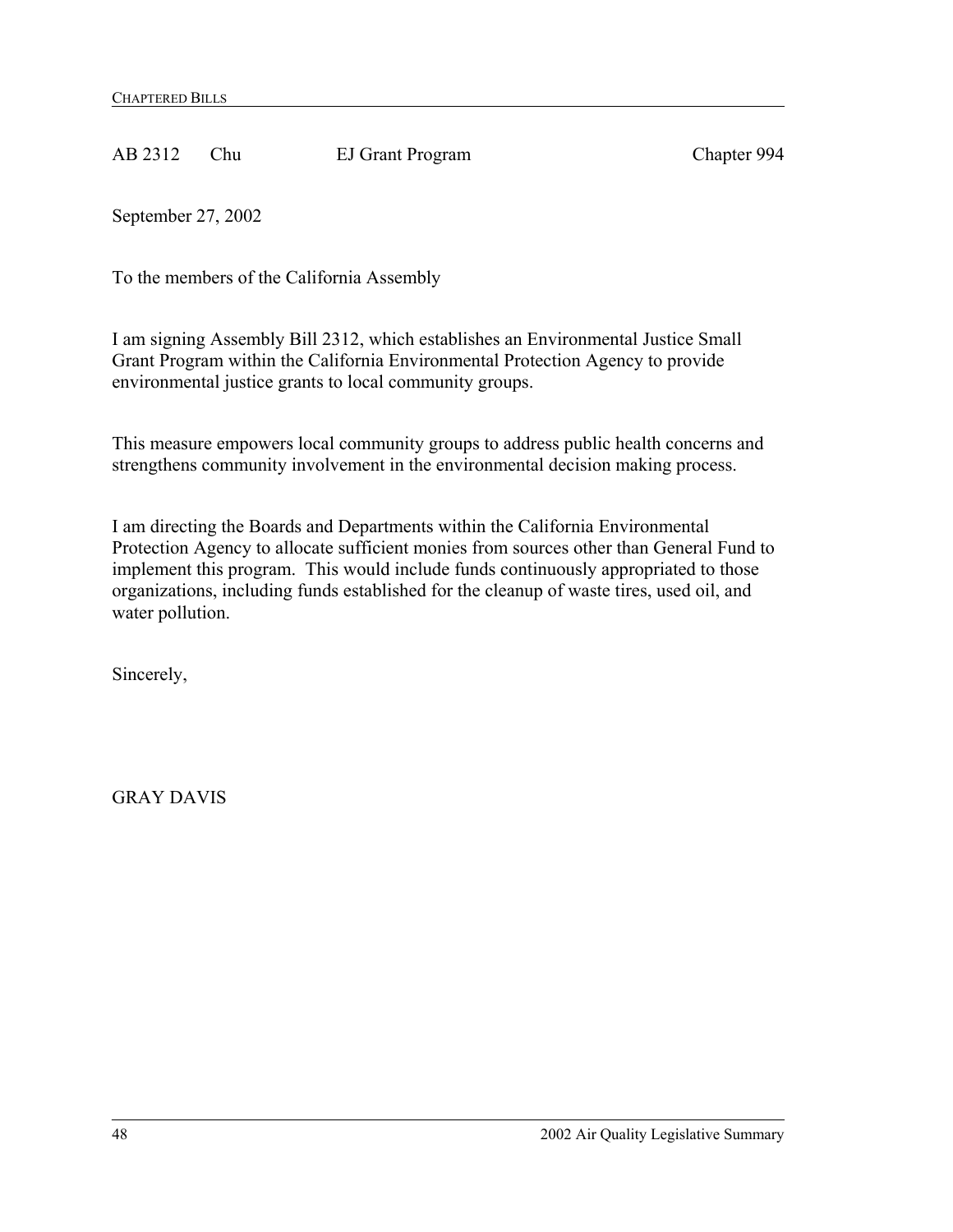AB 2650 Lowenthal Diesel Truck PM Emissions at Port Facilities Chapter 1129

September, 2002

To Members of the California State Assembly:

I am signing Assembly Bill 2650, which imposes fines for specified instances of extended engine idling at the ports of Long Beach, Los Angeles and Oakland.

However, it is my understanding that this bill does not create a State mandate on local air districts and that this program will be self-funded with no impact to the State General Fund. For this reason, I am signing this measure.

Sincerely,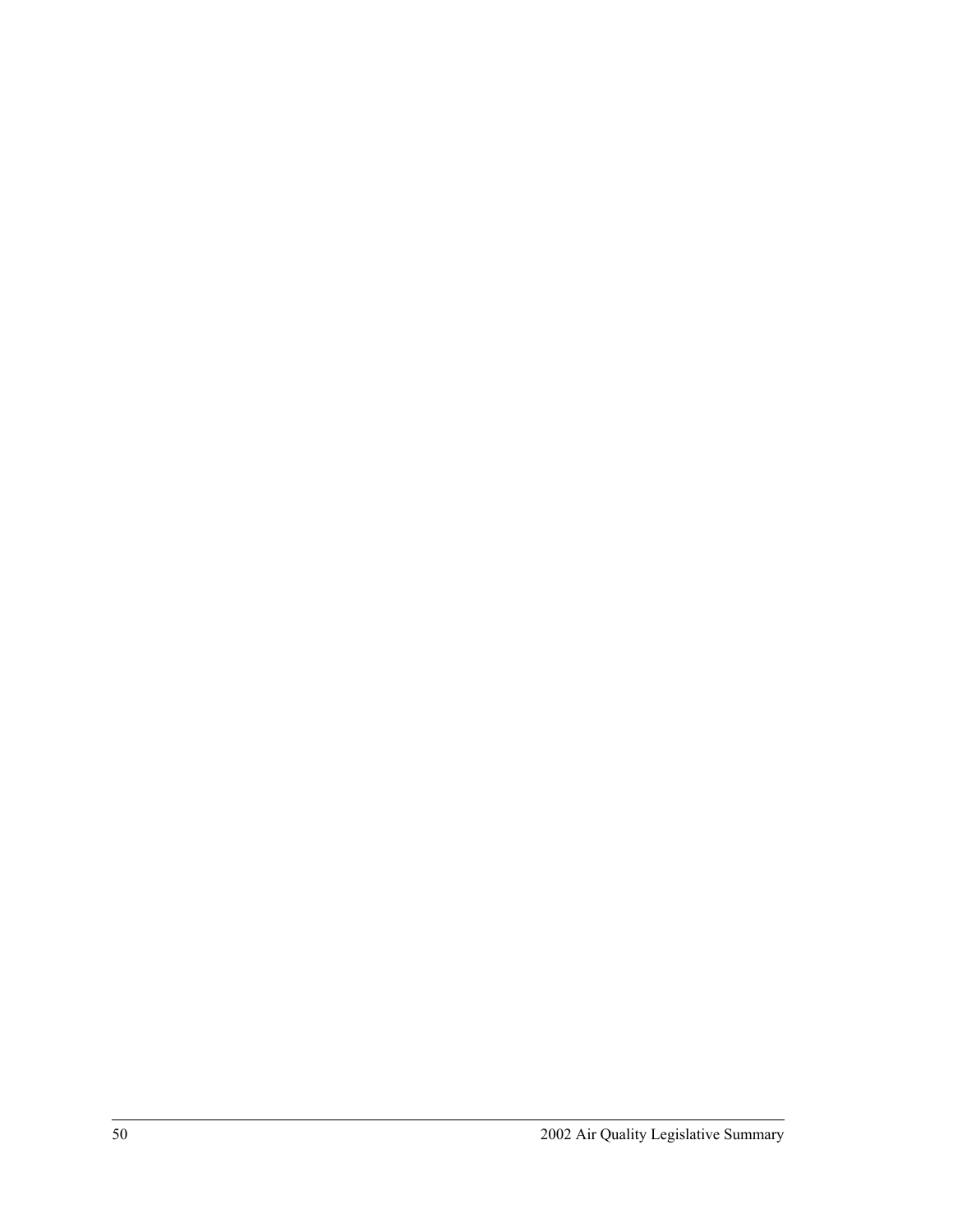## **VETOED BILLS**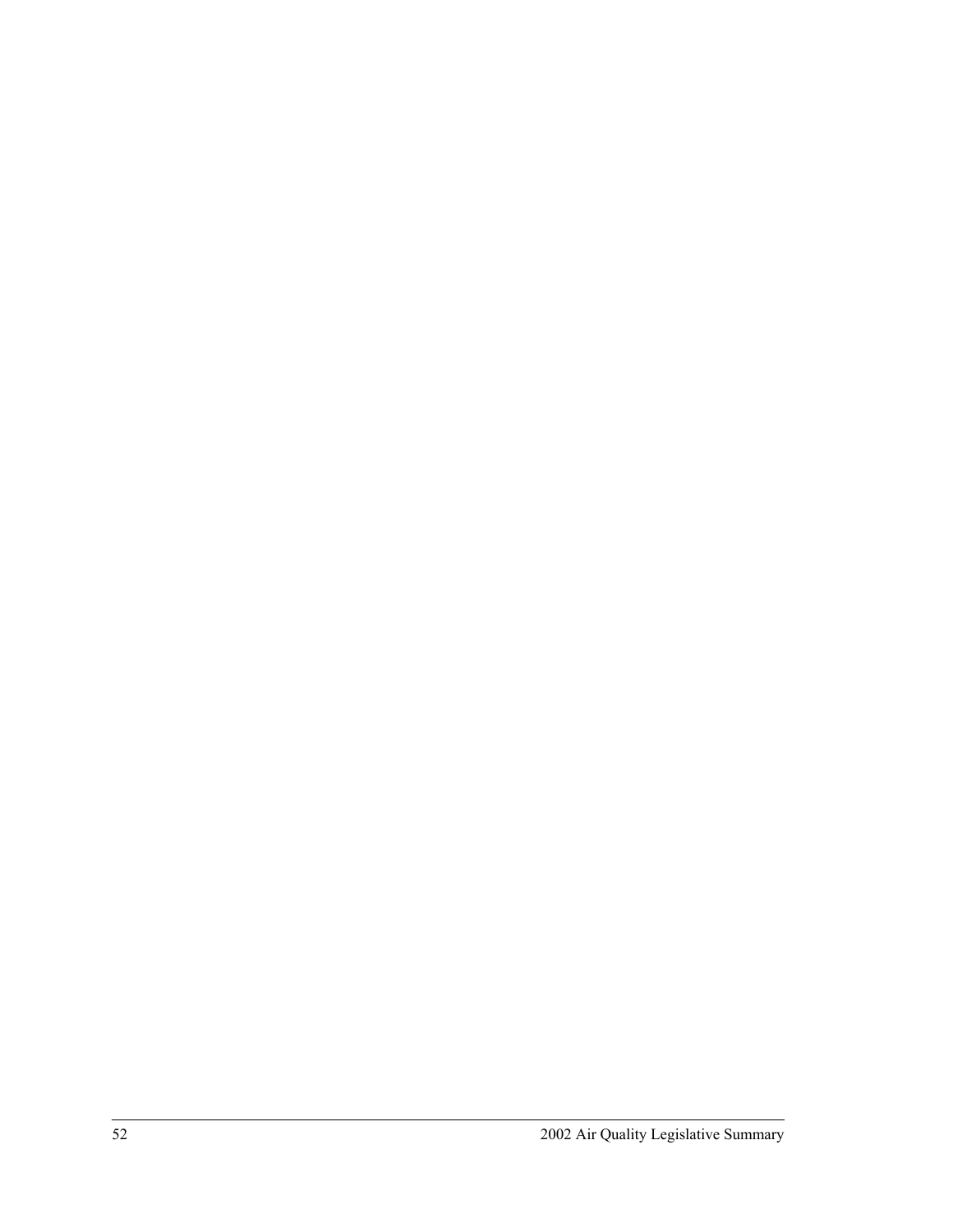AB 2774 Pavley Advanced Technology Light-Duty Vehicles Vetoed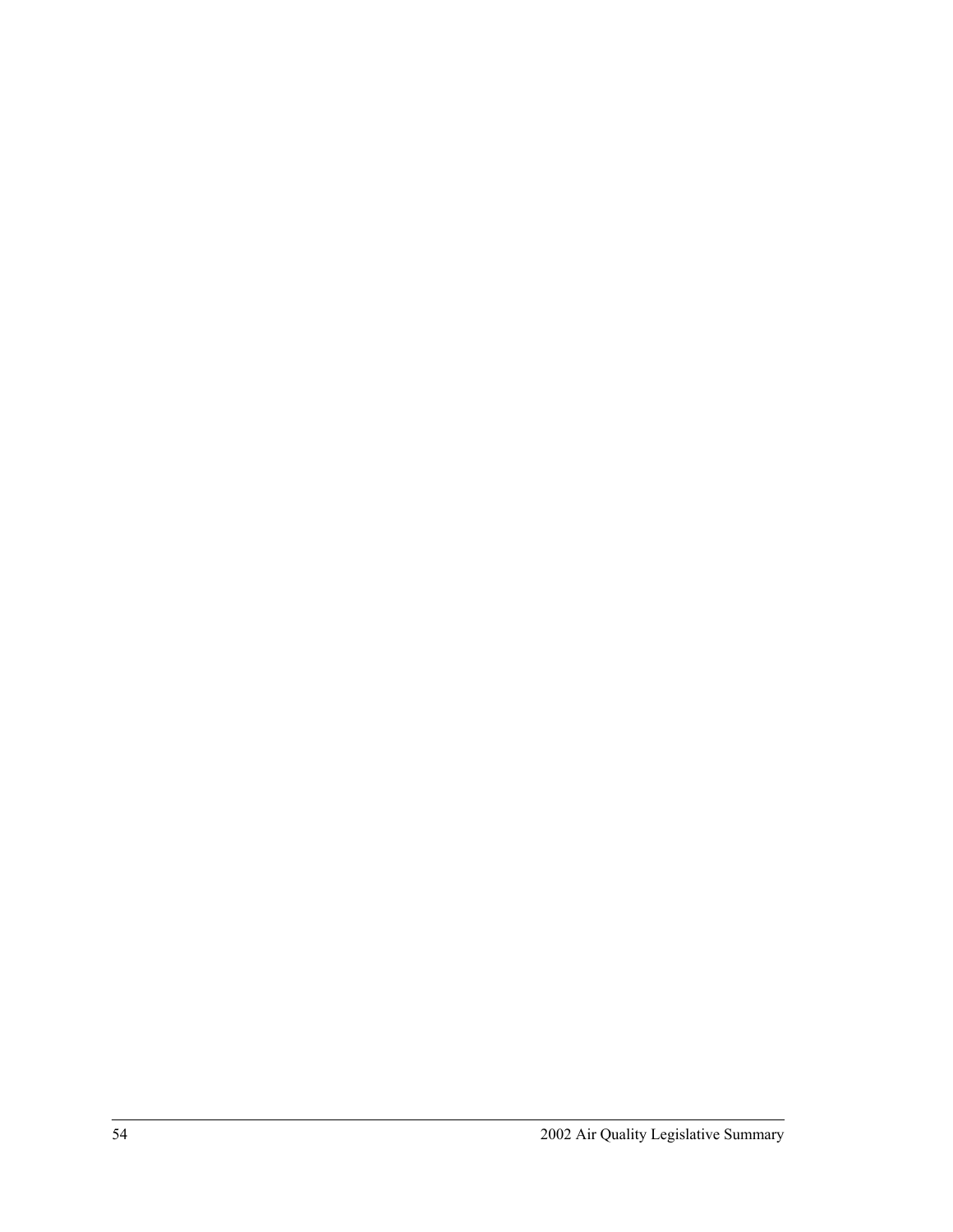AB 2774 Pavley Advanced Technology Light-Duty Vehicles Vetoed

September 27, 2002

To Members of the California State Assembly:

I am returning Assembly Bill 2774 without my signature. This bill would require CalEPA to appoint a voluntary stakeholder-based task force to develop a public education campaign encouraging the use of low-emission advanced technology vehicles.

This bill is unnecessary. While I support this new technology that improves our air quality, I believe the bill inappropriately assigns promotion responsibilities to state government. These efforts are best left to the vehicle manufacturers who already have advertising programs to promote their own products. Moreover, the bill creates new costs of \$50,000 to \$100,000 a year at a time when the state is dealing with a \$24 billion shortfall.

Sincerely,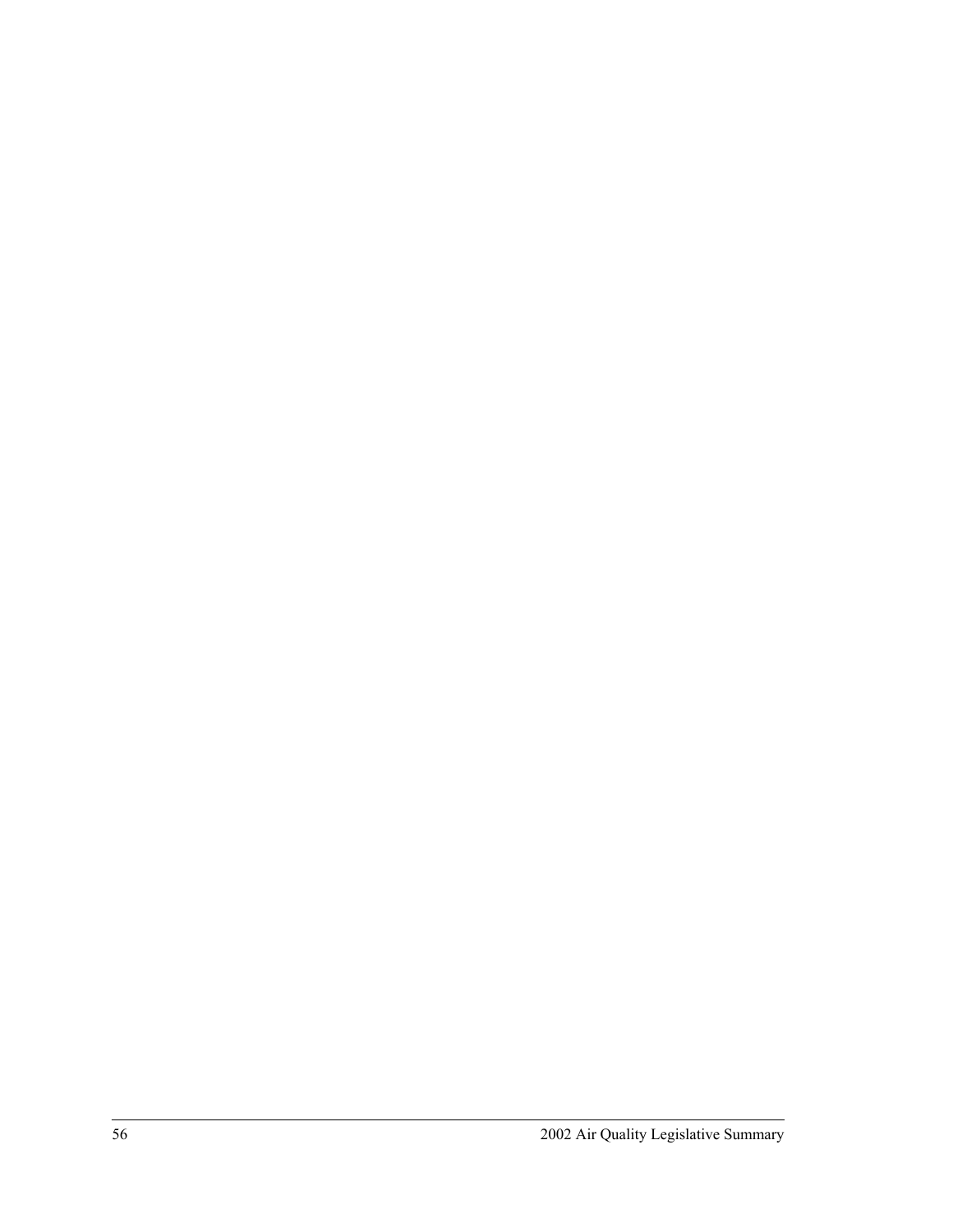## **EXTRAORDINARY SESSIONS**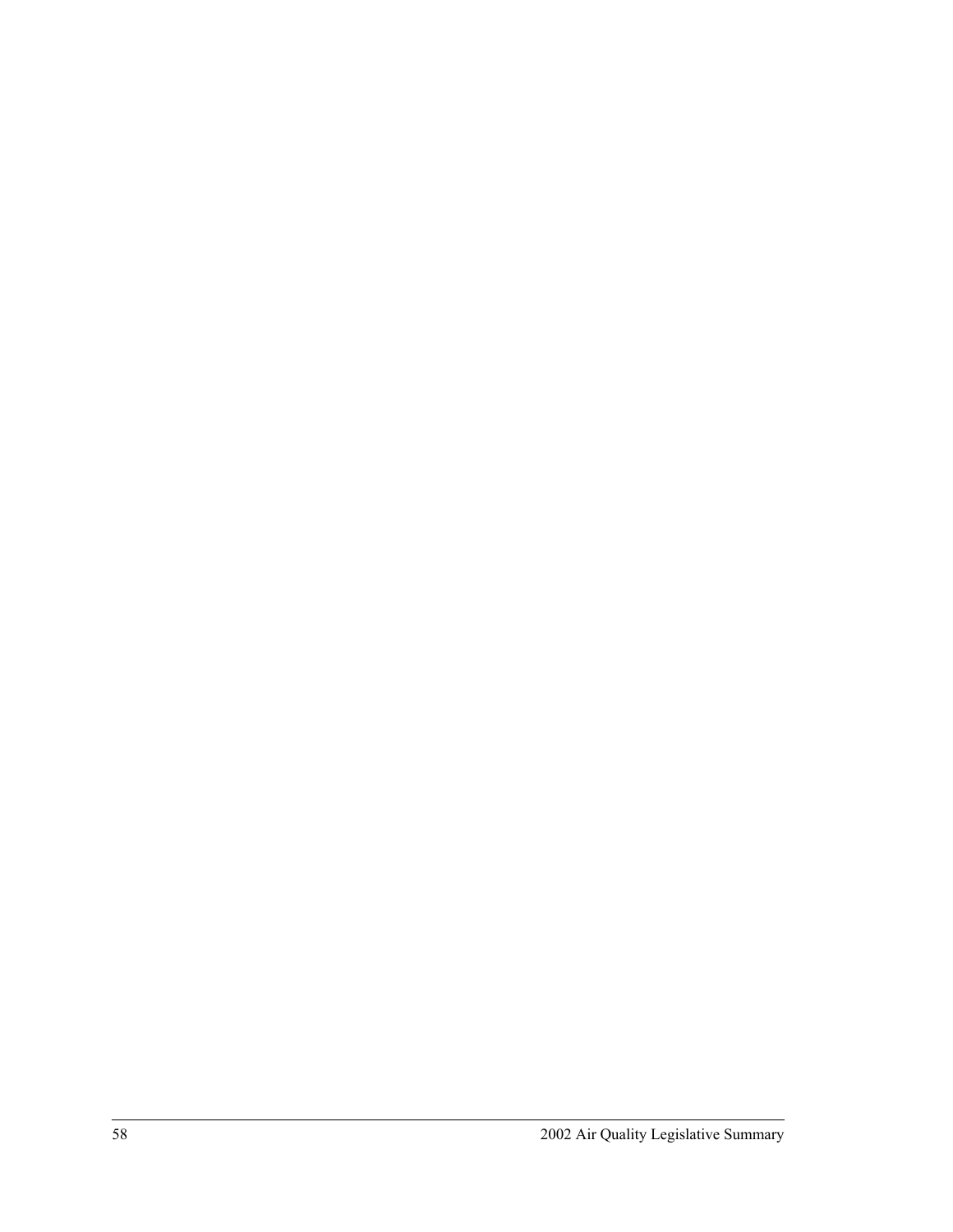### **PROLOGUE**

In 1996, the electricity marketplace in California was restructured by AB 1890 (Brulte, Chapter 854). Beginning in 2000 the electricity market started to experience severe problems with the supply and distribution of electricity. This imbalance was followed by a fiscal crisis for distributors of electricity. Two extraordinary sessions were convened during the 2001-2002 Legislative session.

The **first extraordinary session** (1x) was called in January 2001 and ended five months later in May 2001. Its focus was broad and encompassed the breadth of issues related to the pending "energy crisis." The bills ARB most closely followed dealt directly with our program and mainly fell into the categories of increased generation and conservation strategies--as a method of pollution prevention.

Note: The first extraordinary session was adjourned so that a variety of urgent bills could become effective. The second extraordinary session was convened to handle the remaining bills. A complete appendix of both the completed first session and the pending second session bills were included in ARB's 2001 Annual Legislative Summary document released in October, 2001.

The **second extraordinary session** (2x) was convened on May 14, 2001 and ended on May 9, 2002. Again, the ARB's primarily concern was defending program responsibilities (achieving clean air) while balancing the need to increase in-state electrical generation capacity. The second session ended without any bills being enacted which affected ARB's programs, with the exception of three loosely related bills that were signed into law during 2001-2002. A complete list of the bills ARB followed is given for reference.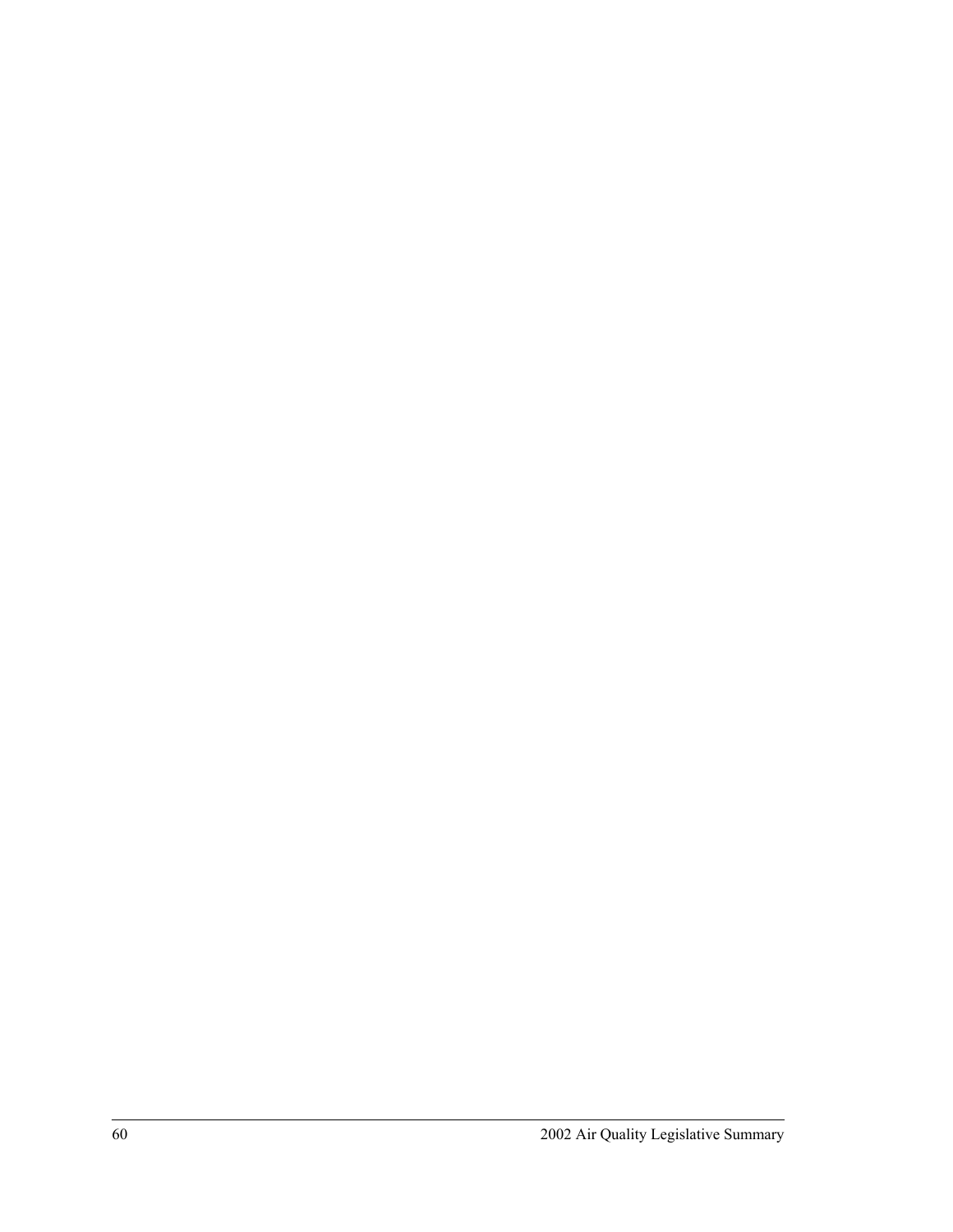### **ASSEMBLY**

| AB 17xx   | Rod Pacheco   | CEQA Exemption for Repowering Projects         | Dead        |
|-----------|---------------|------------------------------------------------|-------------|
| AB 19xx   | Florez        | Sale of Kern River Powerplant                  | Dead        |
| AB 22xx   | Canciamilla   | <b>State ERC Bank</b>                          | Dead        |
| $AB$ 23xx | Pescetti      | <b>Natural Gas Supplies</b>                    | Dead        |
| AB 24xx   | Richman       | <b>Identification of Potential Powerplants</b> | Dead        |
| AB 26xx   | Calderon      | <b>Electrical Tariffs</b>                      | N/A         |
| $AB$ 44xx | Alquist       | <b>Siting Qualified Facilities</b>             | Dead        |
| $AB$ 48xx | Wright        | Repowering Projects                            | N/A         |
| AB 54xx   | Daucher       | <b>BACT</b> for Back-Up Electrical Generators  | Dead        |
| AB 56xx   | Mountjoy      | Suspension of Back-Up Generator Regulations    | Dead        |
| AB 60xx   |               | Hollingsworth Back-Up Generator Categorizing   | Dead        |
| AB 68xx   | Alquist       | Low Interest Loans to Qualifying Facilities    | Dead        |
| $AB$ 70xx | <b>Briggs</b> | Unregulated Back-Up Generator Use              | Dead        |
| AB 79xx   | La Suer       | <b>Powerplant Siting</b>                       | Dead        |
| AB 86xx   | Florez        | Excise Tax Exemption: Diesel Emulsion Fuels    | Chapter 8xx |

### **SENATE**

| SB <sub>21xx</sub> | Machado       | <b>Blackout Variances</b>                    | Dead         |
|--------------------|---------------|----------------------------------------------|--------------|
| $SB$ 24xx          | Knight        | <b>Interdistrict ERC Trading</b>             | Dead         |
| $SB$ 34xx          | Knight        | Siting Powerplants on Military Installations | Dead         |
| $SB$ 35 $xx$       | Morrow        | <b>Distributed Generation</b>                | Dead         |
| SB 38xx            | Oller         | Unregulated Back-Up Generator Use            | Dead         |
| $SB$ 39 $xx$       | <b>Burton</b> | <b>Public Utilities</b>                      | Chapter 19xx |
| $SB$ 50 $xx$       | Polanco       | Ultra-Clean Powerplants                      | Dead         |
| $SB$ 55xx          | McClintock    | Back-Up Generator Regulation Exemptions      | Dead         |
| $SB$ 56xx          | <b>Battin</b> | Expedited Siting of Simple-Cycle Powerplants | Dead         |
| SB 57xx            | <b>Battin</b> | <b>Expedited Powerplant Siting</b>           | Dead         |
| <b>SB 58xx</b>     | <b>Battin</b> | <b>Peaking Powerplant Siting</b>             | Dead         |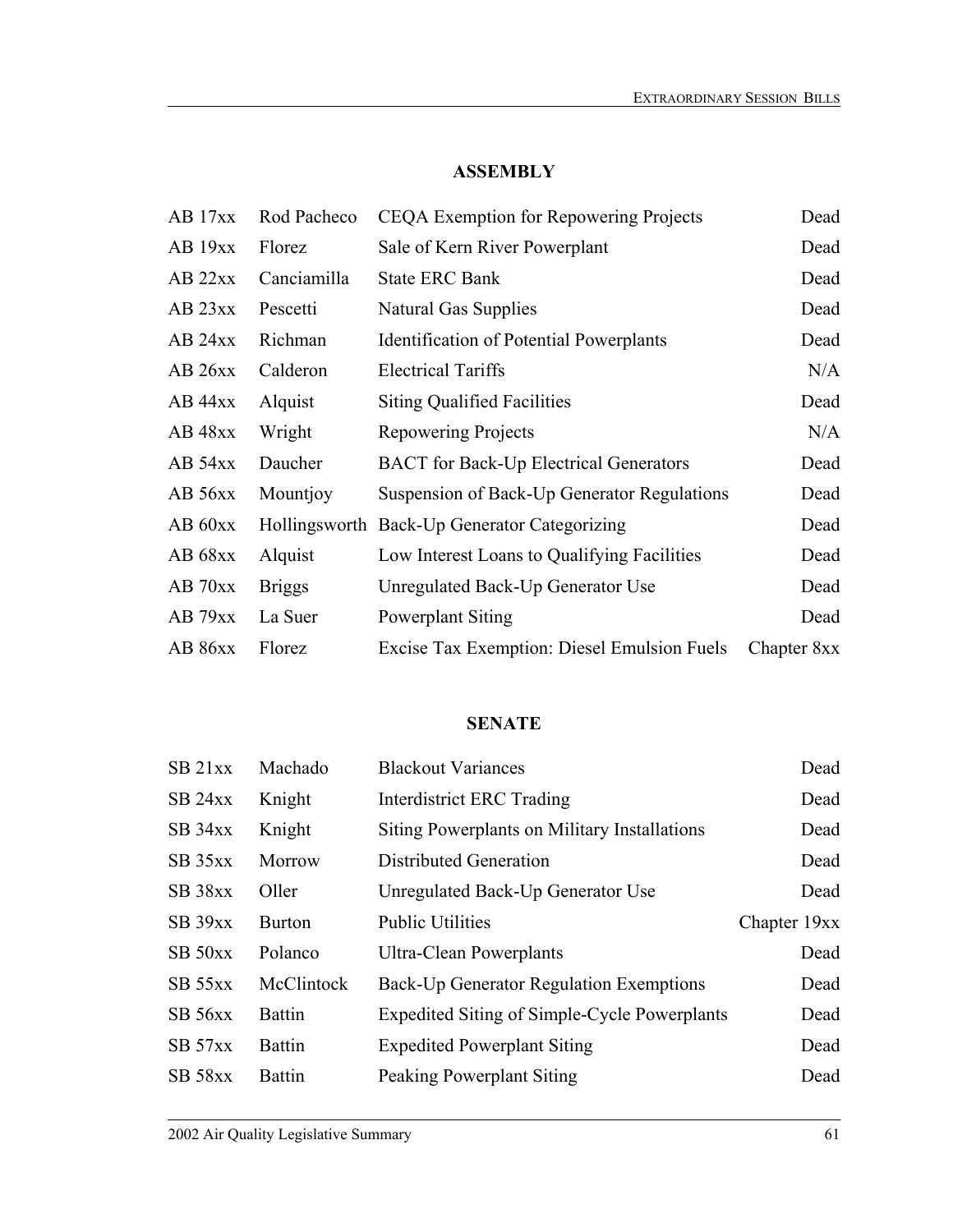| $SB$ 59xx          | <b>Battin</b> | Teayawa Energy Center                        | Dead        |
|--------------------|---------------|----------------------------------------------|-------------|
| SB 64xx            | Costa         | Biomass-to-Energy Incentive Programs         | Chapter 4xx |
| $SB$ 70xx          | Costa         | <b>Siting Alternative Fueled Powerplants</b> | Dead        |
| $SB$ 74xx          | McClintock    | <b>Capacity Expansion Exemptions</b>         | Dead        |
| $SB$ 79 $xx$       | Knight        | <b>Interdistrict ERC Trading</b>             | Dead        |
| SB 87xx            | Costa         | In-State Ethanol Industry Incentives         | Dead        |
| SCR <sub>2xx</sub> | Ackerman      | <b>Electrical Generation Capacity</b>        | Dead        |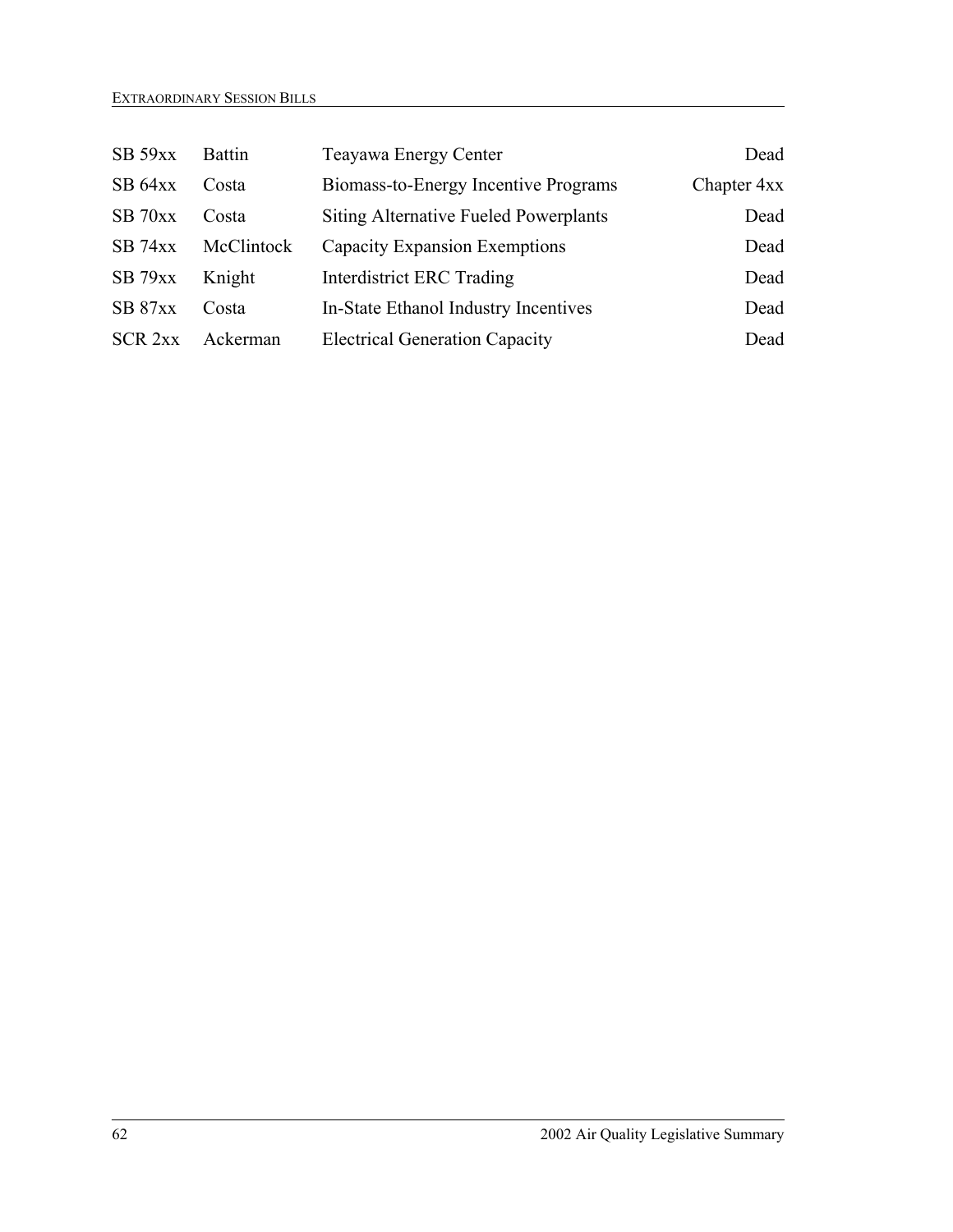## **ROSTER OF LEGISLATORS**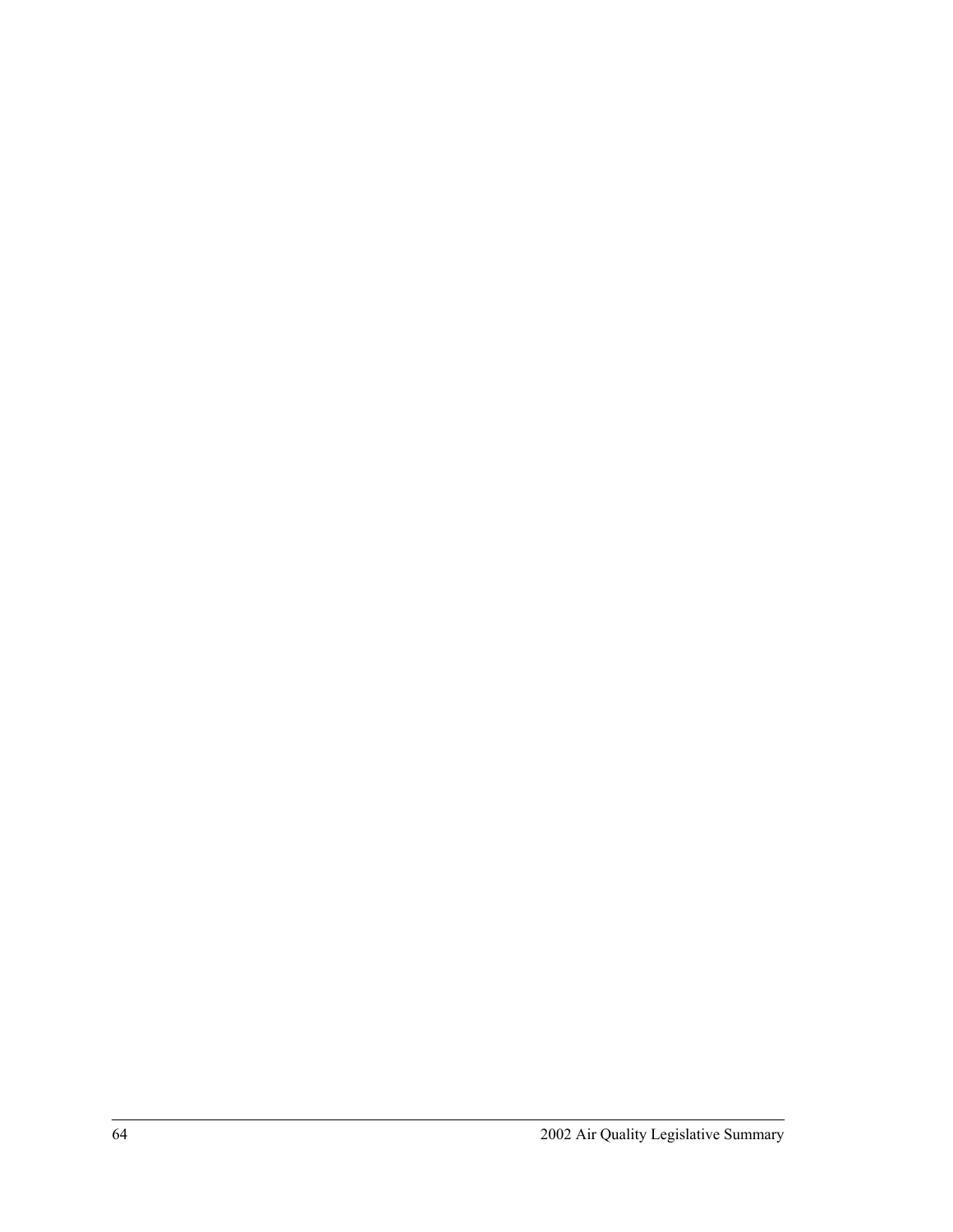| <u>Party</u> | City                 |
|--------------|----------------------|
| $\mathbf{R}$ | <b>Grass Valley</b>  |
| D            | Santa Clara          |
| D            | Berkeley             |
| R            | Bakersfield          |
| $\mathbf R$  | Laguna Niguel        |
| $\mathbf R$  | Cherry Valley        |
| R            | Clovis               |
| D            | Montebello           |
| $\mathbf R$  | Villa Park           |
| R            | Irvine               |
| D            | Pittsburg            |
| D            | Sylmar               |
| D            | Merced               |
| D            | Los Angeles          |
| D            | Oakland              |
| D            | La Puente            |
| D            | <b>Monterey Park</b> |
| $\mathbf R$  | Modesto              |
| D            | Saratoga             |
| D            | San Leandro          |
| D            | Santa Ana            |
| R            | Fair Oaks            |
| R            | <b>Brea</b>          |
| D            | San Jose             |
| R            | Redding              |
| D            | Fremont              |
| D            | East Los Angeles     |
| D            | Shafter              |
|              |                      |

### **2002 ASSEMBLY MEMBERS**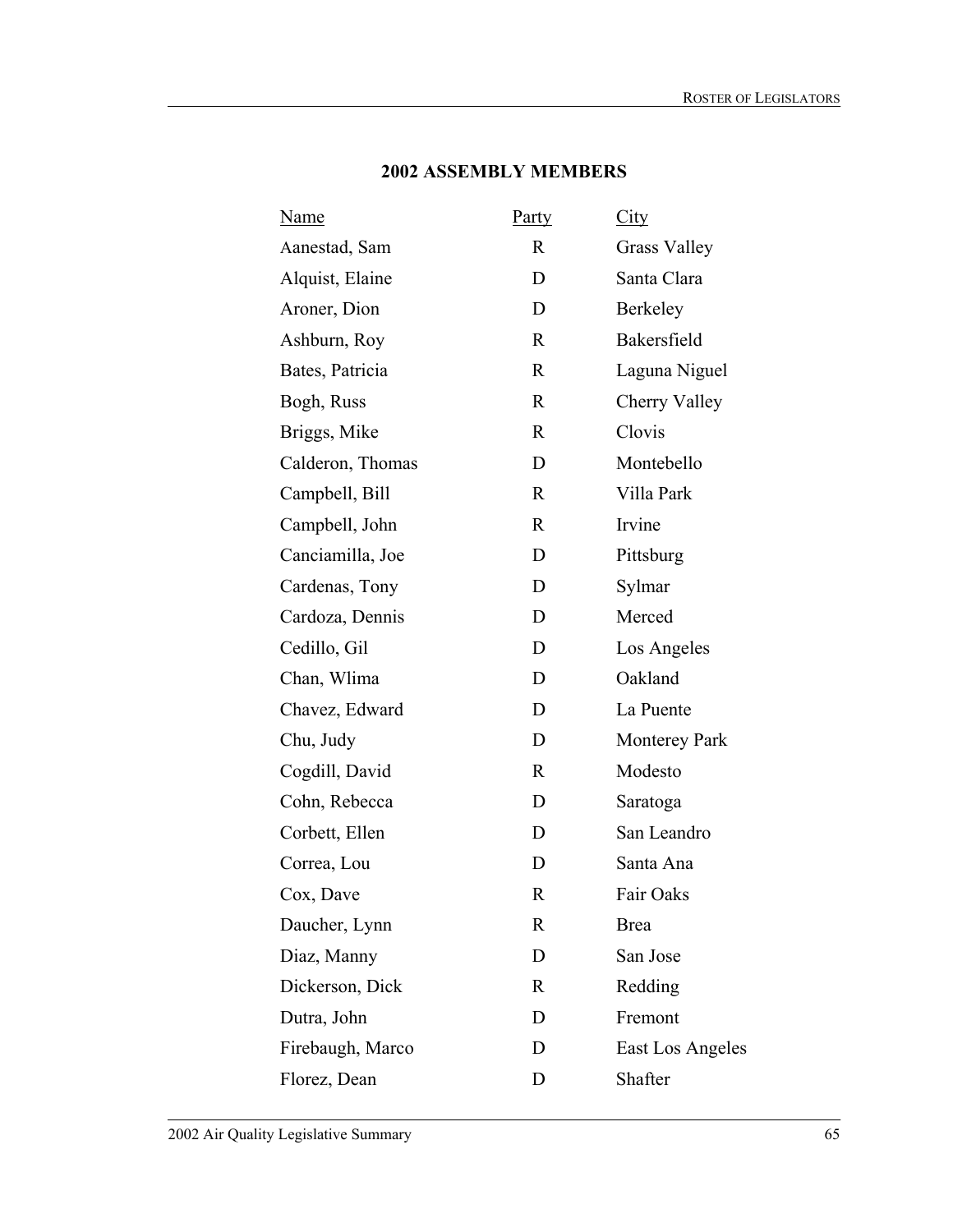| <b>Name</b>           | <b>Party</b> | City                 |
|-----------------------|--------------|----------------------|
| Frommer, Dario        | D            | Los Angeles          |
| Goldberg, Jackie      | D            | Los Angeles          |
| Harman, Tom           | $\mathbf{R}$ | Huntington Beach     |
| Havice, Sally         | D            | Cerritos             |
| Hertzberg, Robert M.  | D            | Van Nuys             |
| Hollingsworth, Dennis | R            | Murrieta             |
| Horton, Jerome        | D            | Inglewood            |
| Jackson, Hannah-Beth  | D            | Santa Barbara        |
| Keeley, Fred          | D            | <b>Boulder Creek</b> |
| Kehoe, Christine      | D            | San Diego            |
| Kelley, David         | $\mathbf R$  | Idyllwild            |
| Koretz, Paul          | D            | West Hollywood       |
| La Suer, Jay          | $\mathbf R$  | La Mesa              |
| Leach, Lynne C.       | $\mathbf R$  | <b>Walnut Creek</b>  |
| Leonard, Bill         | $\mathbf R$  | San Bernardino       |
| Leslie, Tim           | $\mathbf R$  | <b>Tahoe City</b>    |
| Liu, Carol            | D            | La Canada Flintridge |
| Longville, John       | D            | Rialto               |
| Lowenthal, Alan       | D            | Long Beach           |
| Maddox, Ken           | $\mathbf R$  | Garden Grove         |
| Maldonado, Abel       | R            | Santa Maria          |
| Matthews, Barbara     | D            | Tracy                |
| McLeod, G. Negrete    | D            | Chino                |
| Migden, Carole        | D            | San Francisco        |
| Mountjoy, Dennis      | $\mathbf R$  | Monrovia             |
| Nakano, George        | D            | Torrence             |
| Nation, Joe           | D            | San Rafael           |
| Oropeza, Jenny        | D            | Long Beach           |
| Pacheco, Robert       | $\mathbf R$  | Walnut               |
| Pacheco, Rod          | $\mathbf R$  | Riverside            |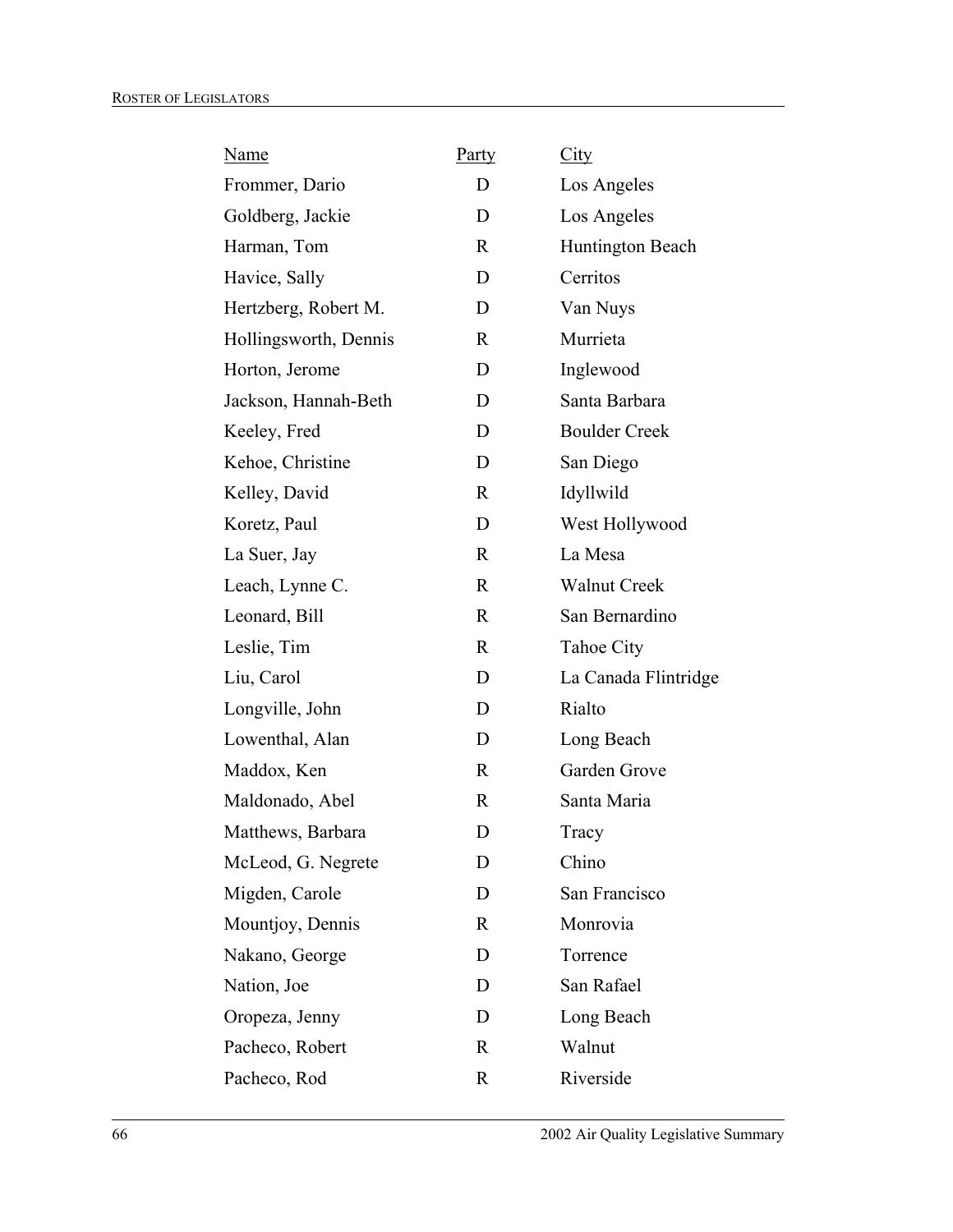| Name               | <b>Party</b> | City                  |
|--------------------|--------------|-----------------------|
| Papan, Lou         | D            | Millbrae              |
| Pavley, Fran       | D            | <b>Agoura Hills</b>   |
| Pescetti, Anthony  | $\mathbf R$  | Rancho Cordova        |
| Reyes, Sarah       | D            | Fresno                |
| Richman, Keith     | $\mathbf R$  | Northridge            |
| Runner, George     | $\mathsf{R}$ | Lancaster             |
| Salinas, Simon     | D            | Salinas               |
| Shelley, Kevin     | D            | San Francisco         |
| Simitian, Joseph,  | D            | Palo Alto             |
| Steinberg, Darrell | D            | Sacramento            |
| Strickland, Tony   | $\mathbf R$  | <b>Thousand Oaks</b>  |
| Strom-Martin, V.   | D            | Duncans Mills         |
| Thomson, Helen     | D            | Davis                 |
| Vargas, Juan       | D            | San Diego             |
| Washington, Carl   | D            | Paramount             |
| Wayne, Howard      | D            | San Diego             |
| Wesson, Herb       | D            | <b>Culver City</b>    |
| Wiggins, Patricia  | D            | Santa Rosa            |
| Wright, Roderick   | D            | So. Ctrl. Los Angeles |
| Wyland, Mark       | $\mathbf R$  | Escondido             |
| Wyman, Phil        | $\mathbf R$  | Phelan                |
| Zettel, Charlene   | $\mathbf R$  | Poway                 |

**D-Democrat R-Republican**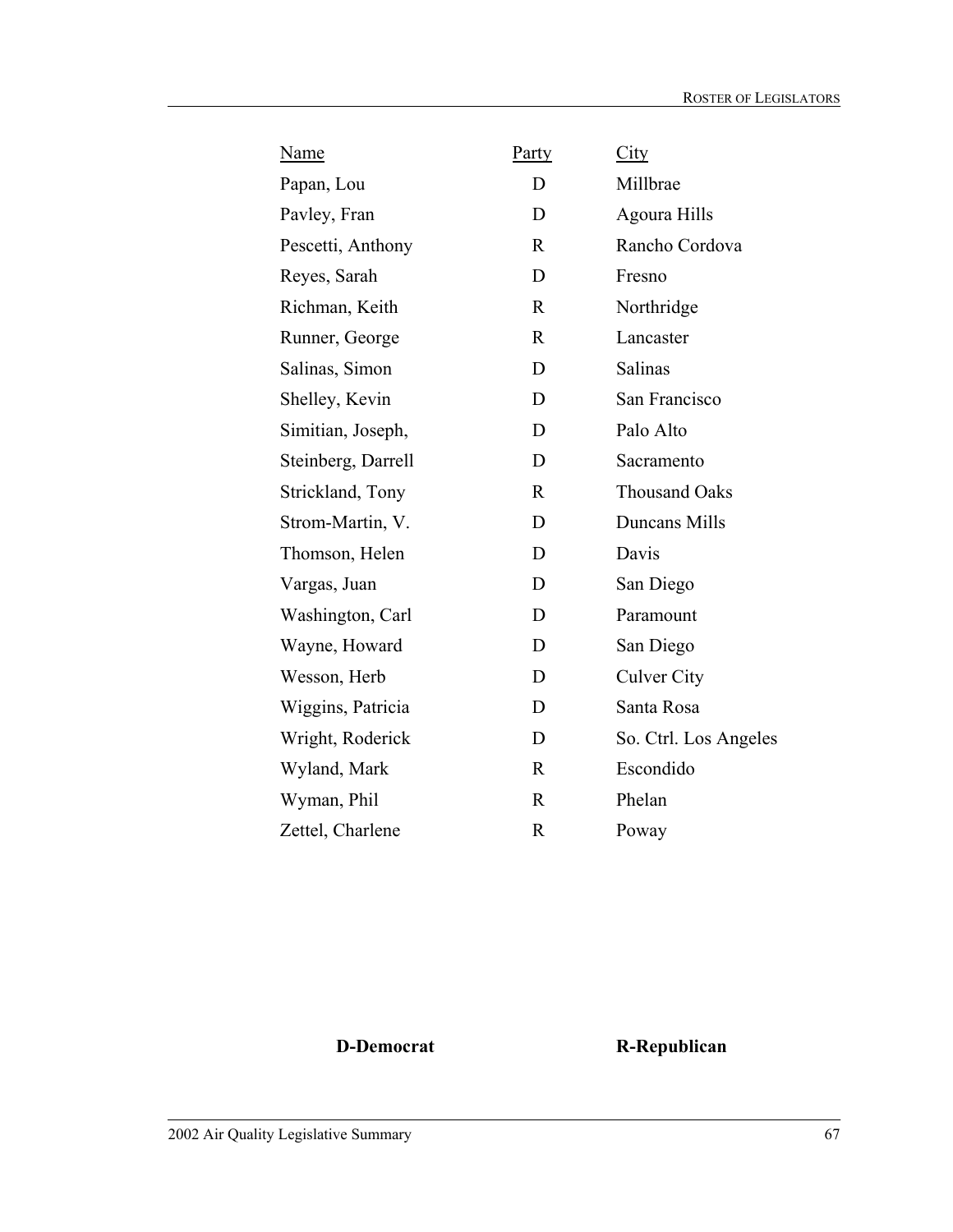## **2002 SENATE MEMBERS**

| <u>Name</u>            | <b>Party</b> | City                 |
|------------------------|--------------|----------------------|
| Ackerman, Dick         | $\mathbf{R}$ | Irvine               |
| Alarcon, Richard       | D            | Sylmar               |
| Alpert, Deirdre (Dede) | D            | Coronado             |
| Battin, Jim            | R            | La Quinta            |
| Bowen, Debra           | D            | Marina del Rey       |
| Brulte, James          | $\mathbf R$  | Rancho Cucamonga     |
| Burton, John           | D            | San Francisco        |
| Chesbro, Wesley        | D            | Arcata               |
| Costa, Jim             | D            | Fresno               |
| Dunn, Joseph           | D            | Santa Ana            |
| Escutia, Martha M.     | D            | Whittier             |
| Figueroa, Liz          | D            | Fremont              |
| Haynes, Raymond N.     | R            | Riverside            |
| Johannessen, Maurice   | R            | Redding              |
| Johnson, Ross          | R            | Irvine               |
| Karnette, Betty        | D            | Long Beach           |
| Knight, William J.     | $\mathbf R$  | Palmdale             |
| Kuehl, Shiela James    | D            | Santa Monica         |
| Machado, Mike          | D            | Linden               |
| Margett, Bob           | $\mathbf R$  | Arcadia              |
| McClintock, Tom        | R            | <b>Thousand Oaks</b> |
| McPherson, Bruce       | R            | Santa Cruz           |
| Monteith, Dick         | R            | Modesto              |
| Morrow, Bill           | R            | Oceanside            |
| Murray, Kevin          | D            | Los Angeles          |
| O'Connell, Jack        | D            | San Luis Obispo      |
| Oller, Rico            | $\mathbf R$  | San Andreas          |
| Ortiz, Deborah         | D            | Sacramento           |